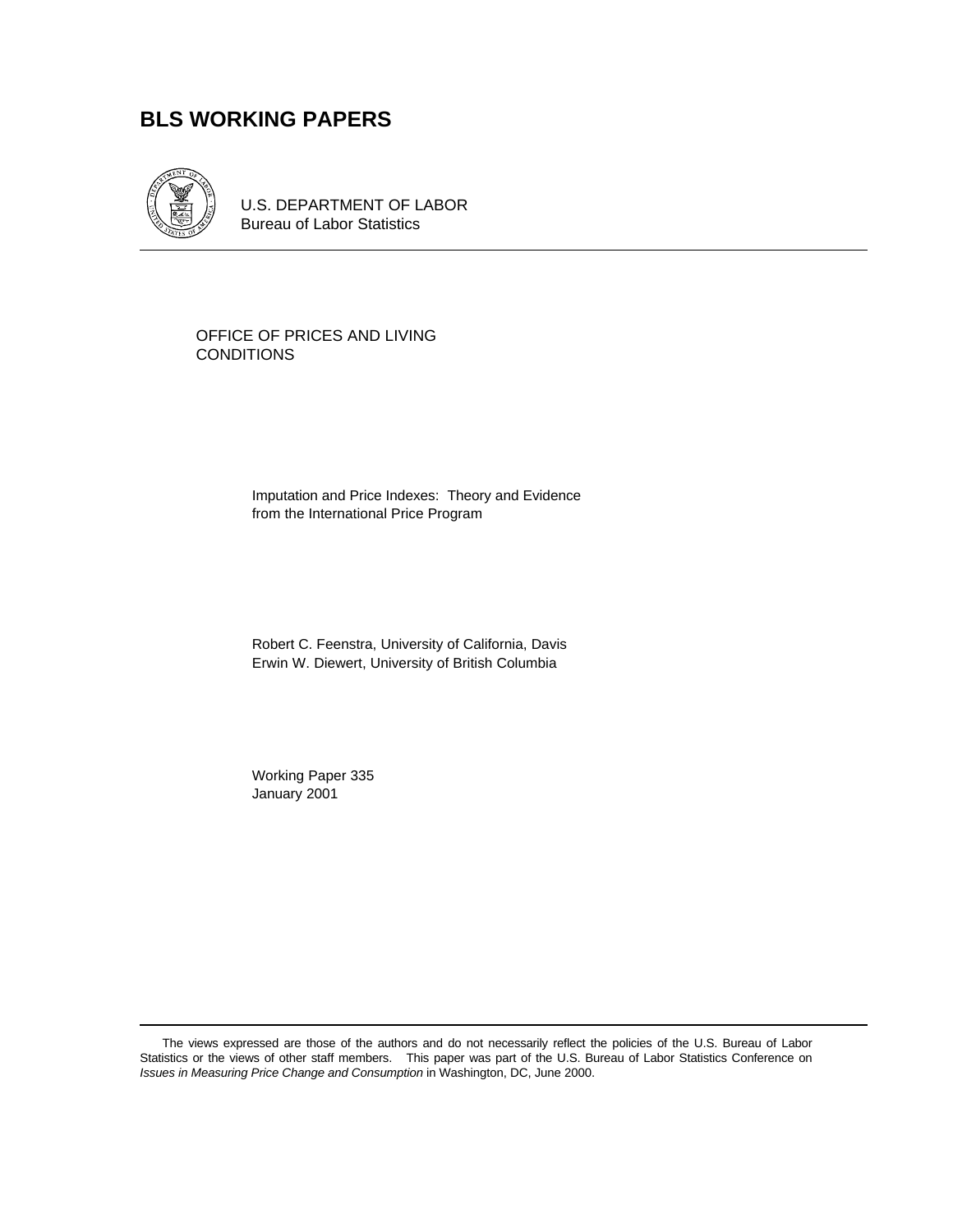# **Imputation and Price Indexes:**

# **Theory and Evidence from the International Price Program1**

by

Robert C. Feenstra, University of California, Davis, and NBER

and

Erwin W. Diewert, University of British Columbia and NBER

Revised, June 2000

<sup>&</sup>lt;sup>1</sup> The authors thank William Alterman, Paul Armknecht, Marvin Kasper and Fenella Maitland-Smith for helpful discussions and correspondence.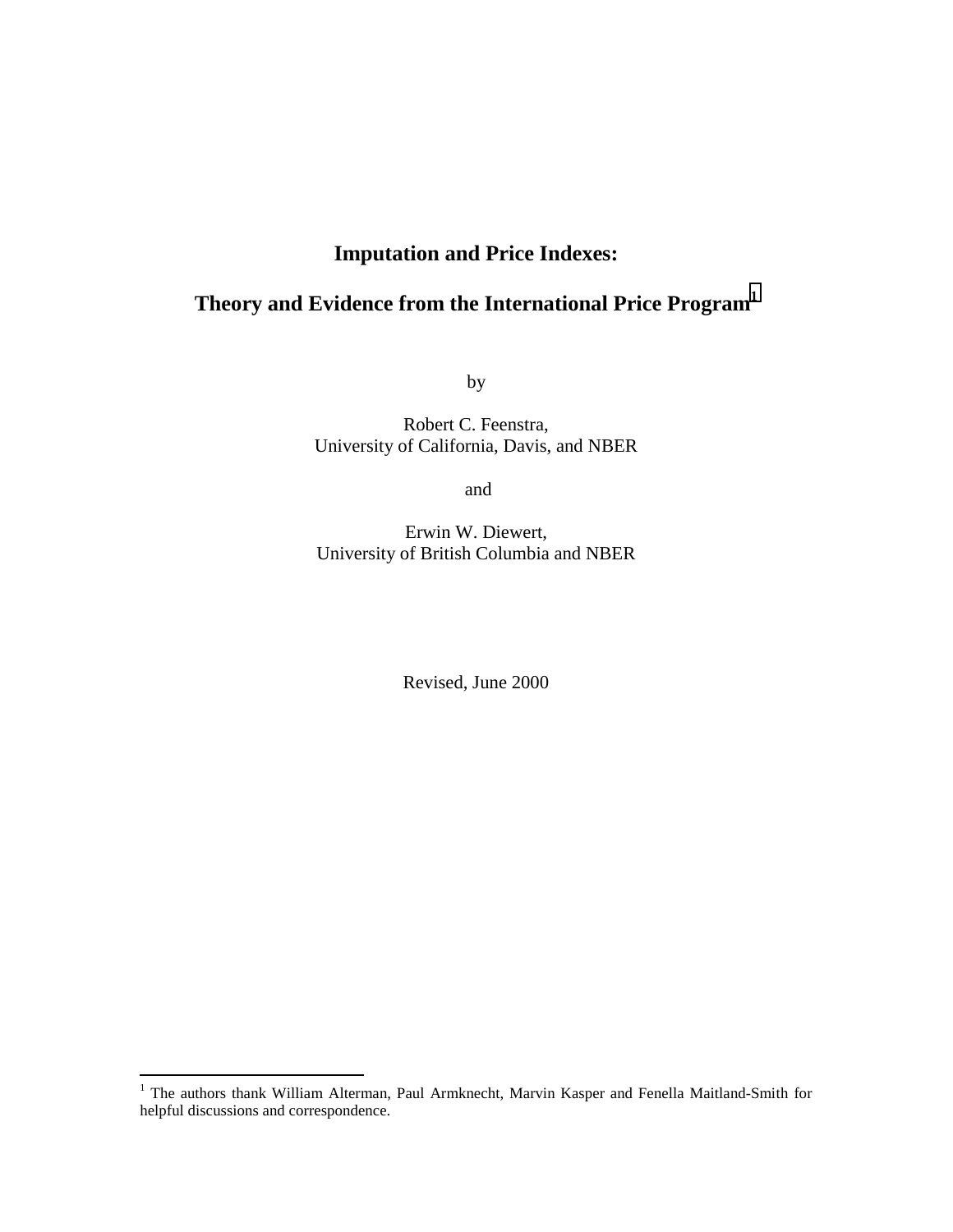### **1. Introduction**

Published price indexes are nearly always constructed from individual prices collected by some sampling framework, were the samples are chosen, in part, to minimize the time and expense involved in collecting the prices. In particular, the time spent by reporting firms or consumers is quite rightly treated as precious. It is inevitable that questionnaires sent out in repeated months will sometimes not be returned. For example, about *one-quarter* of the individual items tracked under the International Price Program (IPP) of the Bureau of Labor Statistics (BLS) *do not* report a price in any given month, though of these, about 60% eventually supply a price quote for that month or a later month. This means that there is a substantial number of individual prices that are *missing* at the time the monthly index must be constructed and published. For this reason, the IPP program *imputes* the missing prices, and we expect that this practice is followed by many other statistical agencies in the U.S. and abroad. Despite this common practice, there has been practically no theoretical or empirical work examining the consequences of different imputation methods (a notable exception is Armknecht and Maitland-Smith, 1999). The goal of this paper is to begin to fill this theoretical gap, and also demonstrate the consequences of different imputation methods using recent data from the IPP.

Price quotations could be missing for a number of reasons, including the following ones:

- Observations could be missing due to random or erratic reporting on the part of respondents;
- Observations could be missing due to strong seasonality in the pattern of production;
- Observations could be missing due to technological progress or changing market conditions; i.e., new models or varieties replace the commodities that were in the initial sampling frame.

Obviously, seasonal commodities that are sold in the marketplace for only certain months of the year will give rise to missing observations. Similarly, the replacement of an "old" commodity by a "new" one will also lead to missing observations (for the old commodities).

An appropriate treatment of seasonal commodities that are available only in certain months of the year leads to complexities that we will not address here.<sup>2</sup> Also, we will not deal with the disappearing goods problem in this draft. Thus, we concentrate on the first reason for missing price quotations: random or erratic reporting. With the problem of missing observations narrowed down to the first reason, the situation is similar to that used in the *stochastic approach to index number theory*. 3

Before we develop the theory, it will be useful to frame the problem a bit more. The first thing we have to decide is: what index are we trying to construct? We assume that *the goal is to construct a fixed base Laspeyres price index*. As mentioned above, we ignore the seasonality and new goods problems for now. Thus assume that we have a sample of base period 0 prices,  $p_n^0$ , that pertain to some class of commodities for say January of the base year. We follow that

<sup>1</sup>  $2^2$  For an introduction to these index number complexities and references to the literature, see Alterman, Diewert and Feenstra (1999) and Diewert (1998) (1999).

 $3$  Recent references to the literature on the stochastic approach to index number theory include Bryan and Cecchetti (1993) (1994), Ceccheti (1997), Clements and Izan (1987), Diewert (1995) (1997), Selvanathan and Rao (1994) and Wynne (1997) (1999).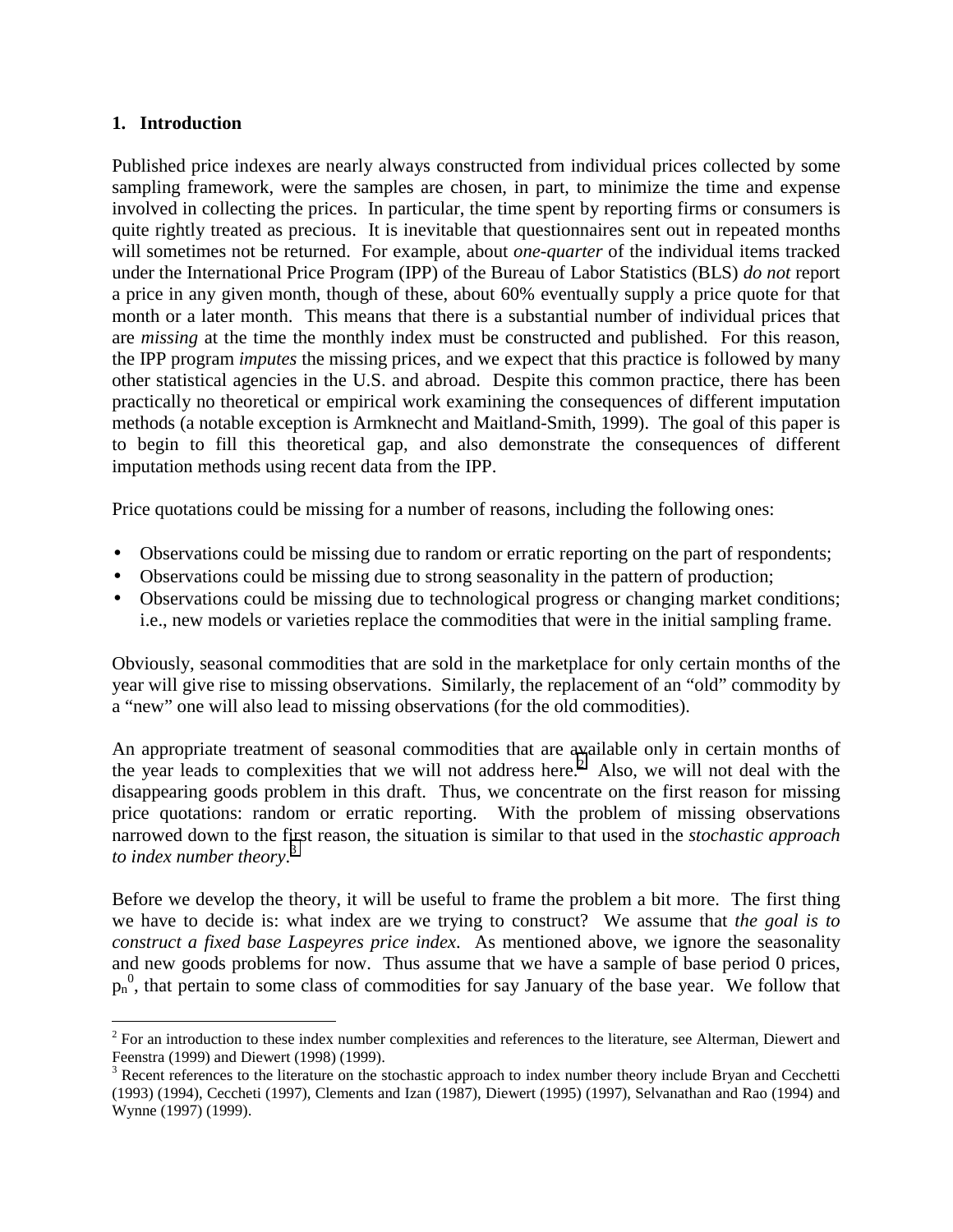sample of commodity prices up to the current period t and these period t prices are  $p_n^{\ t}$  for n = 1,2,…,N. We also have some base period sample weights,  $w_n^0$ , for  $n = 1, 2, ..., N$ . Now assume that in period  $t > 0$ , that some price quotes are missing for whatever reason. Denote the set of commodity indexes for which we have price information in period t by  $S(t)$ . Then a possible candidate for estimating the true fixed base Laspeyres index for period t is the following index:

(1) 
$$
P_L(0,t) \equiv \sum_{n \in S(t)} w_n^{0} (p_n^{t}/p_n^{0}) / \sum_{n \in S(t)} w_n^{0};
$$

i.e., we take the summation over quotes n in period t for which we have real information, and we rescale the weights  $w_n^0$  so that they sum to 1. This avoids the problem of imputing prices for missing observations and it appears that this is the end of the story.

But is this the end of the story? The answer is *yes* if all price relatives have the same mean whether they are in the current sample or not. The answer is *no* if the pattern of price movements for commodities that are always in the sample is different from the pattern of price changes for commodities that do not have reported price quotes for every period. In our empirical work, we find that the answer is no rather than yes. Thus if price relatives in the current sample have a different mean than price relatives that are not in the current sample, as commodities rotate in and out of the sample, we would find a certain amount of spurious price "bouncing" in our estimated long term Laspeyres index.

In an effort to minimize this price bouncing behavior, one approach would be to use the following *modified Laspeyres index* for period t:

(2) 
$$
P_{ML}(0,t) \equiv \sum_{n \in S(t) \cap S(t-1)} w_n^{0} (p_n^{\ t}/p_n^{0}) / \sum_{n \in S(t) \cap S(t-1)} w_n^{0};
$$

i.e., the summation is now taken over the *intersection* of the quotes or commodities that are present in the marketplace during *both* periods t-1 and t. This new index will ensure that like is being compared with like when we go from period t-1 to period t but in order to eliminate the bouncing phenomenon entirely over the entire sample period, we would have to restrict the summation in (2) to commodities that have reported price quotes in *every* period. This would drastically reduce the effective sample size. Even comparing (1) with (2), we see that (1) is the most accurate long term index for period t that makes full use of the available information. Put another way, the modified Laspeyres formula (2) throws away useful information.

The actual method used by the IPP differs slightly from (2), and instead considers the *ratio* of these long term Laspeyres indexes:

$$
(3) \qquad P_{R}(t-1,t)\equiv[\textstyle\sum_{n\in S(t)\cap S(t-1)}w_{n}^{~0} \left(p_{n}^{~t}/p_{n}^{~0}\right) \text{ ]}/[\textstyle\sum_{n\in S(t)\cap S(t-1)}w_{n}^{~0} \left(p_{n}^{~t-1}/p_{n}^{~0}\right) ]
$$

i.e., the summation in the numerator and denominator is now taken over the *intersection* of the quotes or commodities that are present in the marketplace during *both* periods t-1 and t. Given this short term index, the long term index is then obtained by the cumulative formula,

(4) 
$$
P_R(0,t) \equiv P_R(0,t-1) P_R(t-1,t)
$$
, with  $P_R(0,0) \equiv 1$ .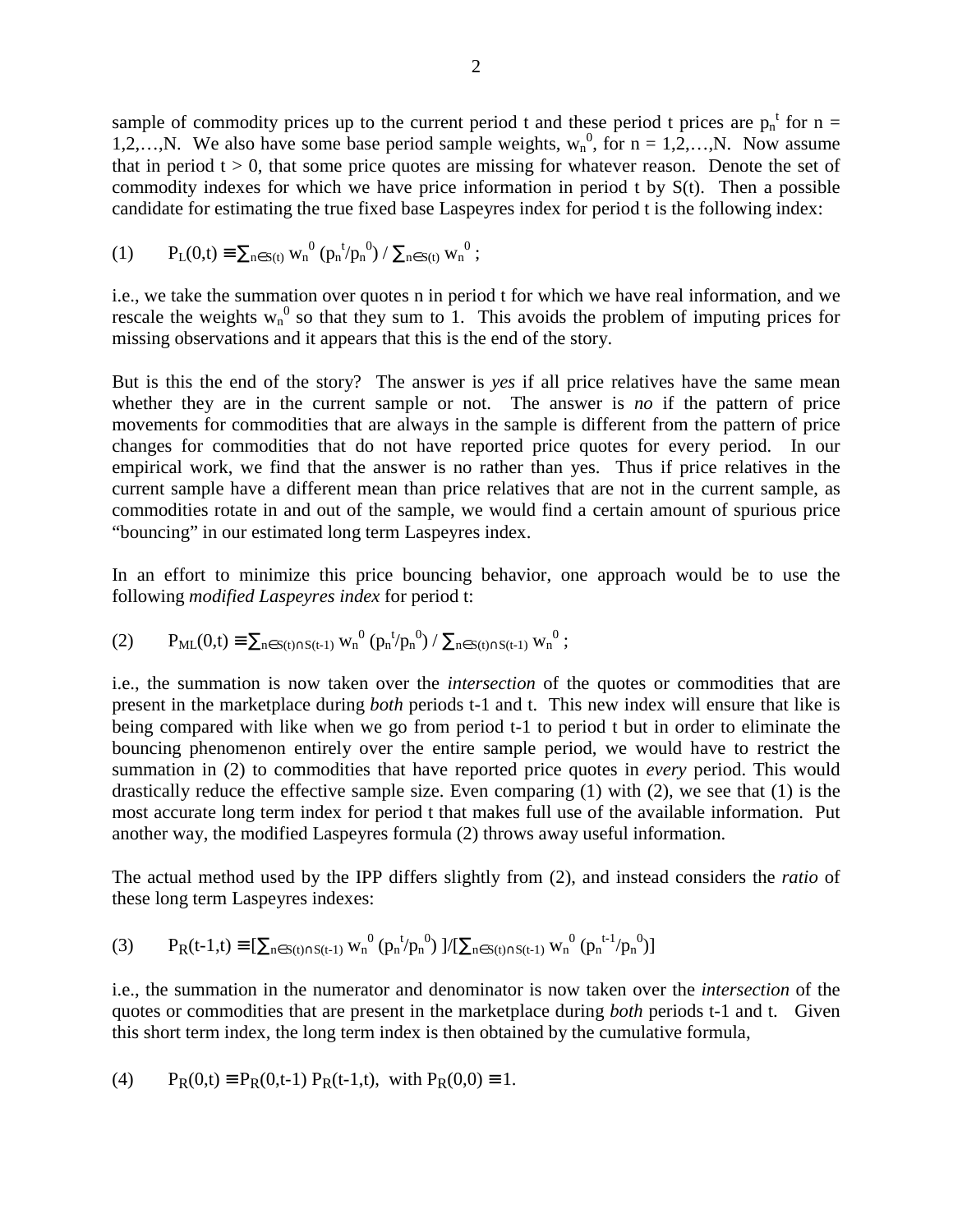Summing up, we have introduced three methods of constructing indexes when the set of commodities is changing over time: the fixed base Laspeyres index in (1), which uses all the information available; the *modified* Laspeyres index in (2), which uses the same set of commodities in periods t-1 and t; and the *Laspeyres-ratio* method in (3) and (4), which first constructs the short term index, and then cumulates it to obtain the long term index. It is immediate that if the set of commodities is equal over time, then these three methods are equivalent, but otherwise they are not. The question then arises as to which index method would best approximate the (unobserved) fixed base Laspeyres index that does not suffer from the missing prices.

The above descriptive material should give the reader an indication of the problems that we are attempting to address. In section 2 below, we introduce a somewhat artificial model where some commodities have price quotes for every period, some commodities have price quotes available for only odd numbered periods and some commodities have price quotes available for only even numbered periods. In section 3, we derive the long term fixed base Laspeyres index that corresponds to (1) above (in the context of our simple model) and show that it is consistent with a simple imputation procedure. In section 4, we consider the *actual* imputation method used by the Bureau of Labor Statistics (BLS), and other agencies, which is most similar to the formulas (3)-(4), but extends these by *imputing* some of the "missing" prices. In section 5, we allow revisions to indexes and consider imputation procedures based on interpolation methods that seems superior to those considered in sections 3 and 4. Following this, in sections 6-9 the various imputation methods are evaluated using data from the International Prices Program (IPP) of the BLS.

## **2. A Simple Model**

We assume that there are three classes of commodities under consideration:

- Commodities that have price quotes available in every period. We assume that there are N such commodities (or reporting units) and the price and quantity vectors for these always available commodities are  $p^t \equiv (p_1^t, ..., p_N^t)$  for periods  $t = 0, 1, 2, ..., T$ . There is also information available on a base period quantity vector,  $q^0 \equiv (q_1^0, \ldots, q_N^0)$ .
- Commodities that report price quotes only for odd numbered periods (in addition to the base period 0). We assume that there are J such commodities (or reporting units) and the price vectors for these commodities are  $u^t \equiv (u_1^t, \ldots, u_j^t)$  for  $t = 0, 1, 2, \ldots, T$ . However, we only are able to observe these price vectors for periods 0,1,3,5,…. We also assume that we can observe the period 0 quantity vector for these commodities,  $x^0 = (x_1^0, ..., x_J^0)$ .
- Commodities that report price quotes only for even numbered periods. We assume that there are K such commodities (or reporting units) and the price vectors for these commodities are  $v^t \equiv (v_1^t, ..., v_K^t)$  for  $t = 0, 1, 2, ..., T$ . However, we only are able to observe these price vectors for periods 0,2,4,…. We also assume that we can observe the period 0 quantity vector for these commodities,  $y^0 \equiv (y_1^0, \ldots, y_K^0)$ .

Thus our *visible* data array can be written in tabular form as follows: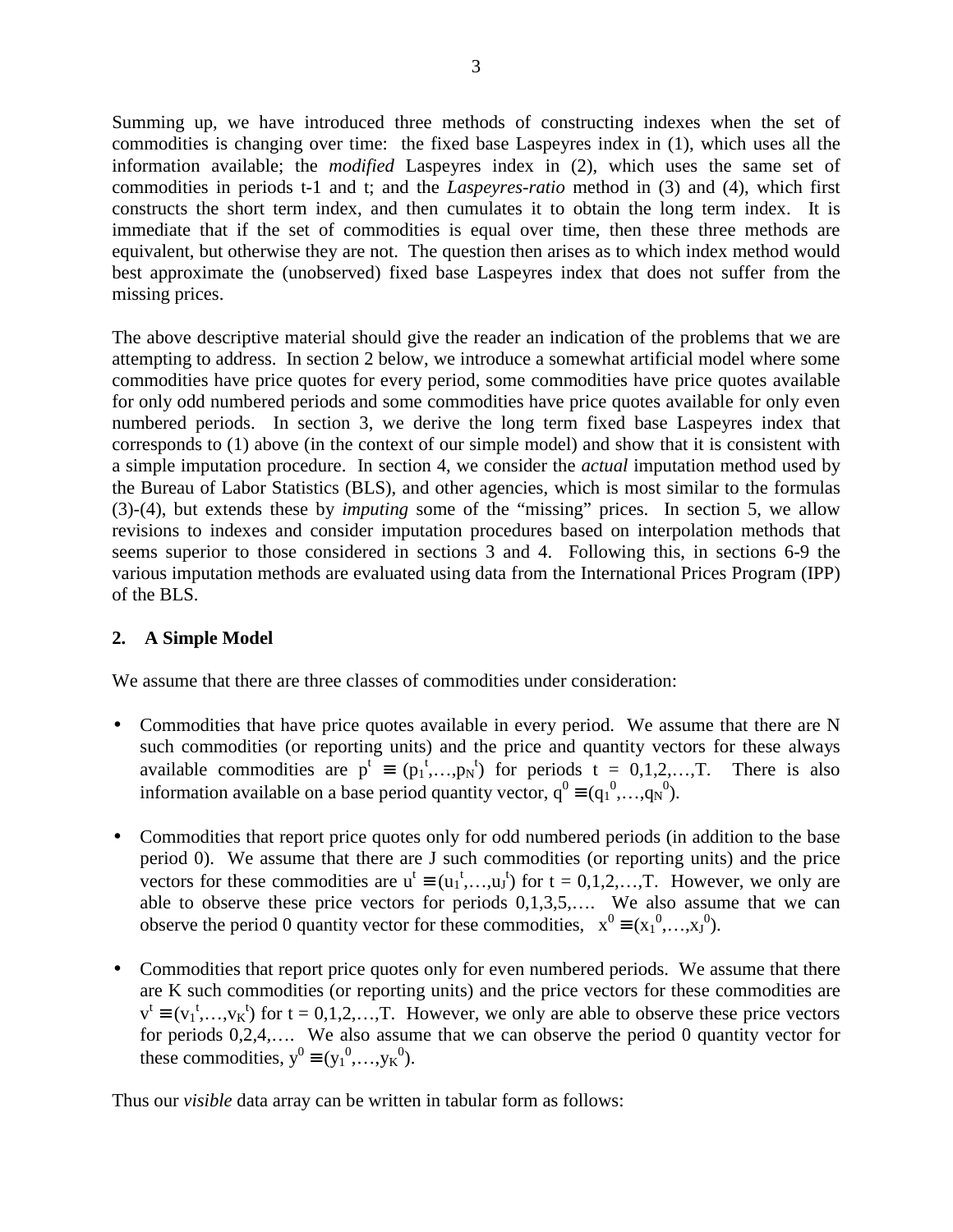| Period         | Prices                  | Quantities                       |
|----------------|-------------------------|----------------------------------|
| $\overline{0}$ | $u^0$<br>$p^0$<br>$v^0$ | $\mathbf{x}^0$<br>$q^0$<br>$v^0$ |
| 2              | u                       |                                  |
| 3<br>4         | $\overline{u^3}$<br>່ 3 |                                  |
|                |                         |                                  |

We assume that our goal is to construct the sequence of *fixed base Laspeyres price indexes*  $\overline{P}_{L}(0, t)$  defined as follows:

(5) 
$$
\overline{P}_L(0,t) \equiv [p^t \bullet q^0 + u^t \bullet x^0 + v^t \bullet y^0] / [p^0 \bullet q^0 + u^0 \bullet x^0 + v^0 \bullet y^0]; \qquad t = 0,1,2,...,T
$$

where  $p^t \cdot q^0 = \sum_{n=1}^{N} p_n^t q_n^0$  denotes the inner product between the vectors  $p^t$  and  $q^0$ , etc. Of course, our problem is that we do not have all of the price information available to calculate the sequence of fixed base Laspeyres indexes defined by (5).

It will be useful to define the sequence of *fixed base Laspeyres price indexes*,  $P_\alpha(0,t)$ *, over the set of always available commodities* as follows:

(6) 
$$
P_{\alpha}(0,t) \equiv p^{t} \bullet q^{0} / p^{0} \bullet q^{0}
$$
  
\n
$$
= \sum_{n=1}^{N} p_{n}^{t} q_{n}^{0} / p^{0} \bullet q^{0}
$$
  
\n
$$
= \sum_{n=1}^{N} [p_{n}^{t} / p_{n}^{0}] p_{n}^{0} q_{n}^{0} / p^{0} \bullet q^{0}
$$
  
\n
$$
= \sum_{n=1}^{N} w_{n}^{0} [p_{n}^{t} / p_{n}^{0}]
$$
  
\n
$$
t = 1,2,...,T
$$

where the base period expenditure share of commodity n compared to the total base period expenditures of always reported commodities is  $w_n^0$  defined by

(7) 
$$
w_n^0 \equiv p_n^0 q_n^0 / p^0 \bullet q^0;
$$
   
  $n = 1, 2, ..., N.$ 

Thus from the last line of equations (6), we see that  $P_\alpha(0,t)$  is a base period share weighted average of the period t long term price relatives,  $p_n^t / p_n^0$ . If we take the stochastic approach to index number theory, we could assume that each of these price relatives has the same mean and then the Laspeyres index  $P_{\alpha}(0,t)$  would be a good estimator for this unknown mean.

In a similar fashion, it is useful to define the sequence of *fixed base Laspeyres price indexes,* Pβ(0,t), *over the set of commodities, reported only in odd periods,* as follows:

(8) 
$$
P_{\beta}(0,t) \equiv u^t \bullet x^0 / u^0 \bullet x^0
$$
  
\n
$$
= \sum_{j=1}^J u_j^t x_j^0 / u^0 \bullet x^0
$$
  
\n
$$
= \sum_{j=1}^J [u_j^t / u_j^0] u_j^0 x_j^0 / u^0 \bullet x^0
$$
  
\n
$$
= \sum_{j=1}^J w_j^0 [u_j^t / u_j^0]
$$
  
\n
$$
t = 1,2,...,T
$$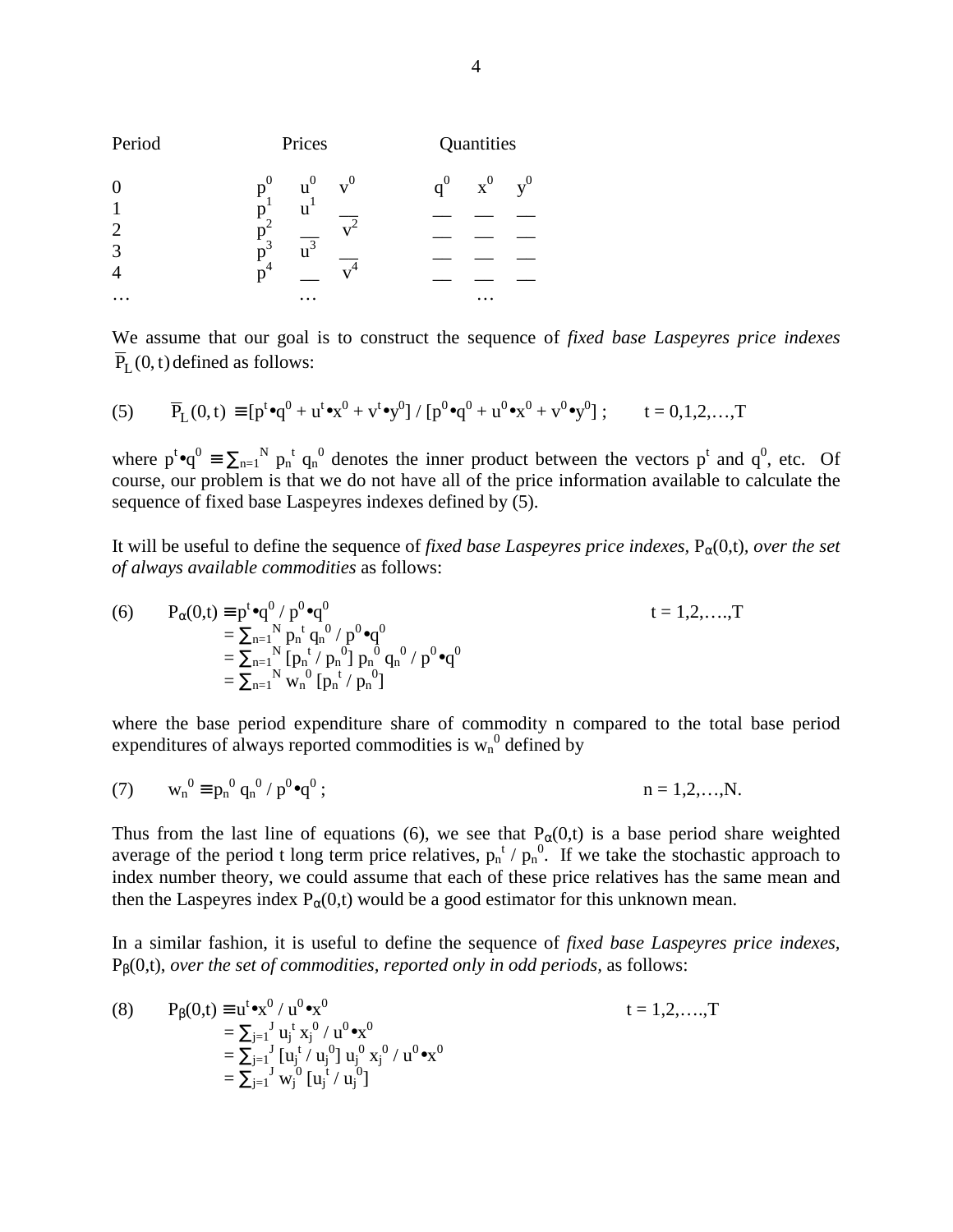where the base period expenditure share of commodity i compared to the total base period expenditures of commodities available only in odd periods is  $w_j^0$  defined by

(9) 
$$
w_j^0 \equiv u_j^0 x_j^0 / u^0 \bullet x^0;
$$
   
  $j = 1, 2, ..., J.$ 

Again, we see that  $P_B(0,t)$  is a base period share weighted average of the period t long term price relatives,  $u_j^t / u_j^0$ . If we take the stochastic approach to index number theory, we can again assume that each of these price relatives has the same mean and then the Laspeyres index  $P_B(0,t)$ is a good estimator for this unknown mean. Note that we have defined  $P_{\beta}(0,t)$  for all periods t even though we can observe  $P_\beta(0,t)$  only for odd numbered periods. Thus the situation is different than it was for the  $P_{\alpha}(0,t)$  term Laspeyres indexes, which were observable for every period.

Finally, it is useful to define the sequence of *fixed base Laspeyres price indexes,* Pγ(0,t)*, over the set of commodities reported only in even periods* as follows:

(10) 
$$
P_{\gamma}(0,t) = v^t \cdot v^0 / v^0 \cdot v^0
$$
  
\n
$$
= \sum_{k=1}^K v_k^t y_k^0 / v^0 \cdot v^0
$$
  
\n
$$
= \sum_{k=1}^K [v_k^t / v_k^0] v_k^0 y_k^0 / v^0 \cdot v^0
$$
  
\n
$$
= \sum_{k=1}^K w_k^0 [v_k^t / v_k^0]
$$
  
\n(10) 
$$
t = 1, 2, ..., T
$$
  
\n
$$
t = 1, 2, ..., T
$$

where the base period expenditure share of commodity k compared to the total base period expenditures of commodities available only in even periods is  $w_k^0$  defined by

(11) 
$$
w_k^0 \equiv v_k^0 y_k^0 / v^0 \bullet y^0;
$$
   
  $k = 1, 2, ..., K.$ 

Again, we see that  $P_{\gamma}(0,t)$  is a base period share weighted average of the period t long term price relatives,  $v_k^t / v_k^0$ . If we again take the stochastic approach to index number theory, we can assume that each of these price relatives has the same mean and then the Laspeyres index  $P_{\gamma}(0,t)$ is a good estimator for this unknown mean. Note that we have defined  $P_{\gamma}(0,t)$  for all periods t even though we can observe Pγ(0,t) only for even numbered periods. It is this *lack of observability* for  $P_B(0,t)$  and  $P_{\gamma}(0,t)$  for even and odd periods that causes the problems that we attempt to address in the remainder of this paper.

We can use the above definitions to rewrite the true long term Laspeyres price index for period t, defined by (5) above, as follows:

(12) 
$$
\overline{P}_L(0,t) \equiv [p^t \bullet q^0 + u^t \bullet x^0 + v^t \bullet y^0] / [p^0 \bullet q^0 + u^0 \bullet x^0 + v^0 \bullet y^0];
$$
  $t = 0,1,2,...,T$   
\n
$$
= \{p^0 \bullet q^0 [p^t \bullet q^0 / p^0 \bullet q^0] + u^0 \bullet x^0 [u^t \bullet x^0 / u^0 \bullet x^0] + v^0 \bullet y^0 [v^t \bullet y^0 / v^0 \bullet y^0] \} / [p^0 \bullet q^0 + u^0 \bullet x^0 + v^0 \bullet y^0] =
$$
\n
$$
\{p^0 \bullet q^0 [P_\alpha(0,t)] + u^0 \bullet x^0 [P_\beta(0,t)] + v^0 \bullet y^0 [P_\gamma(0,t)] \} / [p^0 \bullet q^0 + u^0 \bullet x^0 + v^0 \bullet y^0]
$$
\n
$$
= w_\alpha [P_\alpha(0,t)] + w_\beta [P_\beta(0,t)] + w_\gamma [P_\gamma(0,t)]
$$

where the base period expenditure share of *always reported commodities* is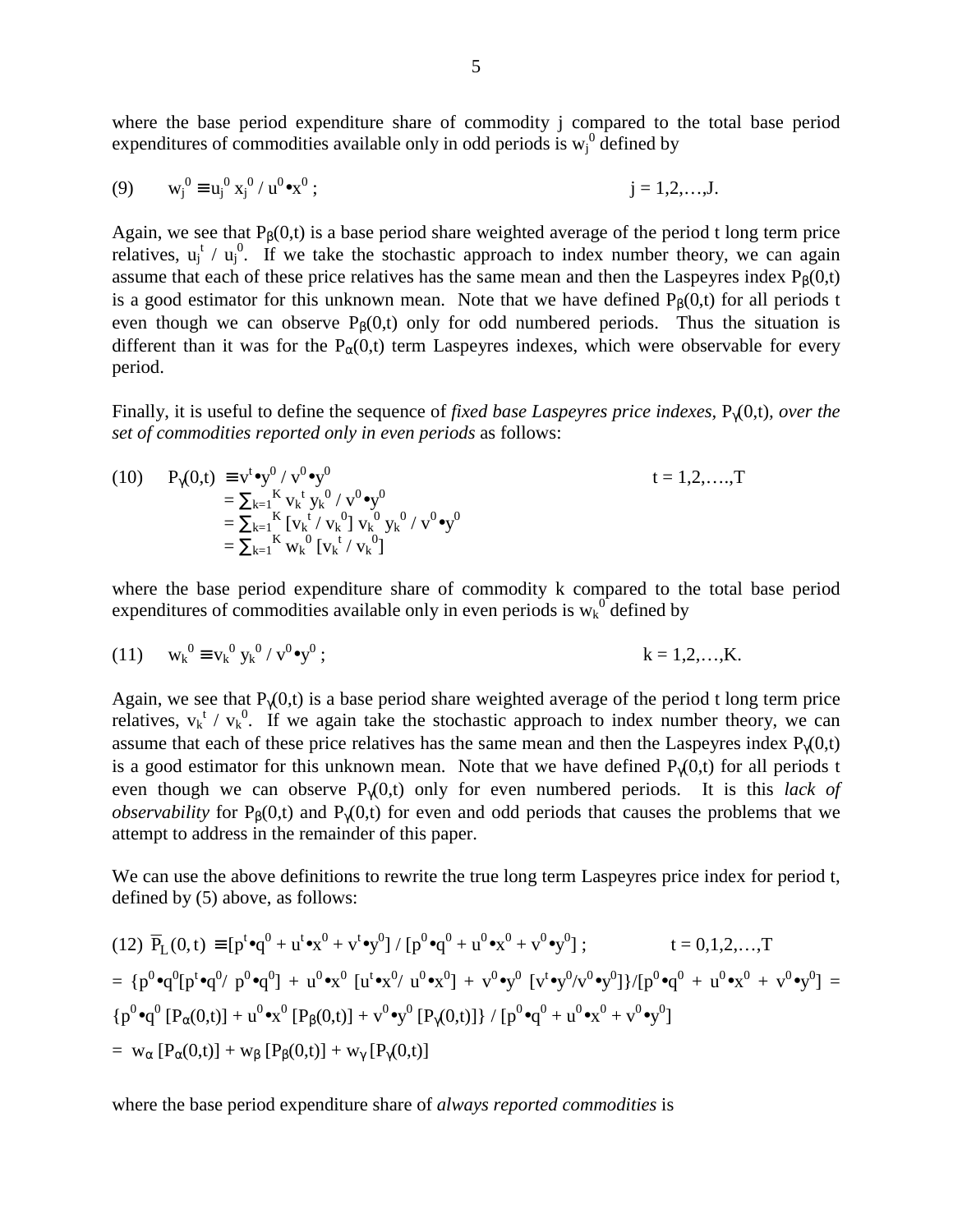(13) 
$$
w_{\alpha} \equiv p^0 \bullet q^0 / [p^0 \bullet q^0 + u^0 \bullet x^0 + v^0 \bullet y^0];
$$

and the base period expenditure share of commodities that are reported only in *odd periods* is

(14) 
$$
w_{\beta} \equiv u^0 \bullet x^0 / [p^0 \bullet q^0 + u^0 \bullet x^0 + v^0 \bullet y^0];
$$

and the base period expenditure share of commodities that are reported only in *even periods* is

(15) 
$$
w_{\gamma} \equiv v^0 \bullet y^0 / [p^0 \bullet q^0 + u^0 \bullet x^0 + v^0 \bullet y^0].
$$

Given the above definitions, we can now frame our imputation problem as follows. We want to estimate the true long term Laspeyres index defined by (12) above, but we can only observe two of the three components that make up this index in any given time period. Our imputation problem can be summarized by the following table:

#### **Table 1: The Long Term True Laspeyres Index and its Observable Components**

| Period         | True index                                                                           | Observable components                      |  |
|----------------|--------------------------------------------------------------------------------------|--------------------------------------------|--|
| 1              | $w_{\alpha} P_{\alpha}(0,1) + w_{\beta} P_{\beta}(0,1) + w_{\gamma} P_{\gamma}(0,1)$ | $P_{\alpha}(0,1)$ , $P_{\beta}(0,1)$ , ___ |  |
| 2              | $w_{\alpha} P_{\alpha}(0,2) + w_{\beta} P_{\beta}(0,2) + w_{\gamma} P_{\gamma}(0,2)$ | $P_{\alpha}(0,2)$ , __, $P_{\gamma}(0,2)$  |  |
| 3              | $w_{\alpha} P_{\alpha}(0,3) + w_{\beta} P_{\beta}(0,3) + w_{\gamma} P_{\gamma}(0,3)$ | $P_{\alpha}(0,3)$ , $P_{\beta}(0,3)$ , ___ |  |
| $\overline{4}$ | $W_{\alpha} P_{\alpha}(0,4) + W_{\beta} P_{\beta}(0,4) + W_{\gamma} P_{\gamma}(0,4)$ | $P_{\alpha}(0,4)$ , __, $P_{\gamma}(0,4)$  |  |
| 5              | $W_{\alpha} P_{\alpha}(0,5) + W_{\beta} P_{\beta}(0,5) + W_{\gamma} P_{\gamma}(0,5)$ | $P_{\alpha}(0,5)$ , $P_{\beta}(0,5)$ , ___ |  |
|                |                                                                                      |                                            |  |

In the above table, it is assumed that we know the base period expenditure shares,  $w_{\alpha}$ ,  $w_{\beta}$  and  $w_{\gamma}$ defined by  $(13)$  to  $(15)$  above.

We can first check the index methods mentioned in the introduction. It is readily seen that the Laspeyres-ratio defined by (3) above yields the following index, using our new notation:

(16) 
$$
P_R(t-1,t) = P_\alpha(0,t)/ P_\alpha(0,t-1),
$$
  $t = 1,2,...,T.$ 

so that either the cumulated index or the modified Laspeyres are simply,

(17) 
$$
P_R(0,t) = P_{ML}(0,t) = P_{\alpha}(0,t).
$$
  $t = 1,2,...,T.$ 

In other words, the long term modified Laspeyres and the Laspeyres-ratio cumulated indexes are equivalent in this model, and simply yield the price index constructed over the *always available* commodities. These indexes are fine provided that the movements of intermittently available prices is the same as the movements in the always available prices. Unfortunately, our IPP data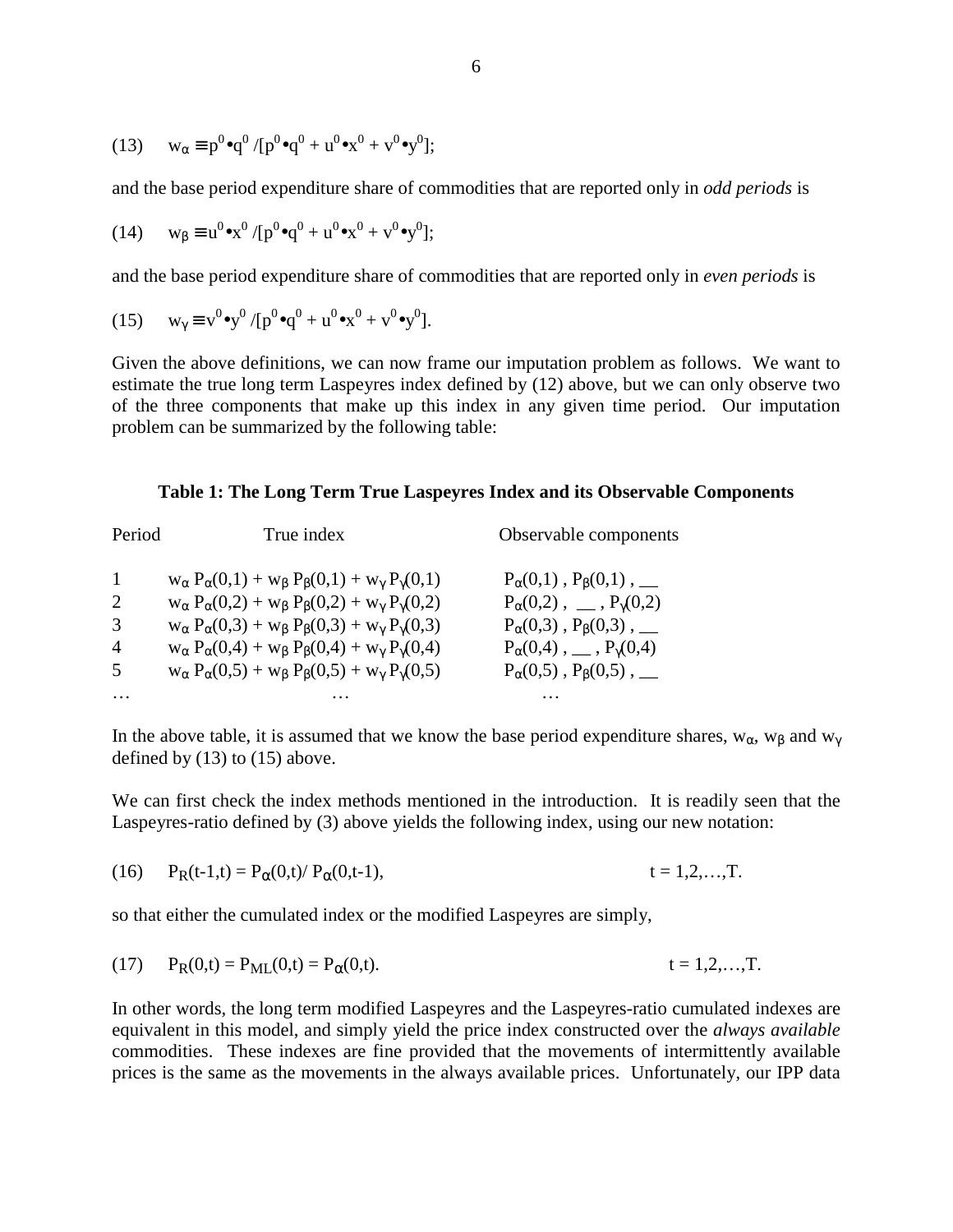will not support this assumption; i.e., intermittently available prices seem to have a slightly different long term trend compared to always available prices.<sup>4</sup>

In the following three sections, we consider alternative imputation schemes to "fill in" some of the missing prices.

#### **3. A Long Term Cell Mean Method of Imputation**

Our first method imputes the missing long term price relatives by taking the (base period weighted) *mean* of the long term price relatives that are reported. We call this the *long term cell mean method of imputation*.

If t is odd, then the weighted mean of the long term price relatives that are available in period t is:

(18) 
$$
P_{\gamma}^*(0,t) \equiv [w_{\alpha} P_{\alpha}(0,t) + w_{\beta} P_{\beta}(0,t)]/(w_{\alpha} + w_{\beta}),
$$
   
  $t = 1,3,5,...$ 

Hence if t is odd, we estimate the imputed prices for the missing commodities as,

(19) 
$$
v_k^{t^*} \equiv v_k^0 P_{\gamma}^*(0,t)
$$
 for  $k = 1,2,...,K$ 

Since all these imputed prices are growing at the same rate, when they are aggregated using the weights  $w_k^0$ , we obtain the long term Laspeyres index defined by (18). We therefore estimate the long term Laspeyres index by the following index, which replaces the true  $P_{\gamma}(0,t)$  by  $P_{\gamma}^{*}(0,t)$ :

(20) 
$$
P^*(0,t) \equiv w_{\alpha} P_{\alpha}(0,t) + w_{\beta} P_{\beta}(0,t) + w_{\gamma} [P_{\gamma}^*(0,t)]
$$
  
\n
$$
= w_{\alpha} P_{\alpha}(0,t) + w_{\beta} P_{\beta}(0,t) + w_{\gamma} [w_{\alpha} P_{\alpha}(0,t) + w_{\beta} P_{\beta}(0,t)] / (w_{\alpha} + w_{\beta}), \text{ using (18)}
$$
  
\n
$$
= (w_{\alpha} + w_{\beta} + w_{\gamma}) \{ [w_{\alpha} P_{\alpha}(0,t) + w_{\beta} P_{\beta}(0,t)] / (w_{\alpha} + w_{\beta}) \}
$$
  
\n
$$
= [w_{\alpha} P_{\alpha}(0,t) + w_{\beta} P_{\beta}(0,t)] / (w_{\alpha} + w_{\beta}), \text{ since } (w_{\alpha} + w_{\beta} + w_{\gamma}) = 1,
$$
  
\n
$$
= P_L(0,t), \text{ from (1)}.
$$

Thus, the long term Laspeyres index that uses the imputed price defined by (18)-(19) turns out to equal the long term Laspeyres index defined in (1), that just uses all the available price quotes. In other words, adding imputed prices *based on their long term cell mean imputation* is exactly the same as *not using imputed prices* in the long term index.

On reflection, this result is not that surprising. By *not using* any imputed prices in (1), the index weights are simply apportioned over all the commodities whose prices are available. Armknecht and Maitland-Smith (1999, p. 6) refer to this as "implicit" imputation. In contrast, "explicit" imputation occurs when values for the missing prices are actually imputed, and explicitly used in the index calculation. As Armknecht and Maitland-Smith note, if the imputed values are set

<sup>&</sup>lt;sup>4</sup> Put another way, the index method defined by (17) makes no use of the intermittently available information, so it is unlikely that this method is statistically efficient.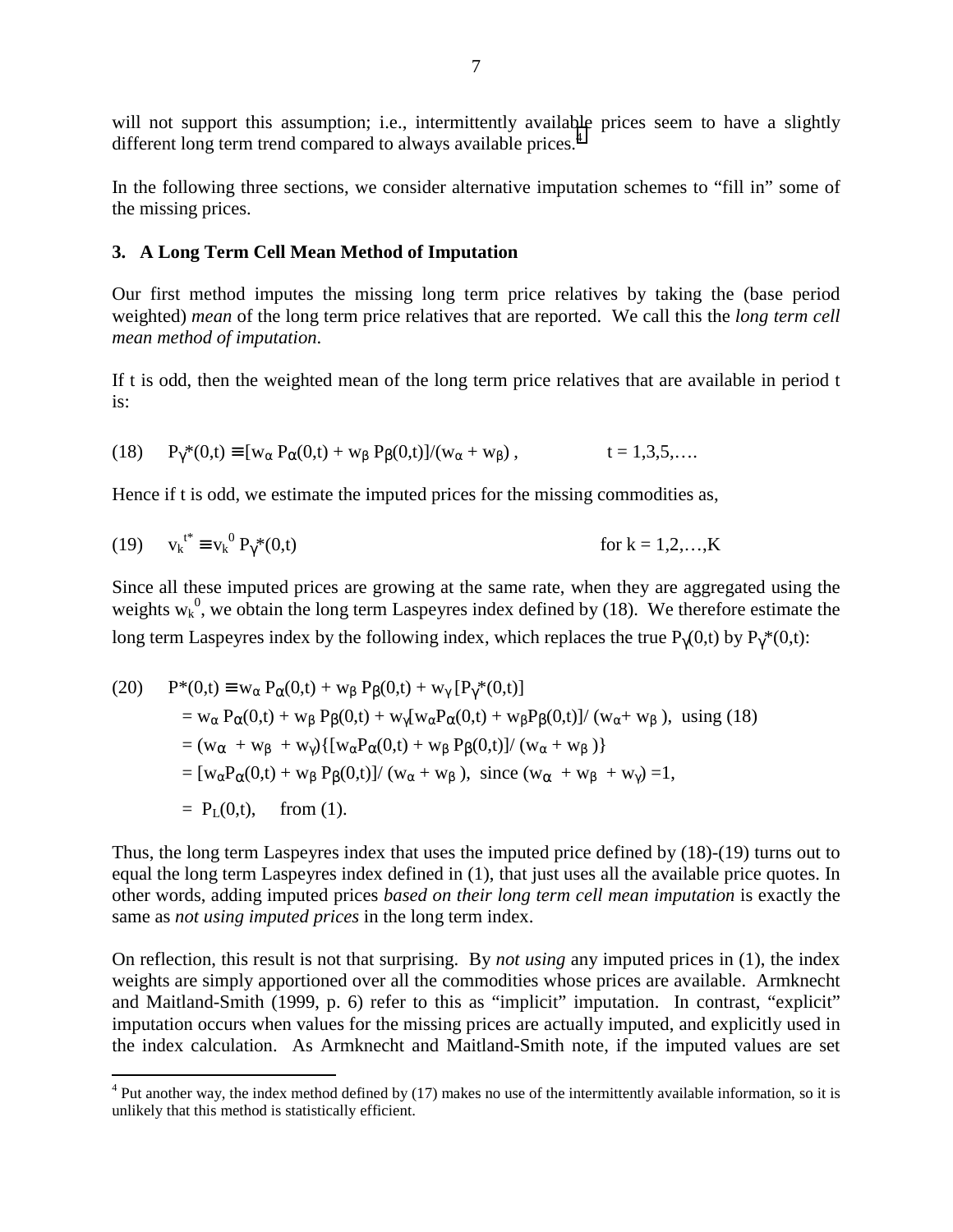equal to the price index for the group of goods in question (where initially this price index is computed without any imputed values), then when we re-compute the price index taking into account these imputed values, its value will not change at all. In this sense, "implicit" is equivalent to "explicit" imputation when the group price index is used to impute missing values, and that is what we have confirmed.

Similarly, for even periods t, the imputed prices are:

(21) 
$$
u_j^{t^*} \equiv u_j^0 P_\beta^*(0,t)
$$
 for  $j = 1,2,...,J$ ,

where,

(22)  $P_\beta^*(0,t) \equiv [w_\alpha P_\alpha(0,t) + w_\gamma P_\gamma(0,t)]/(w_\alpha + w_\gamma)$  . t = 2,4,6,...

Again, we estimate the long term Laspeyres index by replacing the true  $P_B(0,t)$  with its imputed value  $P_B*(0,t)$ :

(23) 
$$
P^{*}(0,t) \equiv w_{\alpha} P_{\alpha}(0,t) + w_{\beta} [P_{\beta}^{*}(0,t)] + w_{\gamma} P_{\gamma}(0,t)
$$
  
\n
$$
= w_{\alpha} P_{\alpha}(0,t) + w_{\beta} [w_{\alpha} P_{\alpha}(0,t) + w_{\gamma} P_{\gamma}(0,t)]/(w_{\alpha} + w_{\gamma}) + w_{\gamma} P_{\gamma}(0,t), \text{ using (22)}
$$
  
\n
$$
= (w_{\alpha} + w_{\beta} + w_{\gamma}) \{ [w_{\alpha} P_{\alpha}(0,t) + w_{\gamma} P_{\gamma}(0,t)]/(w_{\alpha} + w_{\gamma}) \}
$$
  
\n
$$
= [w_{\alpha} P_{\alpha}(0,t) + w_{\gamma} P_{\gamma}(0,t)]/(w_{\alpha} + w_{\gamma}), \text{ since } (w_{\alpha} + w_{\beta} + w_{\gamma}) = 1,
$$
  
\n
$$
= P_{L}(0,t), \text{ from (1)}.
$$

This is the same result as in (20), that imputing prices *based on their long term cell mean imputation* is exactly the same as *not using imputed prices* in the long term index.

The imputed indexes  $P*(0,t)$  can be compared to the true (but unobservable) sequence of Laspeyres indexes  $\overline{P}_{L}(0, t)$  defined by (12) as follows:

#### **Table 2: Long Term Cell Mean Imputed Laspeyres Indexes**

| Period                           | True index $\overline{P}_{I}(0,t)$                                                                                                                                                                                                                                                                                                                                                                                                                   | Imputed Index $P*(0,t)$                                                                                                                                                                                                                                                                                                                                                                                                                                  |
|----------------------------------|------------------------------------------------------------------------------------------------------------------------------------------------------------------------------------------------------------------------------------------------------------------------------------------------------------------------------------------------------------------------------------------------------------------------------------------------------|----------------------------------------------------------------------------------------------------------------------------------------------------------------------------------------------------------------------------------------------------------------------------------------------------------------------------------------------------------------------------------------------------------------------------------------------------------|
| $\mathbf{1}$<br>2<br>3<br>4<br>5 | $W_{\alpha} P_{\alpha}(0,1) + W_{\beta} P_{\beta}(0,1) + W_{\gamma} P_{\gamma}(0,1)$<br>$w_{\alpha} P_{\alpha}(0,2) + w_{\beta} P_{\beta}(0,2) + w_{\gamma} P_{\gamma}(0,2)$<br>$w_{\alpha} P_{\alpha}(0,3) + w_{\beta} P_{\beta}(0,3) + w_{\gamma} P_{\gamma}(0,3)$<br>$w_{\alpha} P_{\alpha}(0,4) + w_{\beta} P_{\beta}(0,4) + w_{\gamma} P_{\gamma}(0,4)$<br>$W_{\alpha} P_{\alpha}(0,5) + W_{\beta} P_{\beta}(0,5) + W_{\gamma} P_{\gamma}(0,5)$ | $[w_{\alpha} P_{\alpha}(0,1) + w_{\beta} P_{\beta}(0,1)] / (w_{\alpha} + w_{\beta})$<br>$[w_{\alpha} P_{\alpha}(0,2) + w_{\gamma} P_{\gamma}(0,2)] / (w_{\alpha} + w_{\gamma})$<br>$[w_{\alpha} P_{\alpha}(0,3) + w_{\beta} P_{\beta}(0,3)]/(w_{\alpha} + w_{\beta})$<br>$[w_{\alpha} P_{\alpha}(0,4) + w_{\gamma} P_{\gamma}(0,4)] / (w_{\alpha} + w_{\gamma})$<br>$[w_{\alpha} P_{\alpha}(0,5) + w_{\beta} P_{\beta}(0,5)] / (w_{\alpha} + w_{\beta})$ |
| $\cdots$                         |                                                                                                                                                                                                                                                                                                                                                                                                                                                      |                                                                                                                                                                                                                                                                                                                                                                                                                                                          |

It can be seen that the long term cell mean method of imputation does better than the methods presented in the earlier section in the sense that it *makes use of all of the available information*. However, if the even period and odd period price quotes have different trends in them, it can be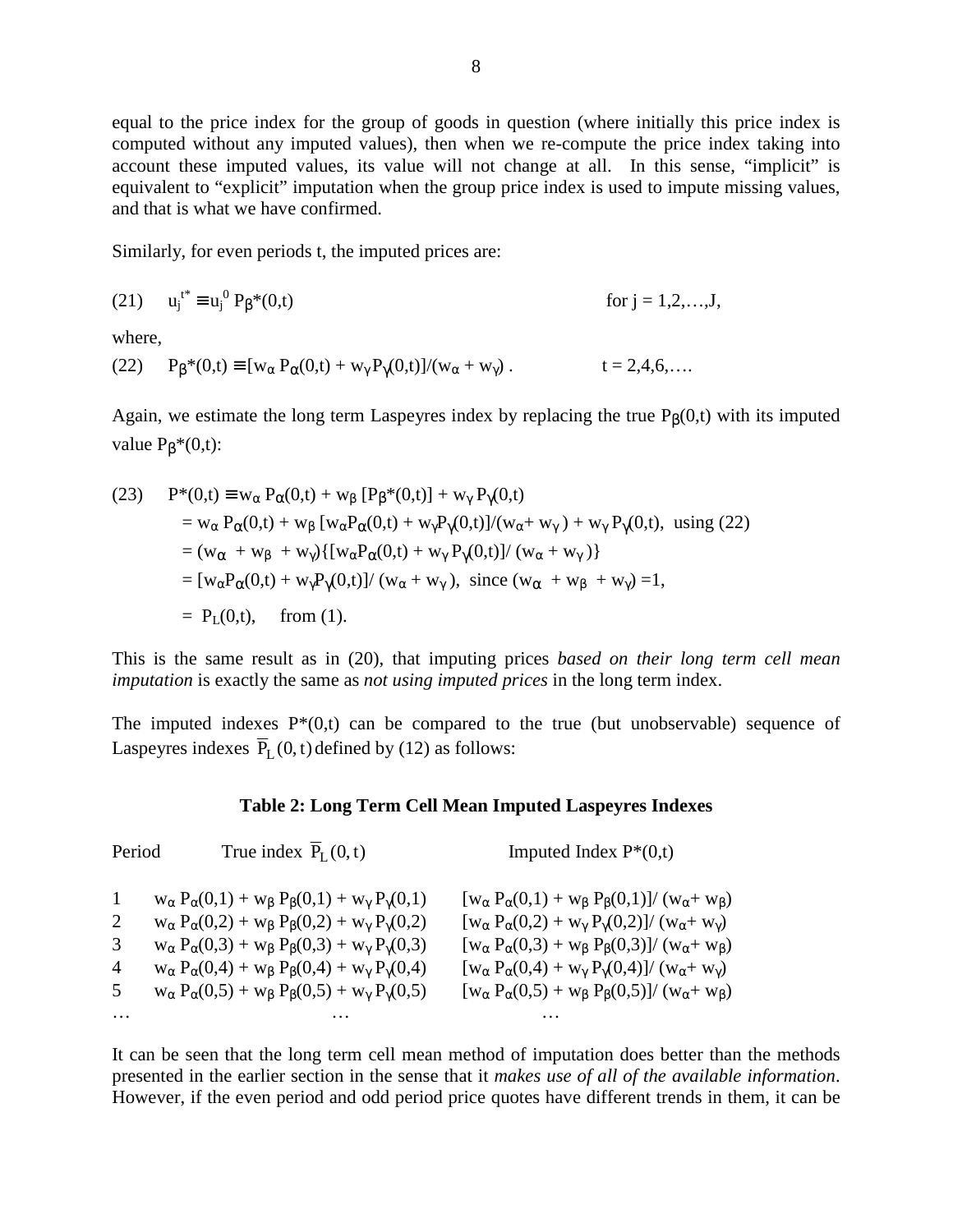seen that the imputed indexes will have a tendency to "bounce" from period to period.<sup>5</sup> Moreover, even if the  $\beta$  and  $\gamma$  trends are *identical* (but not equal to the  $\alpha$  trend), then it can be seen that the imputed index P\*(0,t) gives *too small a weight* to the β and γ trends.

To formalize the intuition that the imputed index will tend to "bounce", let us define the periodto-period change in the index P\*(0,t), measured *relative to* the always available commodities  $P_\alpha(0,t)$ , as:

(24)  $\Delta^*(t-1,t) \equiv [P^*(0,t)/P_{\alpha}(0,t) - P^*(0,t-1)/P_{\alpha}(0,t-1)]$ .

Then the following result is proved in the Appendix:

## **Proposition 1**

 $\overline{a}$ 

Assume that  $w_\beta = w_\gamma > 0$ . If,

(25)  $P_{\beta}(0,t) \geq P_{\alpha}(0,t) \geq P_{\gamma}(0,t)$  for all t=1,...,T,

or the reverse inequalities hold for all t, then:

(a)  $\Delta^*(t-1,t)\Delta^*(t-2,t-1) \leq 0;$ 

(b)  $|\Delta^*(t-2,t)| < \max \{ |\Delta^*(t-2,t-1)|, |\Delta^*(t-1,t)| \}$ .

To interpret these results, part (a) says that the index  $P^*(0,t)$ , measured relative to  $P_\alpha(0,t)$ , moves in *opposite directions* between periods t-2 to t-1, and t-1 to t. This is the "bouncing" phenomena that we described above, and applies whenever (25) (or the reverse inequalities) hold. We interpret part (a) as saying there is *negative autocorrelation* in the index P\*(0,t). An implication of this is that *absolute value of the two period* difference, as measured by |∆\*(t-2,t)|, is *less than the highest of the absolute value of the one period changes*, as stated in part (b). Thus, the bouncing behavior is "smoothed out" when we compare just even periods, or just odd periods.

We now turn to a second imputation method, to see if it can reduce some of the erratic movement in the price index.

### **4. A Short Term Cell Mean Method of Imputation.**

The method of imputation that we propose in the present section imputes the missing price quotes for the current period using the movements in the *short term price relatives* for quotes that are available for both the current period and the preceding period. We call this the *short term cell mean method of imputation, and it is similar to that actually used by the IPP.*<sup>6</sup>

 $<sup>5</sup>$  If the lack of reporting is due to seasonality, then it is quite likely that the even period prices have a different trend</sup> than the odd period prices.

<sup>&</sup>lt;sup>6</sup> The IPP program imputes prices exactly as in (28) and (30) below, but  $P_\alpha$  is the Laspeyres-ratio defined over the intersection of price quotes available this period and price quotes *or imputed prices* available last period. In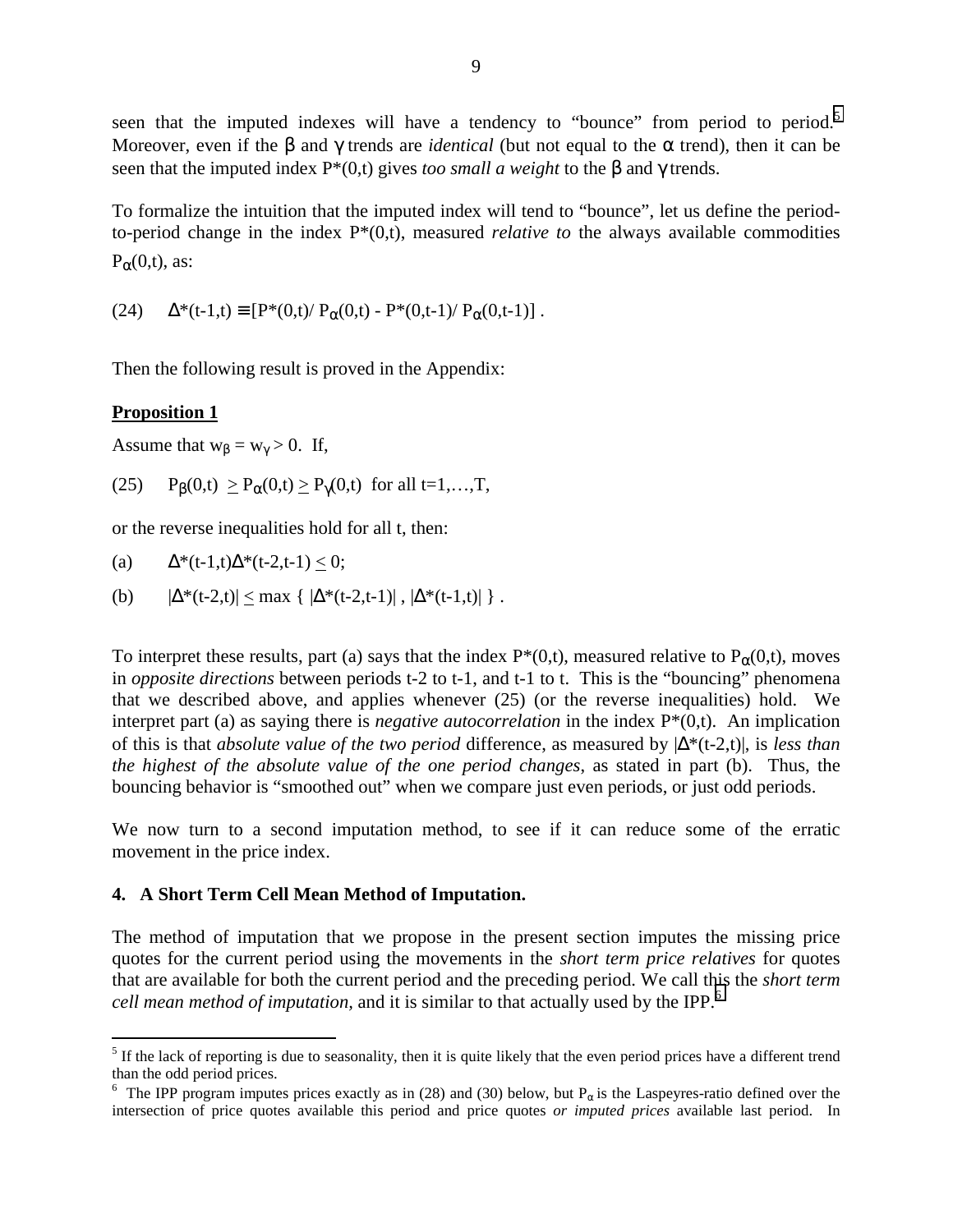For consecutive periods t-1 and t, the short term Laspeyres-ratio index that uses only information on price quotes that are available in both periods is:

(26) 
$$
P_{\alpha}(t-1,t) = \left[\sum_{n=1}^{N} w_n^{0} (p_n^{t/p_n^{0}}) \right] / \left[\sum_{n=1}^{N} w_n^{0} (p_n^{t-1/p_n^{0}}) \right] \qquad t = 2,3,4,...,T
$$

$$
= P_{\alpha}(0,t) / P_{\alpha}(0,t-1), \text{ using (6)}.
$$

With the help of (26), we are now ready to impute prices for our missing long term price relatives.

In period 1, the prices  $v_k^1$  are missing. However, we have two sets of short term price relatives that are observable in period 1, namely the price relatives  $p_n^{-1}/p_n^0$  that are in the Laspeyres index  $P_{\alpha}(0,1)$  defined by (6) and the price relatives  $u_j^{-1}/u_j^{0}$  that are in the Laspeyres index  $P_{\beta}(0,1)$ defined by (8). Thus in this case, our short run cell mean imputation for  $\gamma_1$  is

(27) 
$$
v_k^{1^{**}} \equiv v_k^0 [w_\alpha P_\alpha(0,1) + w_\beta P_\beta(0,1)] / (w_\alpha + w_\beta)
$$
 k=1,...,K.

Aggregating the imputed prices  $v_k^{1**}$  using the weights  $w_k^0$ , we just obtain the index  $P_\gamma^*(0,1)$ defined in (18), and (19)-(20) follow much the same for period 1.

In period 2, the prices  $u_j^2$  are missing. We impute these by escalating their previous period prices  $u_j^1$ , using the index  $P_\alpha(1,2)$ . Thus, for t even our estimator for the missing prices is:

(28) 
$$
u_j^{t^{**}} \equiv u_j^{t-1} P_{\alpha}(t-1,t);
$$
  $t = 2,4,6,...$ 

Aggregating these using the weights  $w_j^0$ , we obtain the imputed index,

(29) 
$$
P_{\beta}^{**}(0,t) \equiv P_{\beta}(0,t-1) P_{\alpha}(t-1,t);
$$
  $t = 2,4,6,...$ 

In period 3, the prices  $v_k^3$  are missing. We impute these by escalating their previous period prices  $v_k^3$ , using the index  $P_\alpha(2,3)$ . In general, for t odd our estimator for the missing prices is:

(30) 
$$
v_k^{t^{**}} \equiv v_k^{t-1} P_{\alpha}(t-1,t);
$$
  $t = 3,5,7,...$ 

Aggregating these using the weights  $w_k^0$ , we obtain the imputed index,

 $\overline{a}$ 

(31) 
$$
P_{\gamma}^{**}(0,t) \equiv P_{\gamma}(0,t-1) P_{\alpha}(t-1,t);
$$
  $t = 3,5,7,...$ 

contrast, we are defining  $P_{\alpha}$  over just the price quotes available both periods. Another difference between IPP procedures and what we discuss in this section is that the IPP constructs the long term index using the cumulating procedure like (3)-(4), whereas we construct it as in (32) and (33).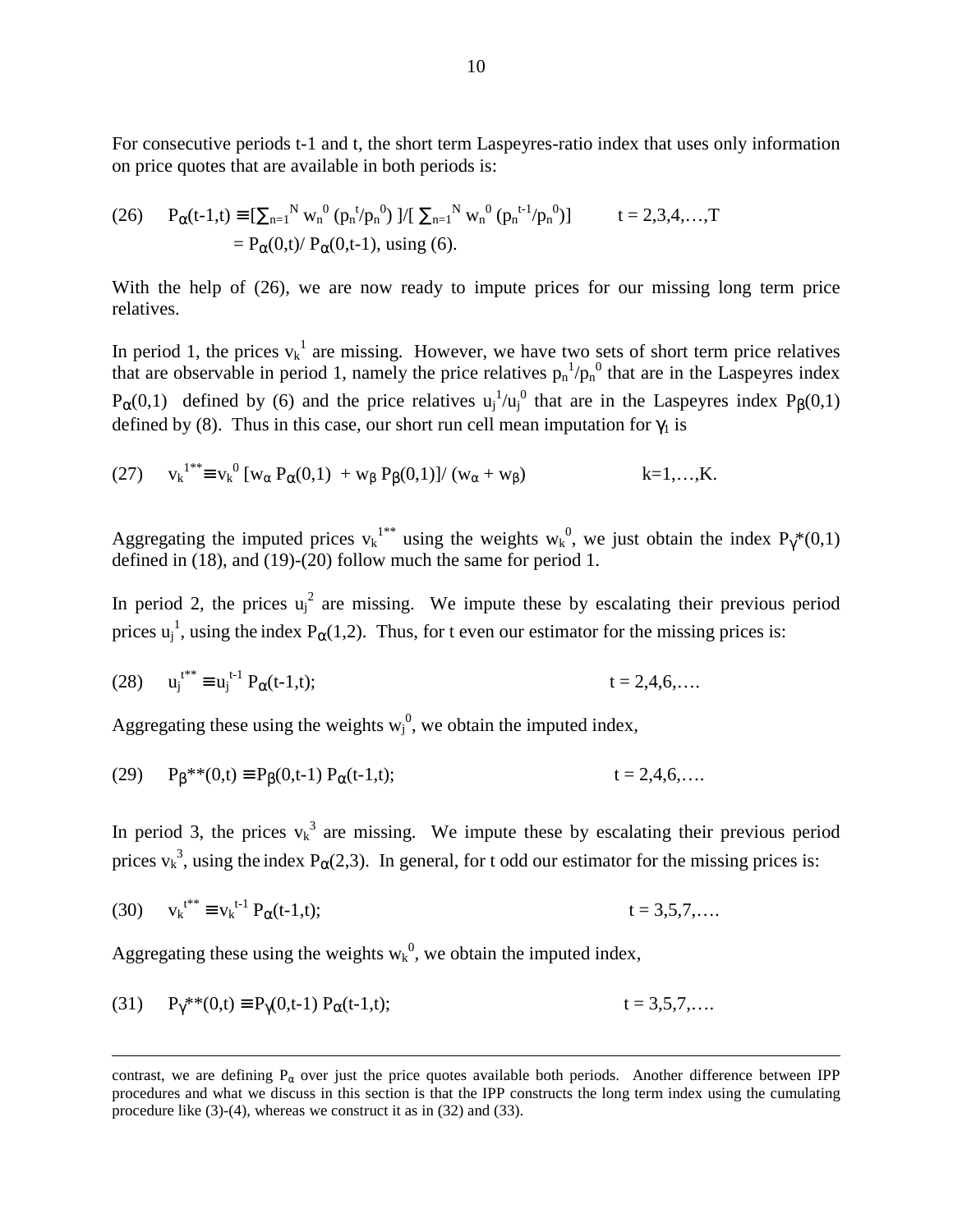Hence if t is odd, we estimate the true long term Laspeyres index by the following index, which replaces the true  $P_{\gamma}(0,t)$  by  $P_{\gamma}^{**}(0,t)$ :

(32) 
$$
P^{**}(0,t) \equiv w_{\alpha}P_{\alpha}(0,t) + w_{\beta}P_{\beta}(0,t) + w_{\gamma}[P_{\gamma}^{**}(0,t)], \qquad t = 1,3,5,...
$$
  
=  $[w_{\alpha} + w_{\gamma}P_{\gamma}(0,t-1)/P_{\alpha}(0,t-1)]P_{\alpha}(0,t) + w_{\beta}P_{\beta}(0,t), \qquad \text{using (26) and (31).}$ 

Similarly, if t is even, we estimate the true long term Laspeyres index by the following index, which replaces the true  $P_\beta(0,t)$  by  $P_\beta^{**}(0,t)$ :

(33) 
$$
P^{**}(0,t) \equiv w_{\alpha}P_{\alpha}(0,t) + w_{\beta} [P_{\beta}^{**}(0,t)] + w_{\gamma}P_{\gamma}(0,t), \qquad t = 2,4,6,...
$$
  
=  $[w_{\alpha} + w_{\beta}P_{\beta}(0,t-1)/P_{\alpha}(0,t-1)]P_{\alpha}(0,t) + w_{\gamma}P_{\gamma}(0,t), \qquad \text{using (26) and (29)}$ 

The imputed indexes  $P^{**}(0,t)$  can be compared to the true (but unobservable) sequence of Laspeyres indexes  $\overline{P}_{L}(0, t)$  defined by (12) as follows:

#### **Table 3: Short Term Cell Mean Imputed Laspeyres Indexes**

| Period         | True index $P_L(0, t)$                                                            | Imputed Index $P^{**}(0,t)$                                                                         |
|----------------|-----------------------------------------------------------------------------------|-----------------------------------------------------------------------------------------------------|
| $\mathbf{1}$   | $w_{\alpha}P_{\alpha}(0,1) + w_{\beta}P_{\beta}(0,1) + w_{\gamma}P_{\gamma}(0,1)$ | $[w_{\alpha} P_{\alpha}(0,1) + w_{\beta} P_{\beta}(0,1)] / (w_{\alpha} + w_{\beta})$                |
| 2              | $w_{\alpha}P_{\alpha}(0,2) + w_{\beta}P_{\beta}(0,2) + w_{\gamma}P_{\gamma}(0,2)$ | $[w_{\alpha}+w_{\beta}P_{\beta}(0,1)/P_{\alpha}(0,1)]P_{\alpha}(0,2) + w_{\gamma}P_{\gamma}(0,2)$   |
| 3              | $w_{\alpha}P_{\alpha}(0,3) + w_{\beta}P_{\beta}(0,3) + w_{\gamma}P_{\gamma}(0,3)$ | $[w_{\alpha} + w_{\gamma}P_{\gamma}(0,2)/P_{\alpha}(0,2)]P_{\alpha}(0,3) + w_{\beta}P_{\beta}(0,3)$ |
| $\overline{4}$ | $w_{\alpha}P_{\alpha}(0,4) + w_{\beta}P_{\beta}(0,4) + w_{\gamma}P_{\gamma}(0,4)$ | $[w_{\alpha} + w_{\beta}P_{\beta}(0,3)/P_{\alpha}(0,3)]P_{\alpha}(0,4) + w_{\gamma}P_{\gamma}(0,4)$ |
| 5 <sup>5</sup> | $w_{\alpha}P_{\alpha}(0,5) + w_{\beta}P_{\beta}(0,5) + w_{\gamma}P_{\gamma}(0,5)$ | $[w_{\alpha} + w_{\gamma}P_{\gamma}(0,4)/P_{\alpha}(0,4)]P_{\alpha}(0,5) + w_{\beta}P_{\beta}(0,5)$ |
|                |                                                                                   |                                                                                                     |

Suppose that there are different trends in the  $P_{\alpha}$ ,  $P_{\beta}$  and  $P_{\gamma}$  indexes. Then comparing Table 2 with Table 3, it appears that the short term cell mean method of imputation will generally lead to more accurate estimates of the true Laspeyres indexes  $\overline{P}_L(0,t)$  than the long term cell mean method of imputation studied in the previous section. It also appears that the short term cell mean indexes will be less prone to the bouncing phenomenon. However, if either of the P<sub>β</sub> or P<sub>γ</sub> price indexes have a trend that is divergent from the  $\alpha$  trend, then it can be seen that the  $P^{**}(0,t)$ indexes defined by (32) and (33) will still have some unwanted fluctuations. The reason is simple: if the trends are different, then the short run trend in the prices that are always available cannot capture the short run movement of the prices that are only intermittently available.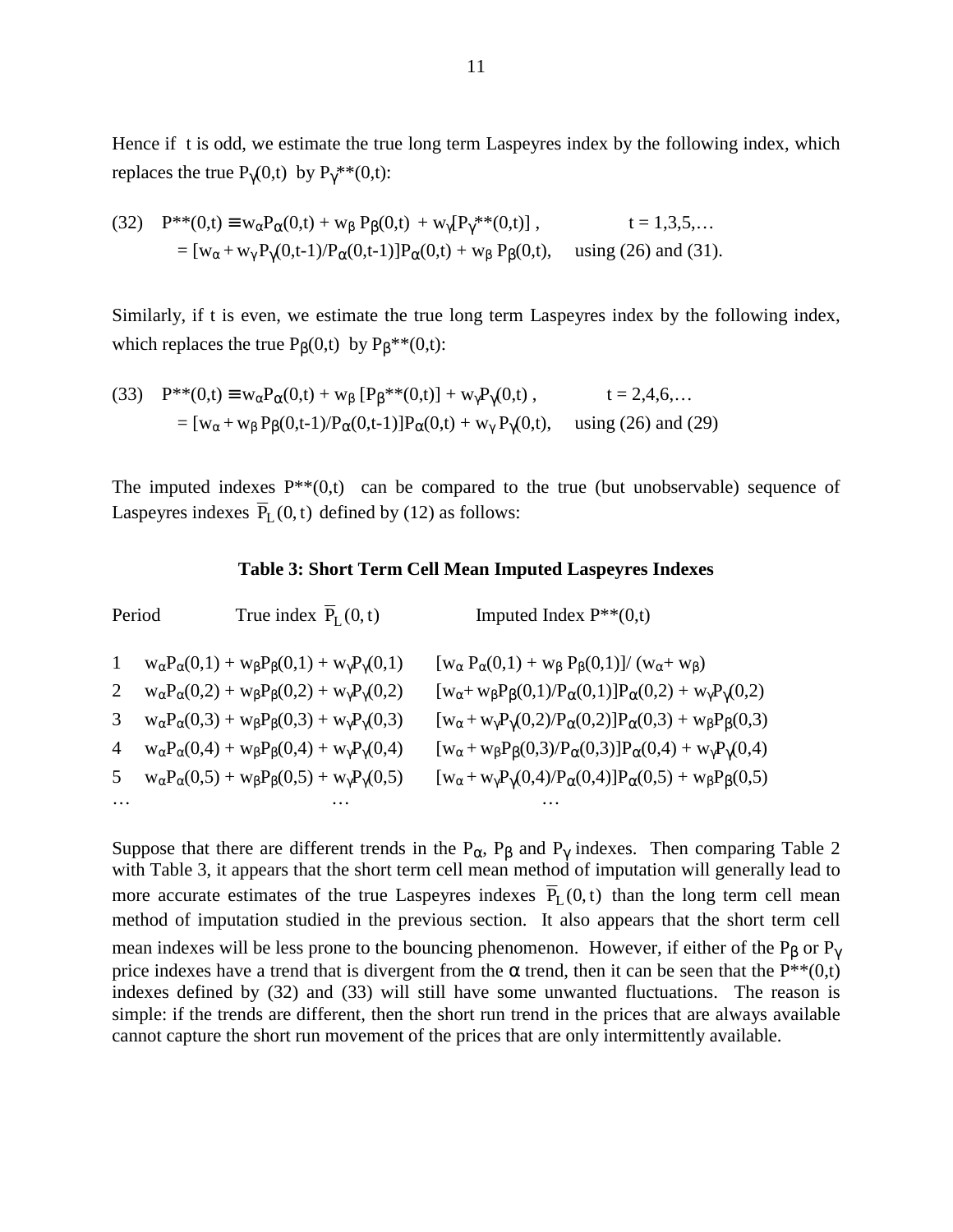To formalize this intuition that the index  $P^{**}(0,t)$  is less prone to bouncing behavior, define the period-to-period change in the index P\*\*(0,t), measured *relative to* the always available commodities  $P_\alpha(0,t)$ , as:

(34) 
$$
\Delta^{**}(t-1,t) \equiv [P^{**}(0,t)/ P_{\alpha}(0,t) - P^{**}(0,t-1)/ P_{\alpha}(0,t-1)] .
$$

Then the following result compares these differences from the *short term* imputation method with the *long term* imputation method, as discussed in the previous section:

### **Proposition 2**

Assume that  $w_{\beta} = w_{\gamma} > 0$ . Then,  $|\Delta^{**}(t-1,t)| < |\Delta^{*}(t-2,t)|$ .

Thus, under the simplifying assumption that  $w_\beta = w_\gamma > 0$ , we see that *absolute value of the one period* change  $|\Delta^{**}(t-1,t)|$ , obtained with the short term imputation method, is *strictly less than* the *absolute value of the two period* change |∆\*(t-2,t)|, obtained using the long term imputation. From Proposition 1, we know that the absolute value of the two period change is itself less than the highest of the absolute one period changes, when condition (25) holds. That is, the bouncing behavior using our long term imputation method is smoothed out when we compare across two periods, and we now see that using the short term imputation method the bouncing behavior is reduced even further!

Up to now, we have not used future information on price movements to help predict movements in current period prices. In the following section, we relax this restriction and use information on price quotes that are available in period t+1 to help us estimate the missing prices in period t. Obviously, this change in the admissible information set means that final estimates of price change for the current period cannot be made until the data from the following period has been collected. This limitation of the methods that will be proposed in the next section should be kept in mind.

### **5. Interpolation Methods for Imputing Missing Prices**

The methods of imputation that we propose in the present section estimate the missing price quotes for the current period using the movements in the same prices between the previous period and the succeeding period. Thus the methods that we discuss in this period are basically based on interpolating the missing prices and so we term these methods *interpolation methods* for imputing missing prices.

Our first interpolation method works as follows. In period 1, we are missing the price information that would enable us to construct the Laspeyres index  $P_{\gamma}(0,1)$  defined above by (10). The simplest hypothesis that we could make about the missing period 1 prices  $v_k^1$  that are used to construct the missing index is that these prices have been growing at a *constant linear rate* going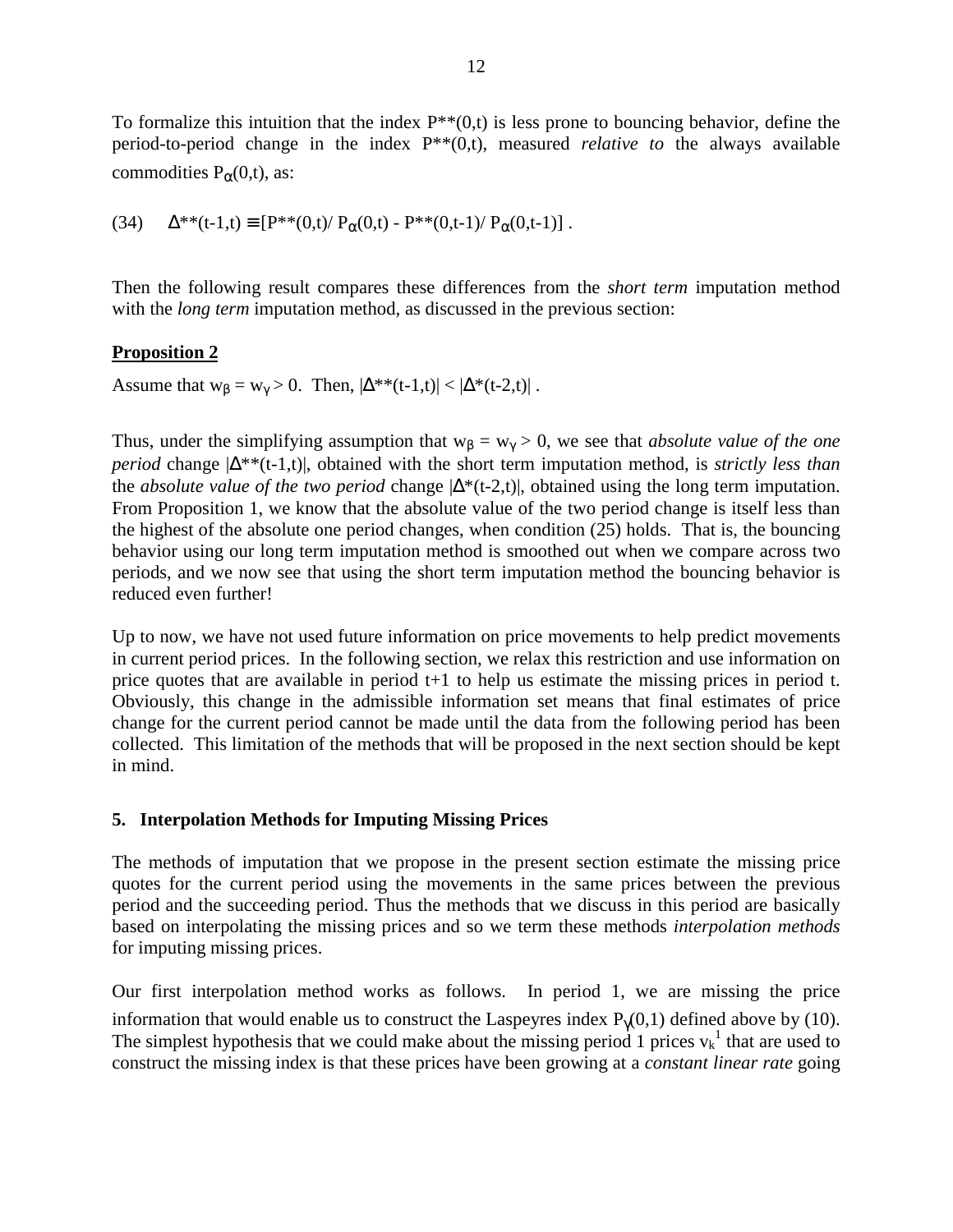from period 0 to period 2. This simple hypothesis leads to the following imputed prices for the missing  $v_k^t$  for all odd periods t:<sup>7</sup>

(35) 
$$
v_k^{t^{***}} \equiv [v_k^{t-1} + v_k^{t+1}]/2
$$
;  $k = 1, 2, ..., K; t = 1, 3, ...$ 

Using these imputed prices, the missing fixed base Laspeyres index for period t is estimated by:

(36) 
$$
P_{\gamma}^{***}(0,t) = \sum_{k=1}^{K} w_{k}^{0} [v_{k}^{t***} / v_{k}^{0}]
$$
  
\n
$$
= \sum_{k=1}^{K} w_{k}^{0} \{ [v_{k}^{t-1} + v_{k}^{t+1}] / 2v_{k}^{0} \}
$$
  
\n
$$
= [P_{\gamma}(0,t-1) + P_{\gamma}(0,t+1)]/2
$$
 from (10).

where  $P_{\gamma}(0,0) \equiv 1$ . Similarly, imputed prices for the missing even period prices are defined as:

(37) 
$$
u_j^{t^{**}} \equiv [u_j^{t-1} + u_j^{t+1}]/2
$$
;  $j = 1, 2, ..., J, t = 2, 4, 6, ...$ 

Using these imputed prices, the missing fixed base Laspeyres index for even periods is estimated by:

(38) 
$$
P_{\beta}^{***}(0,t) = \sum_{j=1}^{J} w_{j}^{0} [u_{j}^{t**} / u_{j}^{0}]
$$
  
\n
$$
= \sum_{j=1}^{J} w_{j}^{0} \{ [u_{j}^{t-1} + u_{j}^{t+1}] / 2u_{j}^{0} \}
$$
 using (38)  
\n
$$
= [P_{\beta}(0,t-1) + P_{\beta}(0,t+1)]/2
$$
 from (8).

Collecting the above estimators for the missing indexes, we see that if t is odd, we estimate the true long term Laspeyres index by the following index, which replaces the true  $P_{\gamma}(0,t)$  by  $P_{\gamma}$ \*\*\* $(0,t)$ :

(39) 
$$
P^{***}(0,t) \equiv w_{\alpha}P_{\alpha}(0,t) + w_{\beta}P_{\beta}(0,t) + w_{\gamma}[P_{\gamma}^{***}(0,t)]
$$
  $t = 1,3,5,...$   

$$
= w_{\alpha}P_{\alpha}(0,t) + w_{\beta}P_{\beta}(0,t) + w_{\gamma}[P_{\gamma}(0,t-1) + P_{\gamma}(0,t+1)]/2
$$

using (36) above. If t is even, we estimate the true long term Laspeyres index by the following index, which replaces the true  $P_B(0,t)$  by  $P_B^{***}(0,t)$ :

(40) 
$$
P^{***}(0,t) \equiv w_{\alpha}P_{\alpha}(0,t) + w_{\beta}[P_{\beta}^{***}(0,t)] + w_{\gamma}P_{\gamma}(0,t) ;
$$
  $t = 2,4,6,...$   

$$
= w_{\alpha}P_{\alpha}(0,t) + w_{\beta}[P_{\beta}(0,t-1) + P_{\beta}(0,t+1)]/2 + w_{\gamma}P_{\gamma}(0,t)
$$

using (38) above.

<sup>&</sup>lt;sup>7</sup> When t-1 equals 0, define  $v_k^0$  by 1 for each index k.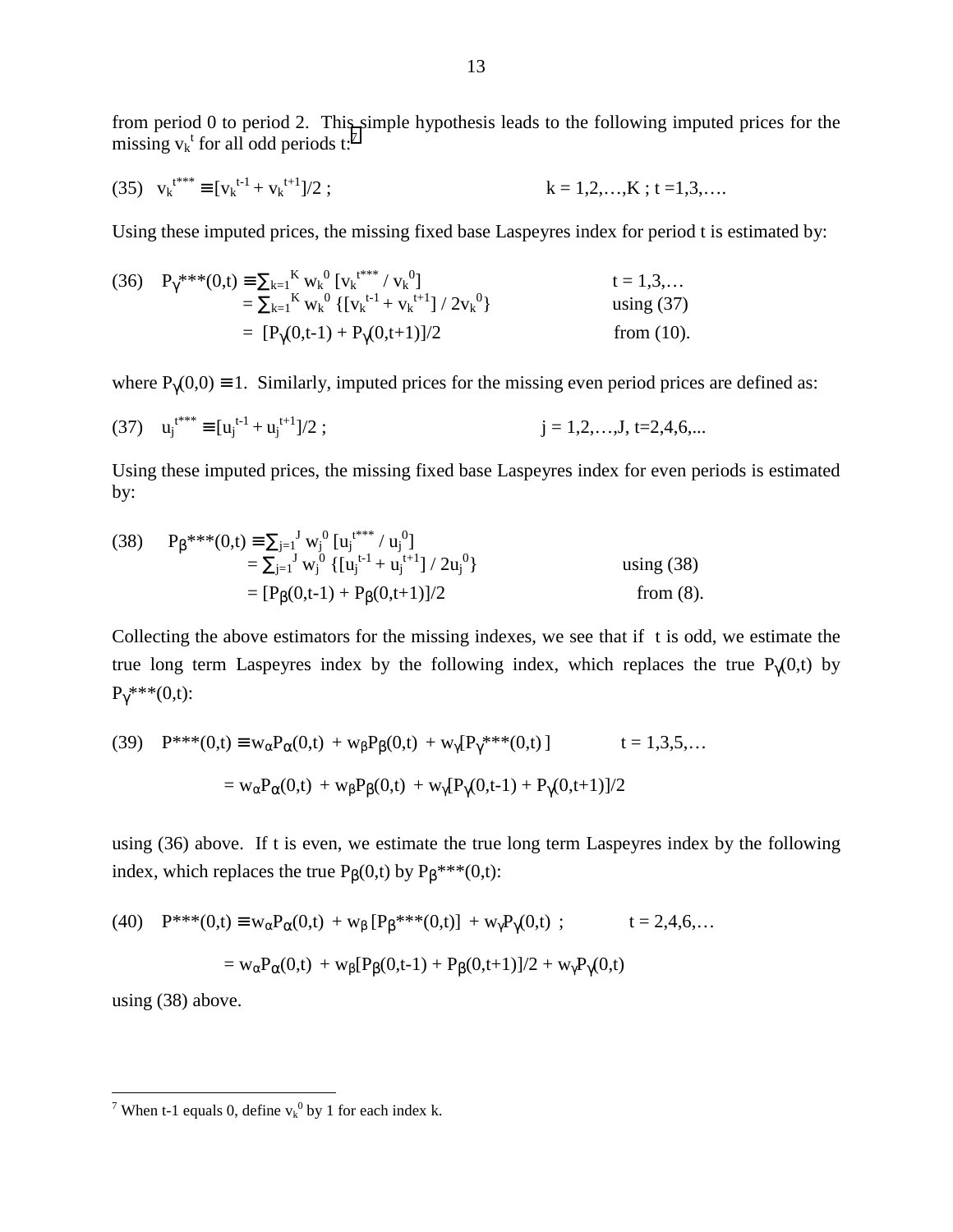The imputed indexes  $P^{***}(0,t)$  can be compared to the true (but unobservable) sequence of Laspeyres indexes  $\overline{P}_{L}(0, t)$  defined by (12) as follows:

#### **Table 4: Linear Interpolated Laspeyres Indexes**

| Period         | True index $\overline{P}_{I}(0,t)$                                                | Imputed Index $P*(0,t)$                                                                                 |
|----------------|-----------------------------------------------------------------------------------|---------------------------------------------------------------------------------------------------------|
| $\mathbf{1}$   | $w_{\alpha}P_{\alpha}(0,1) + w_{\beta}P_{\beta}(0,1) + w_{\gamma}P_{\gamma}(0,1)$ | $w_{\alpha}P_{\alpha}(0,1) + w_{\beta}P_{\beta}(0,1) + w_{\gamma}[1+P_{\gamma}(0,2)]/2$                 |
| $\overline{2}$ | $w_{\alpha}P_{\alpha}(0,2) + w_{\beta}P_{\beta}(0,2) + w_{\gamma}P_{\gamma}(0,2)$ | $w_{\alpha}P_{\alpha}(0,2) + w_{\beta}[P_{\beta}(0,1) + P_{\beta}(0,3)]/2 + w_{\gamma}P_{\gamma}(0,2)$  |
| 3              | $w_{\alpha}P_{\alpha}(0,3) + w_{\beta}P_{\beta}(0,3) + w_{\gamma}P_{\gamma}(0,3)$ | $w_{\alpha}P_{\alpha}(0,3) + w_{\beta}P_{\beta}(0,3) + w_{\gamma}[P_{\gamma}(0,2) + P_{\gamma}(0,4)]/2$ |
| 4              | $w_{\alpha}P_{\alpha}(0,4) + w_{\beta}P_{\beta}(0,4) + w_{\gamma}P_{\gamma}(0,4)$ | $w_{\alpha}P_{\alpha}(0,4) + w_{\beta}[P_{\beta}(0,3) + P_{\beta}(0,5)]/2 + w_{\gamma}P_{\gamma}(0,4)$  |
| 5              | $w_{\alpha}P_{\alpha}(0,5) + w_{\beta}P_{\beta}(0,5) + w_{\gamma}P_{\gamma}(0,5)$ | $w_{\alpha}P_{\alpha}(0,5) + w_{\beta}P_{\beta}(0,5) + w_{\gamma}[P_{\gamma}(0,4) + P_{\gamma}(0,4)]/2$ |
| $\cdots$       |                                                                                   |                                                                                                         |

If the true P<sub>β</sub> and P<sub>γ</sub> indexes trend smoothly, it can be seen that the imputed indexes P<sup>\*\*\*</sup>(0,t) will track the true Laspeyres indexes very closely, and the bouncing phenomenon will be eliminated entirely. Thus of the four methods of imputation that we have considered thus far, the present method based on simple linear interpolation seems best.

Obviously, there are additional variants of the methods we proposed in this section that could be studied. For example, instead of estimating the missing prices by taking arithmetic means of neighboring prices as in (35) and (37), we could use *geometric* means. In that case, the imputed prices in (35) and (37) would necessarily be lower, and so would the imputed price indexes in (39) and (40). We have used the arithmetic means here because it accords nicely with the Laspeyres formula for the long term indexes in (39) and (40): using the arithmetic mean of the *individual* prices for imputation is the same as using the arithmetic mean of the *missing indexes.* If instead the geometric formula was used for the price index, then we would strongly recommend using the geometric mean for the imputation of *individual* prices, as well. In that case, results analogous to (35)-(40) would hold, but with the prices replaced everywhere with the logarithm of prices.<sup>8</sup>

There is one situation (at least) where the simple interpolation methods proposed in this section will not give a satisfactory solution to the problem of missing price quotes. This is a situation where there is a great deal of variation in the general inflation rate going from period to period. For example, if the general inflation rate is accelerating rapidly (as in a hyperinflation), then the linear averaging that we have been advocating in this section will have the effect of *artificially raising* the previous period's overall index. Under these circumstances, the method suggested in

 $\overline{a}$ 

<sup>8</sup> Another possibility would be to use geometric averaging to define the imputed "micro" individual prices in (35) and (37), even though the Laspeyres indexes are used. We could contrast this with using geometric averaging to define the "macro" indexes in Laspeyres indexes in (38) and (40). Then it can be shown that using geometric averaging for the "micro" prices, followed by the existing definition in the first line of (38) or (40), will result in a *lower* overall index than instead using geometric averaging of the "macro" indexes in the second line of (38) or (40). This result is available in an earlier draft of the theoretical portion of this paper, entitled "Imputation using the Stochastic Approach to Index Numbers," Erwin Diewert and Robert Feenstra, March 2000.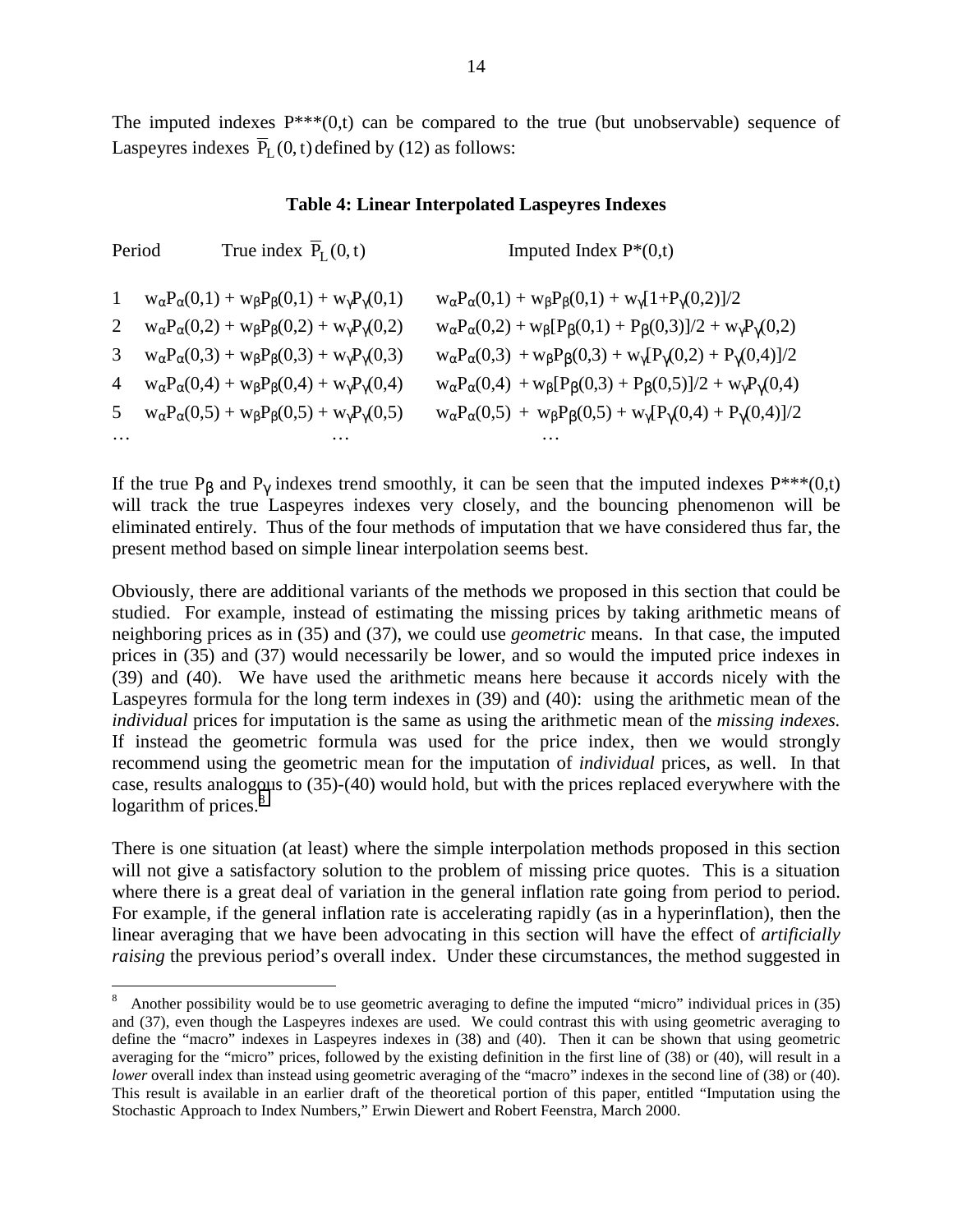the previous section may be more accurate. However, it is possible to design somewhat more complex interpolation schemes that will deal adequately with this situation of rapidly changing general inflation rates and we will now present such a design.

We will suppose that the general rate of inflation is captured by the price index  $P_0(0,t)$ constructed over the always available commodities. Then in order to impute any missing prices,

we first divide the available prices in each period by  $P_{\alpha}(0,t)$ , so as to construct "real" prices. We then apply our methods in (35)-(40) above to these "real" prices.

Specially, this approach leads to the following imputed prices for the missing  $v_k^t$  for all odd periods t:<sup>9</sup>

(41) 
$$
v_k^{t^{***}}/P_{\alpha}(0,t) \equiv [v_k^{t-1}/P_{\alpha}(0,t-1) + v_k^{t+1}/P_{\alpha}(0,t+1)]/2
$$
;  $k = 1,2,...,K$ ;  $t = 1,3,...$ 

Using these imputed prices, the missing fixed base Laspeyres index for period t is estimated by:

(42) 
$$
P_{\gamma}^{****}(0,t) = \sum_{k=1}^{K} w_{k}^{0} [v_{k}^{****} / v_{k}^{0}] \qquad t = 1,3,...
$$

$$
= \sum_{k=1}^{K} w_{k}^{0} \{ [v_{k}^{t-1}/P_{\alpha}(0,t-1) + v_{k}^{t+1}/P_{\alpha}(0,t+1)] / 2v_{k}^{0} \} P_{\alpha}(0,t), \text{ using (41)}
$$

$$
= [P_{\gamma}(0,t-1) / P_{\alpha}(0,t-1) + P_{\gamma}(0,t+1) / P_{\alpha}(0,t+1)] P_{\alpha}(0,t)/2 , \qquad \text{from (10)}.
$$

where  $P_{\gamma}(0,0) \equiv 1$ . Similarly, imputed prices for the missing even period prices are defined as:

(43) 
$$
u_j^{t^{***}}/P_\alpha(0,t) \equiv [u_j^{t-1}/P_\alpha(0,t-1) + u_j^{t+1}/P_\alpha(0,t+1)]/2
$$
;  $j = 1,2,...,J, t = 2,4,6,...$ 

Using these imputed prices, the missing fixed base Laspeyres index for even periods is estimated by:

(44) 
$$
P_{\beta}^{***}(0,t) = \sum_{j=1}^{J} w_{j}^{0} [u_{j}^{t***}/u_{j}^{0}]
$$
  
\n
$$
= \sum_{j=1}^{J} w_{j}^{0} \{ [u_{j}^{t-1}/P_{\alpha}(0,t-1) + u_{j}^{t+1}/P_{\alpha}(0,t+1)] / 2u_{j}^{0} \} P_{\alpha}(0,t), \text{ using (43)}
$$
  
\n
$$
= [P_{\beta}(0,t-1) / P_{\alpha}(0,t-1) + P_{\beta}(0,t+1) / P_{\alpha}(0,t+1)] P_{\alpha}(0,t)/2, \text{ from (8)}.
$$

Thus, if t is odd, we estimate the true long term Laspeyres index by the following index, which replaces the true  $P_{\gamma}(0,t)$  by  $P_{\gamma}$ \*\*\*\* $(0,t)$ :

(45) 
$$
P^{***}(0,t) \equiv w_{\alpha}P_{\alpha}(0,t) + w_{\beta}P_{\beta}(0,t) + w_{\gamma}[P_{\gamma}^{***}(0,t)],
$$
  $t = 1,3,5,...$ 

<sup>&</sup>lt;sup>9</sup> When t-1 equals 0, define  $v_k^0$  by 1 for each index k.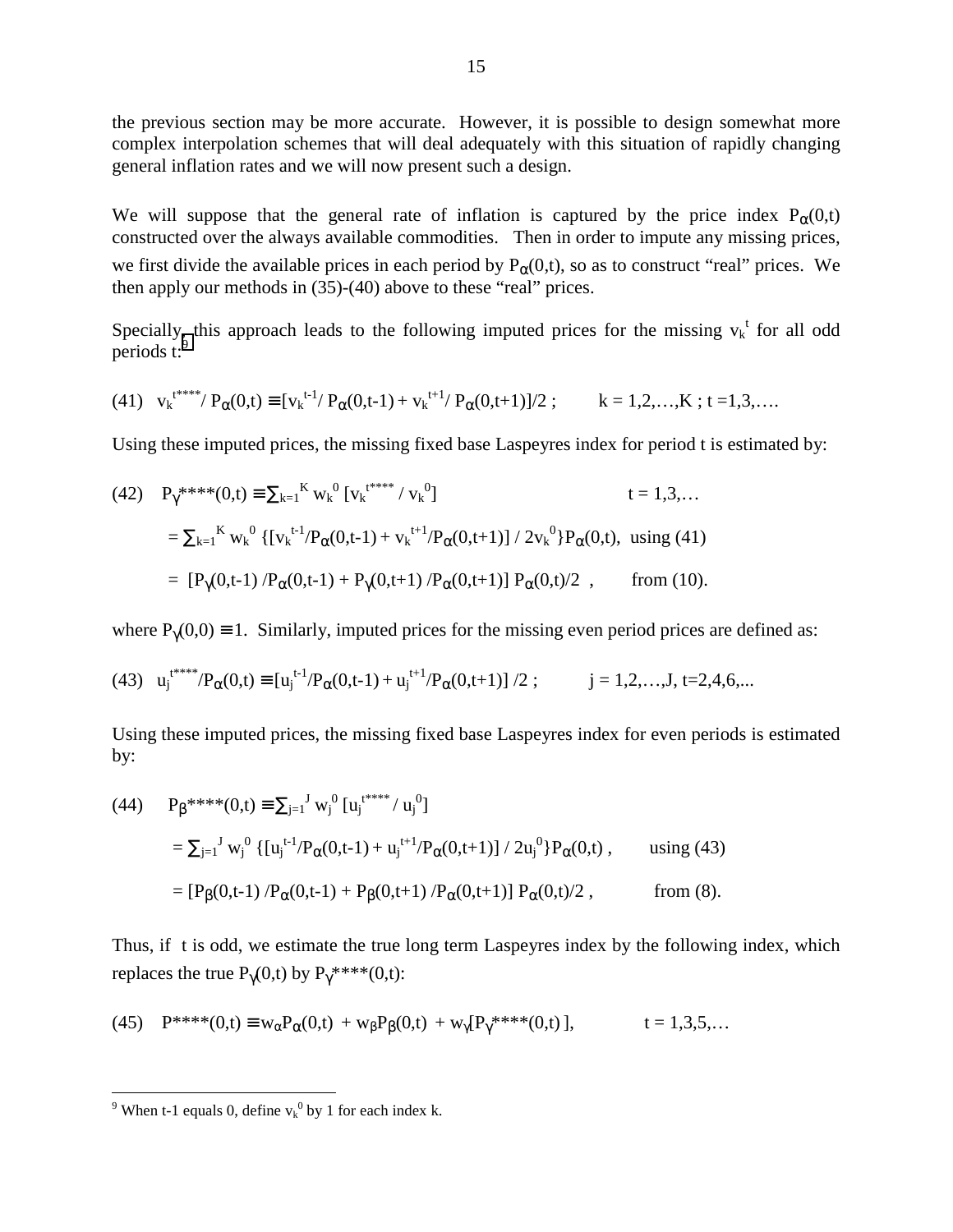If t is even, we estimate the true long term Laspeyres index by the following index, which replaces the true  $P_B(0,t)$  by  $P_B^{***}(0,t)$ :

(46) 
$$
P^{***}(0,t) \equiv w_{\alpha}P_{\alpha}(0,t) + w_{\beta}[P_{\beta}^{***}(0,t)] + w_{\gamma}P_{\gamma}(0,t)
$$
,  $t = 2,4,6,...$ 

So far, these formulas are all similar to what was obtained with the simple linear interpolation, except that all prices (or prices indexes) are first expressed in "real" terms by dividing by  $P_{\alpha}(0,t)$ .

To determine the properties of this more complex interpolation method, it is useful to express the index (46) in first differences *relative to* the always available commodities  $P_{\alpha}(0,t)$ , as:

(47)  $\Delta^{***}(t-1,t) \equiv [P^{***}(0,t)/ P_{\alpha}(0,t) - P^{***}(0,t-1)/ P_{\alpha}(0,t-1)]$ .

Then comparing this forward-looking imputation method with the short term cell mean method denoted by  $\Delta^{**}(t-1,t)$  defined in (34), we obtain:

#### **Proposition 3**

 $\overline{a}$ 

The linear interpolation of "real" prices results in an index that is a moving average of that obtained from the short term cell mean approach:

$$
\Delta^{****}(t-1,t) = [\Delta^{**}(t-1,t) + \Delta^{**}(t,t+1)]/2.
$$

Thus, the linear interpolation of "real" prices results in an index that will smooth out fluctuations obtained from the short term cell mean method. We already know that this latter method results in an index that is less erratic than either the long term cell mean imputation or not imputing at all, and now we see that using the linear interpolation of "real" prices will smooth the price index even more.

#### **6. Dataset of International Prices**

To investigate the various imputation techniques discussed above, we make use of a dataset from the International Price program (IPP) of BLS, which consists of all price quotes received during January 1997 to December 1999 at the most elementary "item" level. Included in this dataset was an indicator variable for whether each price quote is imputed or not. In the following sections, we will demonstrate the effects of alternative imputation procedures, including: simple carry-forward of previous prices; linear interpolation of missing prices; the short term cell mean approach, as currently done at IPP; and alternative cell mean approaches.<sup>10</sup> The criterion used to evaluate the imputation methods is to apply them to an *artificial* dataset in which some prices

<sup>&</sup>lt;sup>10</sup> We will no longer consider the long term cell mean approach, since it was shown in section 3 that it is equivalent to not imputing at all. Thus, term "cell mean" will always refer to imputation of the short term price movement using the previous month's information, as in (28) and (30).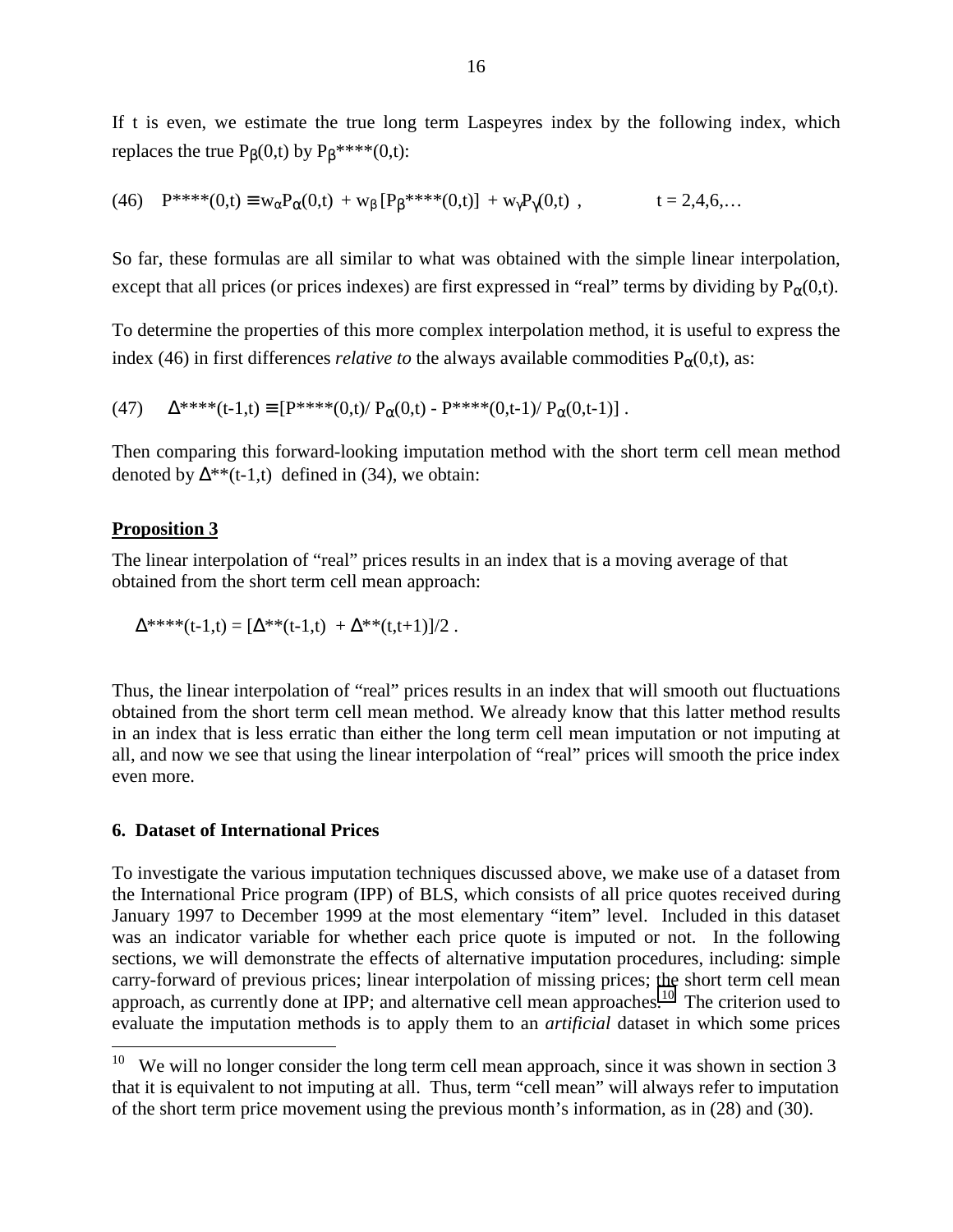have been imputed, but the actual prices for these observations are known. Then the goal of the various methods will be to minimize the difference between the *actual* and *imputed* prices.

In Table 5, we show the fraction of observations in the original dataset that are imputed. There are 893,935 monthly observations at the elementary "item" level, over the three years of data. Of these, fully 34.4% are imputed, as shown in the first row. This fraction is higher than the *non-response rate* cited in the introduction, whereby 25.6% of the individual items tracked by the IPP do not report a price in any given month (though of these, about 60% eventually supply a price quote for that month or a later month). The reason for this discrepancy is that when an new item is added into the IPP survey (as occurs due to sample rotation or a genuinely new product), it will take several months before a questionnaire is sent to a company for that product. In the meantime, the price for the item is imputed, but it would *not be* considered a "non-response" to the questionnaire. In the dataset, there are 24,089 instances of new items being added, or 2.7% of the total number of observations. If it takes about three months to send out a questionnaire for a new product, then this would explain the difference between the imputation rate and the nonresponse rate.

Moving up, the first level of aggregation used by the is the "company-classification group." A "classification group" is similar to the Harmonized System, used to describe commodities in international trade, and consists of over 10,000 individual merchandise items. For some of these (such as automobiles), the IPP keeps track of the prices of multiple items from each of multiple companies. Thus, the price at the "company-classification group" level (e.g. a Ford car) is itself an Laspeyres index of the underlying item-level prices within this company (Ford) and classification group (cars of a certain size). $^{11}$ 

At the "company-classification group" level, which has roughly one-half as many price observations. At this level, there are still 32.5% of the observations that are *comprised fully* of imputed item prices, as shown in the second row of Table 5. Next, we can go to the "classification group" level, which number 13,554 over both exports and imports. Counting these over the three years of data (which are not available for all classification groups), there are 147,082 observations in total. Of these, 18.9% are *fully comprised* of imputed item prices. Moving up from there, the next higher level of aggregation is the "lowest-level Enduse." The Enduse categories are a 5-digit classification used for the construction of GNP accounts by the Bureau of Economic Analysis. To these five digits, the IPP adds an additional classification "J" (judgmental) or "P" (probability).<sup>12</sup> At the level, the fraction of fully imputed observations now falls dramatically to 1.3%. These amount to 141 observations at various dates. Moving up to the 5-digit and 3-digit level (there is no separate 4-digit classification), the number of fully imputed observations drops to 114 and 15, respectively, and then is zero at even higher levels.

 $\overline{a}$ 

 $11$  The construction of the Laspeyres index at each level of aggregation is described fully in Alterman, Diewert and Feenstra (1999, chapter 6).

<sup>&</sup>lt;sup>12</sup> The classification of "J" (judgmental) or "P" (probability) refers to how the sampling weights are derived; these weights are in turn used in the construction of the Laspeyres indexes.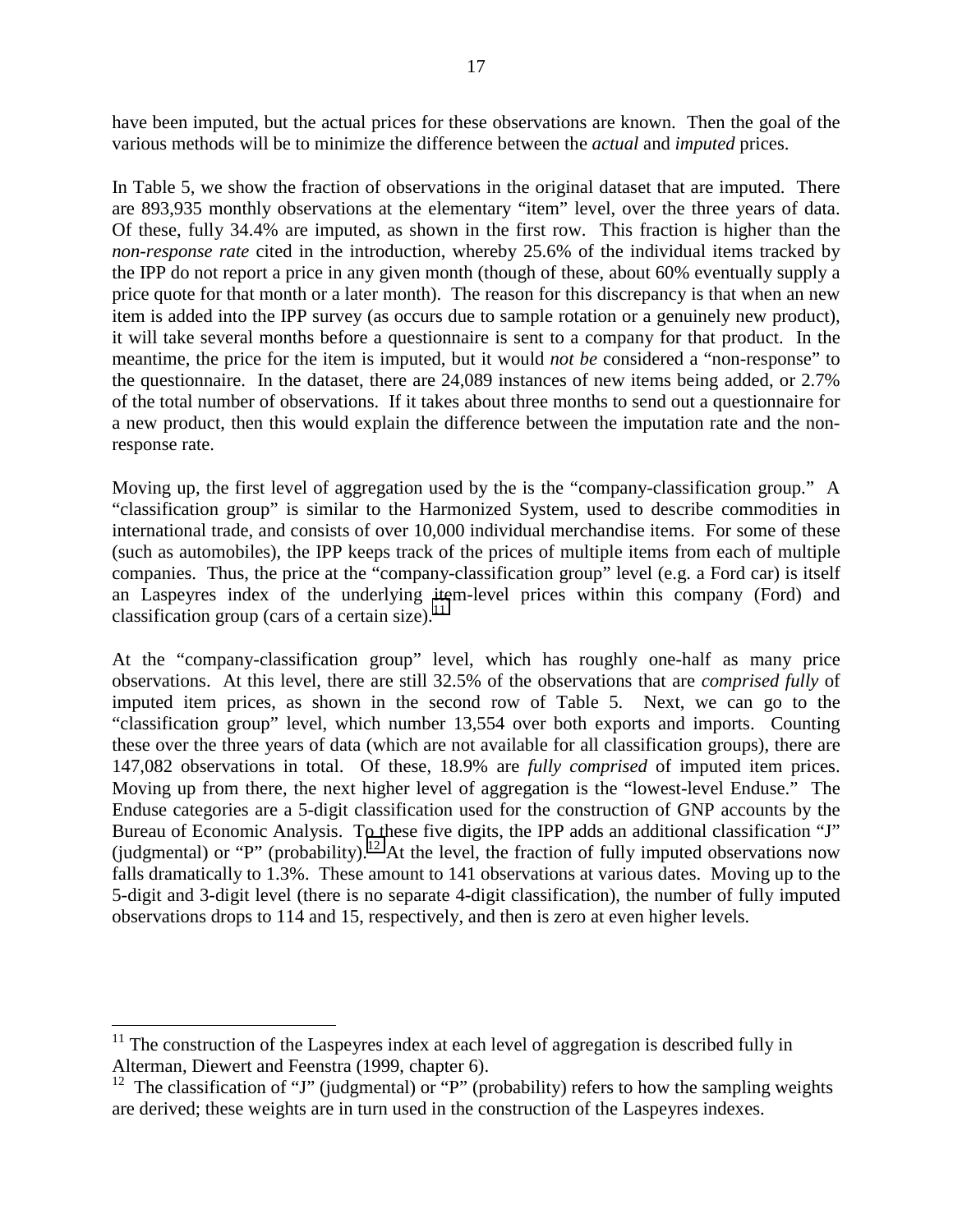|                                            | N       | Fraction<br>Imputed | Number<br>Imputed |
|--------------------------------------------|---------|---------------------|-------------------|
| Item level                                 | 893,935 | 0.344               | 307,151           |
| Company-classif. group                     | 407,613 | 0.325               | 132,405           |
| Classification group                       | 147,082 | 0.189               | 27,835            |
| Lower Enduse level<br>$(5-digit with J.P)$ | 9,884   | 0.014               | 141               |
| 5-digit Enduse level                       | 9,047   | 0.013               | 114               |
| 3-digit Enduse level                       | 3,178   | 0.005               | 15                |

# **Table 5: Imputed Observations in Original Dataset**

**Table 6: Summary of Short-term Price Relatives, Original Dataset**

| N                                                            | Mean      | Std Dev   | Minimum   | Maximum   |  |  |  |
|--------------------------------------------------------------|-----------|-----------|-----------|-----------|--|--|--|
| Observation is not imputed, and lagged value is not imputed: |           |           |           |           |  |  |  |
| 513,654                                                      | 0.9995361 | 0.0488687 | 0.0011622 | 6.0085437 |  |  |  |
| Observation is imputed:                                      |           |           |           |           |  |  |  |
| 283,062                                                      | 0.9994038 | 0.0438278 | 0.2397446 | 4.3729739 |  |  |  |
| Observation is not imputed, but the lagged value is imputed: |           |           |           |           |  |  |  |
| 73,130                                                       | 1.0003046 | 0.0913728 | 0.0875208 | 4.3729739 |  |  |  |

**Note:** The observations above exclude those whose series is just beginning, in which case the corresponding STR is zero.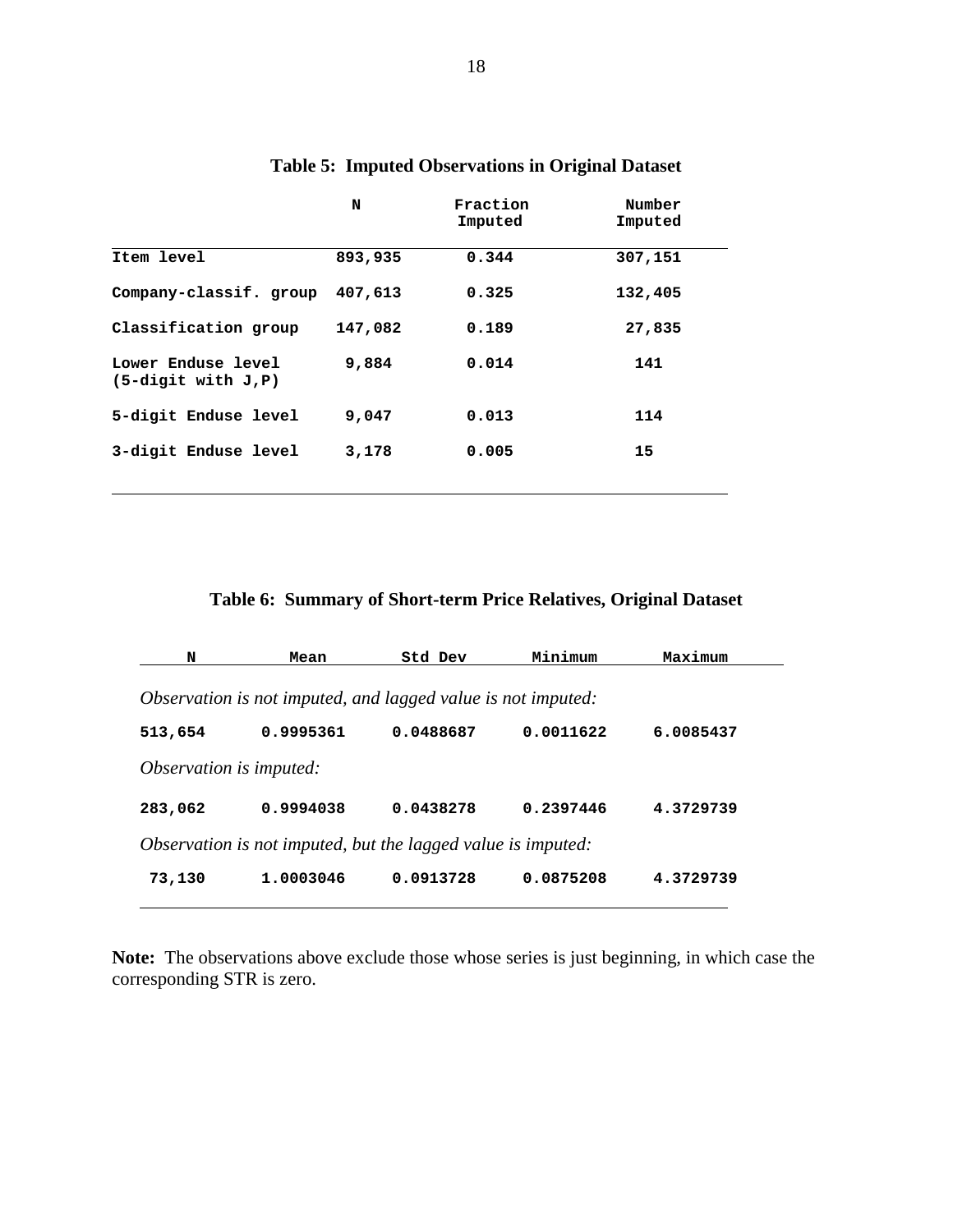Of principle interest in the imputation is the behavior of the imputed prices, or what we define as the *short-term price relatives (STR):*

(48) 
$$
STR_n^{\ t} = p_n^{\ t} / p_n^{\ t-1} \ , \qquad n=1,\ldots,N.
$$

Thus, the STR is simply the ratio of prices in two consecutive months.<sup>13</sup> In Table 6, we report the summary statistics for the *short-term price relatives (STRs)* at the elementary "item" level, for three groups of observations: (i) observations that are not imputed, and where the lagged value is also not imputed; (ii) observations that are imputed; (iii) observations that are not imputed, but which have the lagged value imputed. The third group is especially important, since these are the STR that are computed by making use of the lagged, imputed values. From Table 6, we see that the standard deviation of the STR for the first two groups are quite close, at 0.049 and 0.044, respectively. But the standard deviation for the third group is nearly twice as large, at 0.091. *This strongly suggests that computing the STR by using a lagged, imputed value introduces a significant amount of "noise" into the price movements*. Furthermore, notice that the mean values of the third group differs from the first two groups differ by at least 0.0008, which is 0.08% per month or 1% annually. In the theory we found that having different mean values for prices that imputed or not means that the imputation method may lead to erratic results.

### **7. Artificial Dataset**

 $\overline{a}$ 

To investigate the effects of different imputation methods, an artificial dataset was created from the original set in the following steps:

- (a) The original dataset was sorted by classification code, company code, item and date. Then all imputed observations were *deleted* (along with some observations with missing STR), which reduced the number of observations from 893,935 to 586,528;
- (b) In this reduced set, successive observations were labeled "imputed" *in the same order* as in the original (sorted) dataset. For example, if the  $10<sup>th</sup>$ -12<sup>th</sup> observations were imputed in the original set, then the  $10^{th}$ - $12^{th}$  were so labeled in the reduced set, etc.;
- (c) The calendar dates in the original and artificial dataset are the same, i.e. the observation originally dated January 1998 will still be so dated in the artificial dataset, though this observation will be *missing* in the artificial set if it was *imputed* in the original.

To provide a simple example of an artificial dataset, suppose that there is just one item, available for one year. The data is sorted by months, and the original dataset contains imputed items in March-April, and August-September, as shown in Table 7.

<sup>&</sup>lt;sup>13</sup> Actually, the item level prices  $p_{it}$  are first divided by some *base period* price  $p_n^0$ , obtaining a long term relative  $LTR_n^t = p_n^t/p_n^0$ , which is unit-free. Then the short term relative is obtained as  $\overline{STR}_n^t = LTR_n^t/LTR_n^{t-1}.$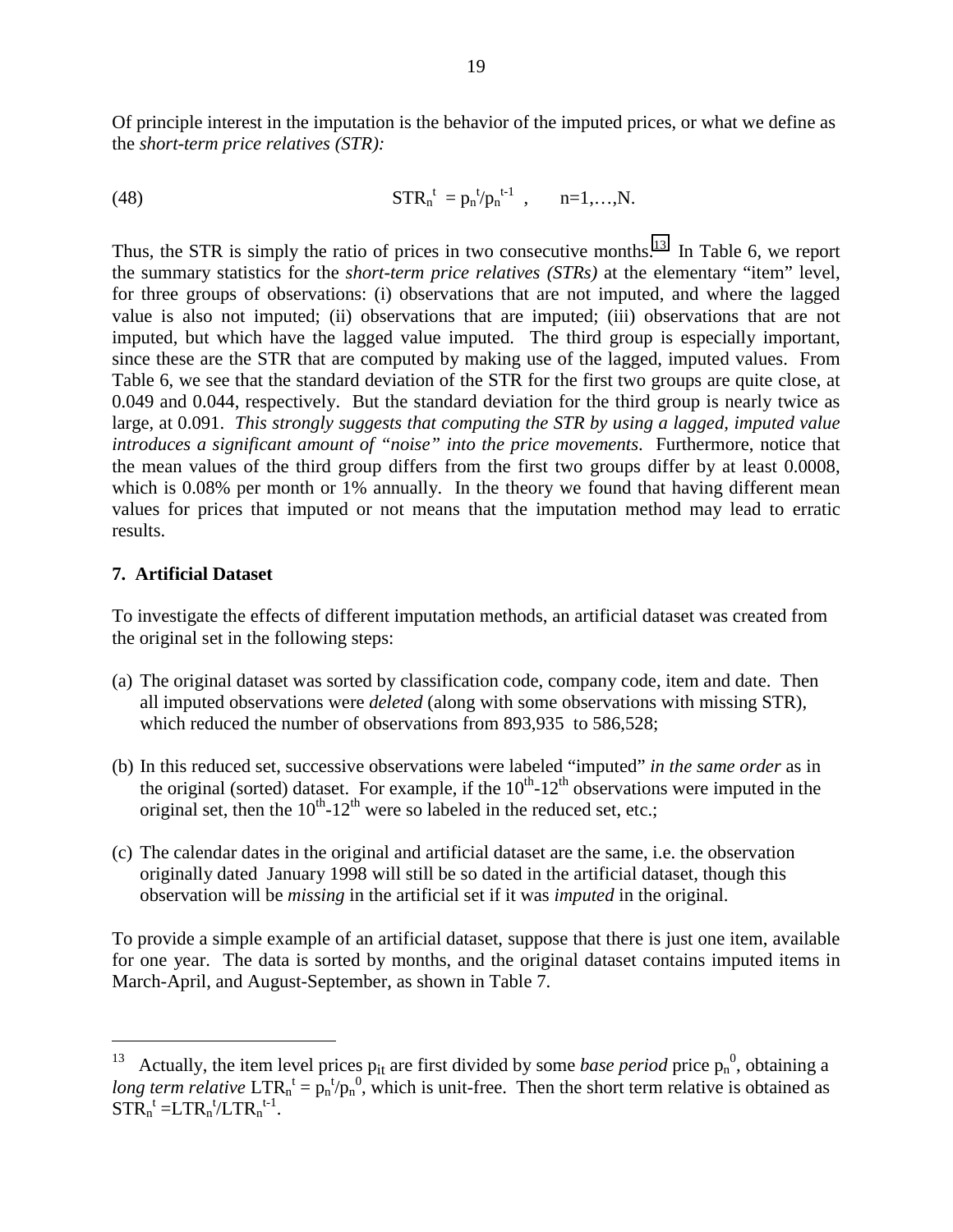| <b>Date</b> | <b>Original</b><br><b>Prices</b> | <b>Imputed?</b> | <b>Artificial</b><br><b>Prices</b> | <b>Imputed?</b> |
|-------------|----------------------------------|-----------------|------------------------------------|-----------------|
| January     | 101                              |                 | 101                                |                 |
| February    | 103                              |                 | 103                                |                 |
| March       | 102                              | Yes             | $\bullet$                          |                 |
| April       | 106                              | Yes             | $\bullet$                          |                 |
| May         | 105                              |                 | 105                                | Yes             |
| June        | 106                              |                 | 106                                | Yes             |
| July        | 108                              |                 | 108                                |                 |
| August      | 110                              | Yes             |                                    |                 |
| September   | 112                              | Yes             |                                    |                 |
| October     | 115                              |                 | 115                                |                 |
| November    | 111                              |                 | 111                                |                 |
| December    | 109                              |                 | 109                                | Yes             |

## **Table 7: Example of Original and Artificial Datasets**

Note:

The artificial dataset is created by omitting those observation that were imputed in the original dataset, and then labeling the remaining observation as "imputed" in the same order that these appeared in the original dataset.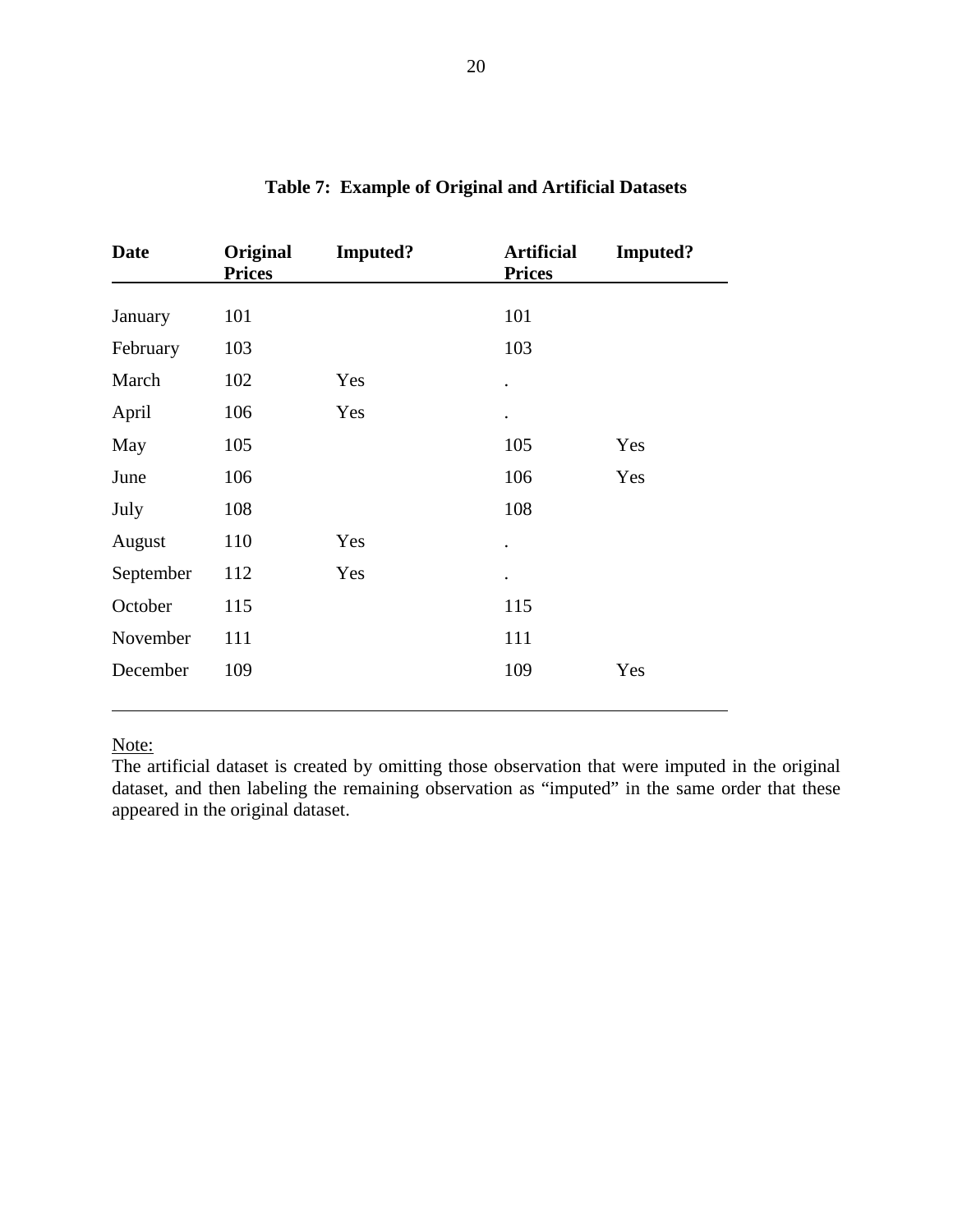To construct the artificial dataset, the first step is to delete the imputed observations for these fours months, as are shown in Table 7 with a period. Second, we label some observations as imputed. Since the  $3<sup>rd</sup>-4<sup>th</sup>$  months, and  $8<sup>th</sup>-9<sup>th</sup>$  months were imputed originally, we use this same ordering in the artificial dataset (while ignoring the deleted observations). This means that May-June are labeled as imputed, since these are the  $3<sup>rd</sup>$  and  $4<sup>th</sup>$  (non-missing) months, as well as December, which is the  $8<sup>th</sup>$  (non-missing) month. If there was another item available, then the fact that September was imputed originally would mean that January, the first observation for the next item, would also be labeled as imputed.

The purpose of creating this artificial dataset will be to *temporarily omit* the price data for the observations that are labeled as "imputed," and then experiment with different procedures for imputing these values. In that way, the imputed values can be compared with the *actual* price values for these observations, to determine the accuracy of the imputation methods.

Before experimenting with any imputation procedures, we summarize properties of the artificial dataset in Tables 8 and 9, which are computed in the same manner as Tables 5 and 6. From Table 8, the number of imputed observations at the elementary "item" level is 34.5% in the artificial dataset, which is nearly identical to that in the original dataset. This is to be expected from the construction of the artificial dataset. At higher levels of aggregation, the fraction of imputed observations are also similar between Tables 5 and 8, except for some difference as the "company-classification group" level.

In Table 9, we report the summary statistics for the *short-term price relatives (STR)* of the artificial dataset at the elementary "item" level, again for three groups of observations: (i) observations that are not labeled as imputed, and where the lagged value is also not imputed; (ii) observations that are labeled as imputed; (iii) observations that are not imputed, but which have the lagged value labeled as imputed. The third group will have their item-level STR *recomputed* when we experiment with various imputation techniques. Before these calculations are done, however, it is of interest to see how the *true* STR in this third group compare with the first two groups. From Table 9, we see that the standard deviation of the STR in all three groups are quite similar, ranging between 0.047 and 0.51, and that the mean values are also very close. This contrasts sharply with Table 6, where the variance of the third group (with lagged imputed values) was *nearly twice as large* as the rest of the sample. Thus, in the artificial dataset, the *true* STR for observations that are label "imputed" are representative of the entire dataset, as we would expect by construction.

At the same time, there are some differences between the original and artificial datasets that we should highlight. Because the artificial set *omits* all the imputed observations and also labels other observations as "imputed", it will tend to have *more months between non-missing, nonimputed observations* than the original dataset. This can be seen from the example shown in Table 7, where the original dataset has imputed prices in March-April, and August-September. Then the artificial dataset has missing prices for March and April, and the prices in May and June are labeled as imputed, so there are *five* months from the prices in February to those in July, whereas in the original dataset there are just *three* months from prices in February those in May.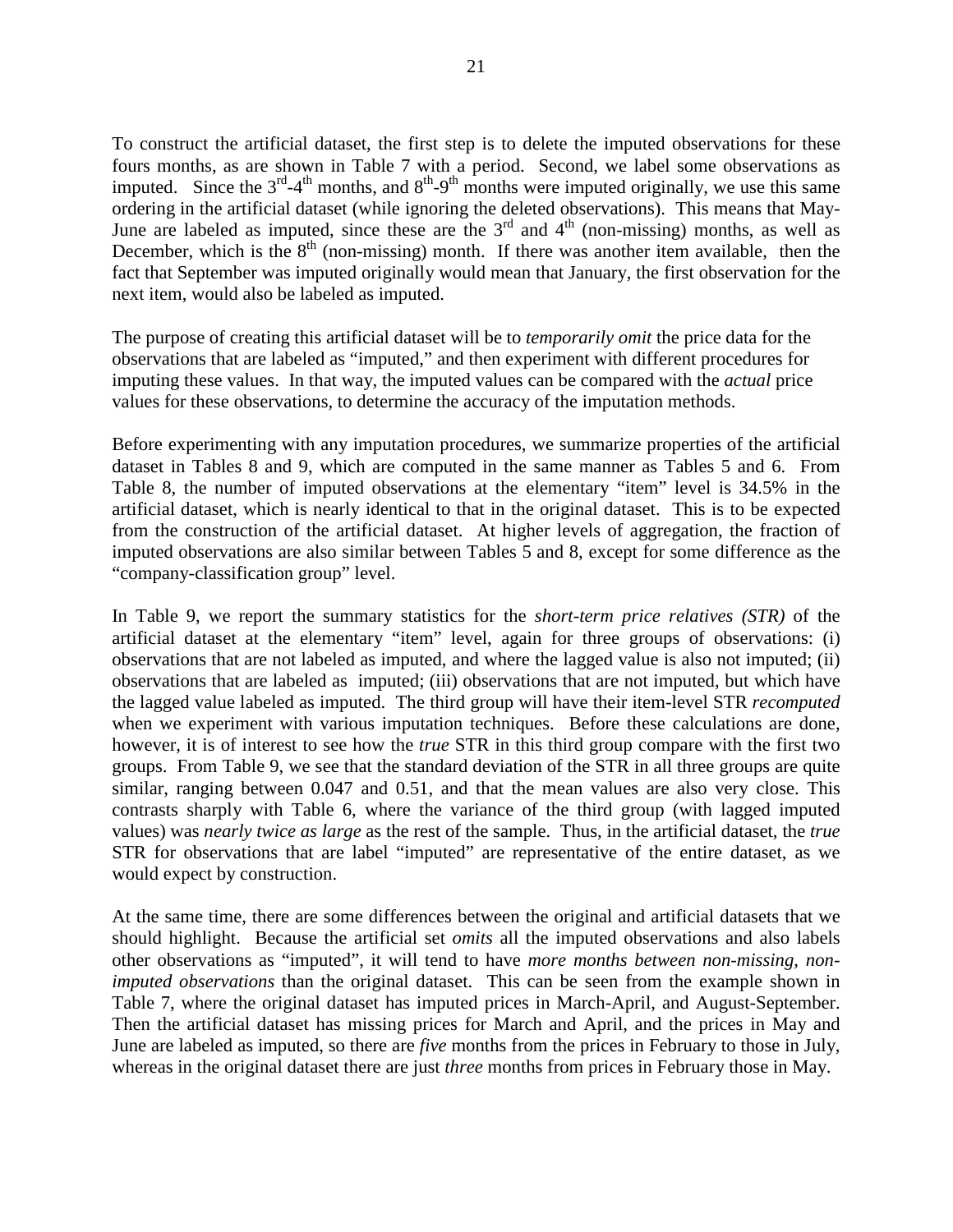|                                            | N       | Fraction<br>Imputed | Number<br>Imputed |
|--------------------------------------------|---------|---------------------|-------------------|
| Item level                                 | 586,528 | 0.345               | 202,622           |
| Company-classif. group                     | 275,208 | 0.233               | 64,216            |
| Classification group                       | 119,247 | 0.169               | 20,127            |
| Lower Enduse level<br>$(5-digit with J.P)$ | 9,743   | 0.017               | 162               |
| 5-digit Enduse level                       | 8,933   | 0.014               | 128               |
| 3-digit Enduse level                       | 3,163   | 0.008               | 26                |

# **Table 8: Imputed Observations in Artificial Dataset**

**Table 9: Summary of** *True* **Short-term Price Relatives, Artificial Dataset**

| N                                                                    | Mean                            | Std Dev   | Minimum   | Maximum   |  |  |
|----------------------------------------------------------------------|---------------------------------|-----------|-----------|-----------|--|--|
| Observation is not imputed, and lagged value is not imputed:         |                                 |           |           |           |  |  |
| 292,236                                                              | 0.9995505                       | 0.0498350 | 0.0094737 | 5.8791209 |  |  |
|                                                                      | Observation is labeled imputed: |           |           |           |  |  |
| 177,781                                                              | 0.9994585                       | 0.0466720 | 0.0011622 | 3.7586207 |  |  |
| Observation is not imputed, but the lagged value is labeled imputed: |                                 |           |           |           |  |  |
| 43,637                                                               | 0.9997559                       | 0.0510347 | 0.2290744 | 6.0085437 |  |  |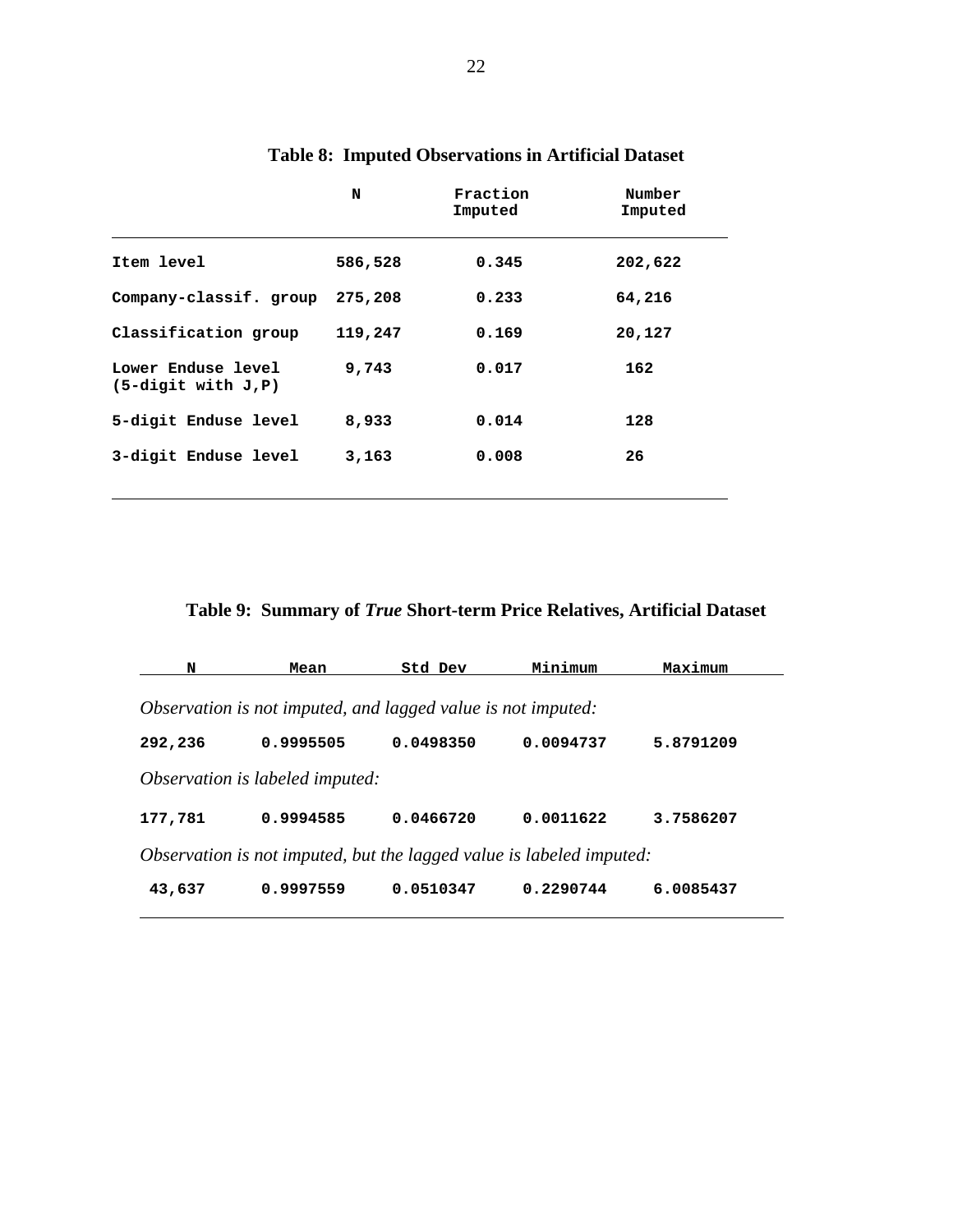This aspect of the original and artificial datasets is described in Table 10, where we show the frequency distribution of the number of months T between *non-missing, non-imputed observations* (ignoring cases where T=1, meaning that there are no imputed observations between two successive months). The average value of T is 3.25 for the original dataset, and 4.21 for the artificial dataset. More generally, the values of the cumulative frequency distribution for T in the original dataset is everywhere above that for the artificial dataset, i.e. for each value of T, there are more observations in the original set have that many months or fewer lying between non-imputed observations.

 Aside from this feature, there may well be other differences between the two datasets that we are not able to measure. Suppose, for instance, that the imputed observations in the original dataset occur for some economic reasons, e.g. prices have not changed, so the companies do not send in the reporting forms. Then the true (but unobserved) behavior of these prices would be quite different from those in the artificial dataset that we have labeled as "imputed." We have no way to assess or control for these differences between the datasets, and this can be viewed as a limitation of our analysis. $14$ 

We now investigate whether imputation methods applied to the artificial dataset lead to "nosier" STR in this third group of observations, where the lagged values are imputed.

#### **8. Carry-forward and Linear Interpolation of Price Observations**

The first, and simplest, imputation method is to carry forward the previous values of the price until a new value is collected. Suppose that this new value is available in month t, and that the previous value was available in month t-T, with  $T > 2$ . Using this method, we can construct two different measures of the accuracy of this "carry forward" technique:

(49) 
$$
\mathbf{STRCARRY}_n^t = p_n^{t} / p_n^{t-T}
$$

1

(50) 
$$
\text{DIFCARRY}_{n}^{t} = |p_{n}^{t-1} - p_{n}^{t-T}|/p_{n}^{t-1}, \quad T \geq 2.
$$

The first of these measures, STRCARRY, gives the short term relative that would result by carrying forward the value  $p_n^{t+T}$  to period t-1, and then comparing this price to  $p_n^t$ . This short term relative can be compared to those reported in Table 6 when the observation is not imputed, but the lagged value is labeled "imputed". Specifically, we found in Table 6 that the STR when the lagged values where imputed were *twice as variable* as the STR in the rest of the dataset. We will be interested in seeing whether this is also true for STRCARRY.

 $14$  We are indebted to Katharine Abraham for pointing out this limitation.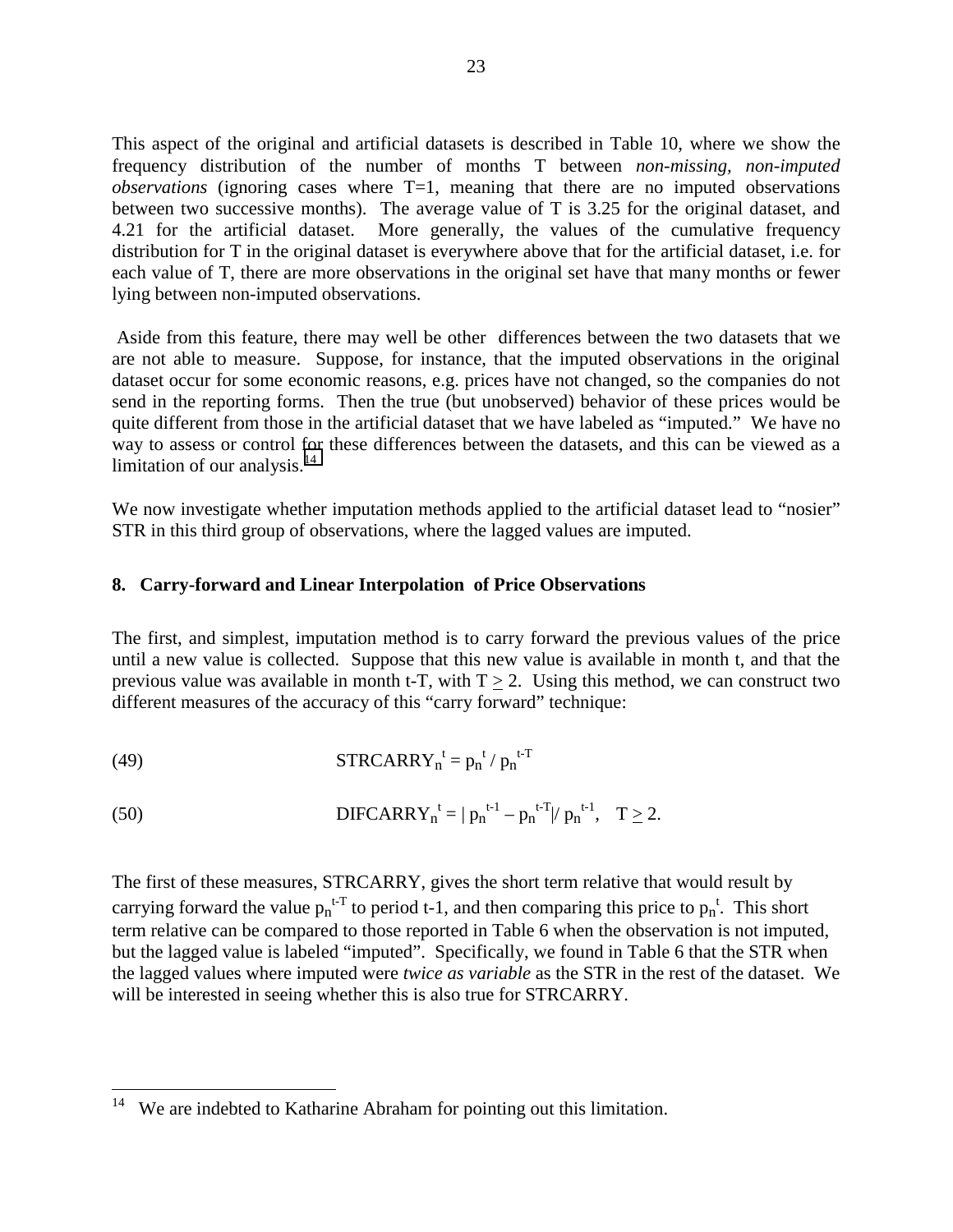|             | Original Data |                       | Artificial Data         |                       |
|-------------|---------------|-----------------------|-------------------------|-----------------------|
| Months      | Frequency     | Cumulative<br>Percent | Frequency               | Cumulative<br>Percent |
|             |               |                       |                         |                       |
| $\mathbf 2$ | 19587         | 42.33                 | 11105                   | 29.68                 |
| 3           | 16806         | 78.66                 | 11414                   | 60.19                 |
| 4           | 3593          | 86.42                 | 4387                    | 71.91                 |
| 5           | 1538          | 89.75                 | 2702                    | 79.13                 |
| $\epsilon$  | 1915          | 93.89                 | 2509                    | 85.84                 |
| 7           | 803           | 95.62                 | 1325                    | 89.38                 |
| 8           | 471           | 96.64                 | 866                     | 91.69                 |
| 9           | 540           | 97.81                 | 812                     | 93.86                 |
| 10          | 252           | 98.35                 | 470                     | 95.12                 |
| 11          | 170           | 98.72                 | 365                     | 96.10                 |
| 12          | 249           | 99.26                 | 363                     | 97.07                 |
| 13          | 89            | 99.45                 | 211                     | 97.63                 |
| 14          | 60            | 99.58                 | 163                     | 98.06                 |
| 15          | 49            | 99.68                 | 172                     | 98.52                 |
| 16          | 30            | 99.75                 | 121                     | 98.85                 |
| 17          | 20            | 99.79                 | 84                      | 99.07                 |
| 18          | 42            | 99.88                 | 89                      | 99.31                 |
| 19          | 22            | 99.93                 | 61                      | 99.47                 |
| 20          | 9             | 99.95                 | 43                      | 99.59                 |
| 21          | 3             | 99.96                 | 45                      | 99.71                 |
| 22          | 3             | 99.96                 | 22                      | 99.77                 |
| 23          | 6             | 99.98                 | 22                      | 99.83                 |
| 24          | 0             | 99.98                 | 17                      | 99.87                 |
| 25          | $\mathbf{1}$  | 99.98                 | 9                       | 99.90                 |
| 26          | $\mathbf{1}$  | 99.98                 | 15                      | 99.94                 |
| 27          | 8             | 100.00                | 8                       | 99.96                 |
| 28          | 0             | 100.00                | 8                       | 99.98                 |
| 29          | $\pmb{0}$     | 100.00                | $\overline{\mathbf{4}}$ | 99.99                 |
| 31          | $\mathbf{1}$  | 100.00                | $\overline{\mathbf{c}}$ | 99.99                 |
| 32          |               |                       | $\mathbf 1$             | 100.00                |
| 33          |               |                       | $\mathbf{1}$            | 100.00                |

# **Table 10: Time between Non-imputed Observations, Original and Artificial Datasets**

**Mean: Original data = 3.25 months, Artificial data = 4.21 months**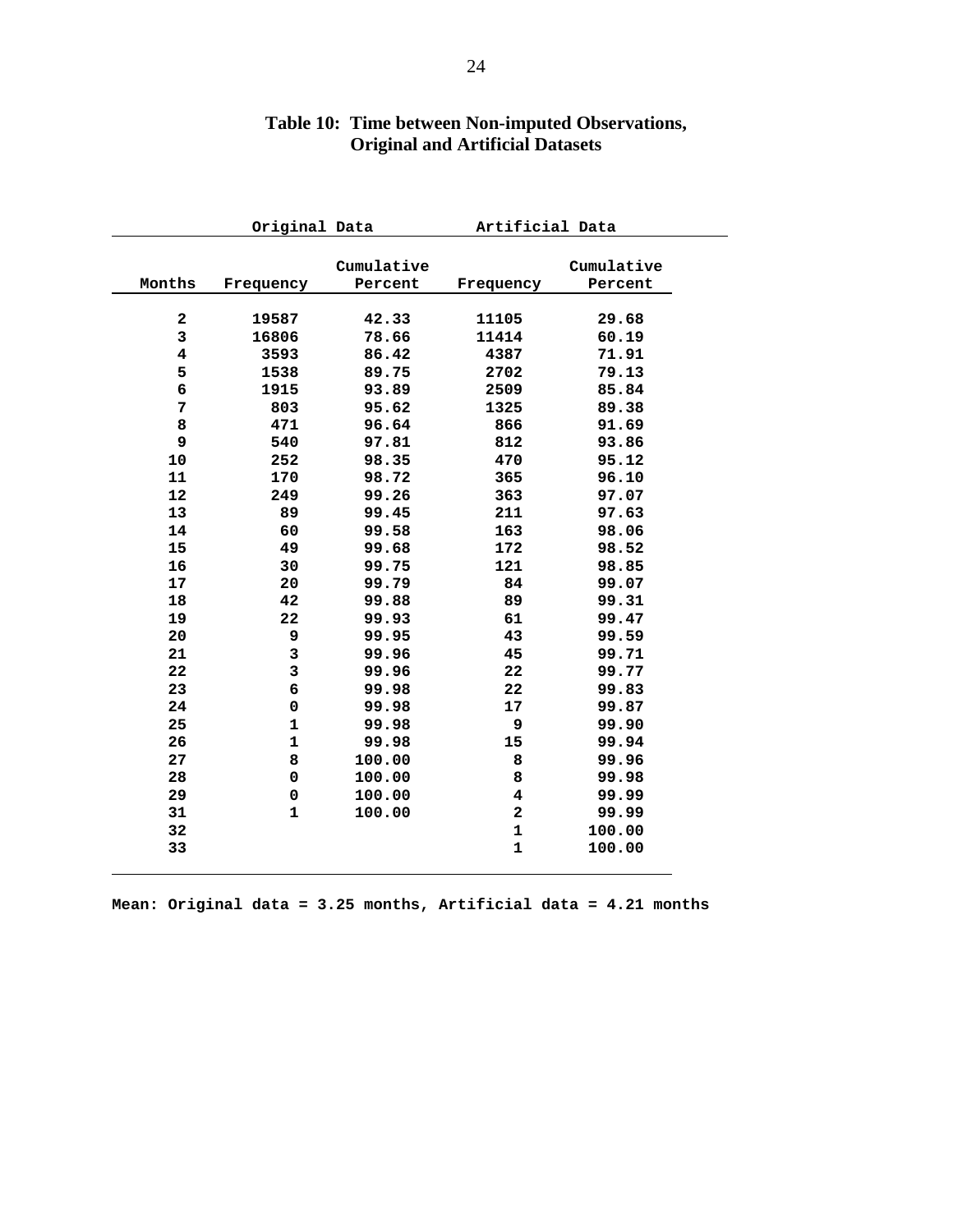The other measure, DIFCARRY, takes the absolute value of the difference between the *actual and imputed price* in the last month of the imputation, expressed relative to the actual price. Like STRCARRY, we construct this criterion in months when the observation is not imputed, but the lagged value is labeled "imputed". In addition, we shall consider the values of DIFCARRY for up to *three months* before the last non-imputed price, as follows:

(51) 
$$
\text{DIF2CARRY}_{n}^{t} = |p_{n}^{t-2} - p_{n}^{t-T}|/p_{n}^{t-2}, \qquad T \geq 3,
$$

(52) 
$$
\text{DIF3CARRY}_{n}^{t} = |p_{n}^{t-3} - p_{n}^{t-T}|/p_{n}^{t-3}, \qquad T \geq 4.
$$

The second imputation method is to linearly interpolate the item-level prices between the previous value of the price, and the new value that is collected. Suppose that the last available data was  $T > 2$  months ago. Then the prices are linearly interpolated according to the formula:

(53) 
$$
LINKEAR_n^{t-i} = p_n^{t-T} + (T-i)(p_n^t - p_n^{t-T})/T, \quad i=1,2,...,T.
$$

where: LINEAR<sub>n</sub><sup>t-i</sup> = the interpolated price for the i<sup>th</sup> month *before* the current month;  $p_n$ <sup>t-T</sup> = the price for the last month (t-T) with price data that is not labeled "imputed";  $p_n^t$  = the current price. Again, we can construct two different measures of the accuracy of the interpolation technique:

(54) 
$$
\text{STRLIN}_{n}^{t} = p_{n}^{t} / \text{LINEAR}_{n}^{t-1}
$$

(55) 
$$
\text{DIFLIN}_{n}^{t} = |p_{n}^{t-1} - \text{LINEAR}_{n}^{t-1}|/p_{n}^{t-1}, \qquad T \geq 2.
$$

The interpretations of these two criterion for linear interpolation is similar to their interpretation for the carry-forward technique. STRLIN in (54) gives the short-term relative computed between the last month of linear interpolation, and the next month of actual price data. We are interested in seeing whether the standard deviation of this criterion is exceptionally large. DIFLIN in (55) gives the absolute value of the difference between the *actual and imputed price* in the last month of the imputation, expressed relative to the actual price. Like STRLIN, we construct this criterion in months when the observation is not imputed, but the lagged value is labeled "imputed". In addition, we shall consider the values of DIFLIN for up to *three months* before the last non-imputed price, as follows:

(56) 
$$
DIF2LIN_n^{t} = |p_n^{t-2} - LINEAR_n^{t-2}|/p_n^{t-2}, \qquad T \ge 3,
$$

(57) 
$$
\text{DIF3LIN}_{n}^{t} = |p_{n}^{t-3} - \text{LINEAR}_{n}^{t-3}|/p_{n}^{t-3}, \qquad T \geq 4.
$$

The results of the first two imputation techniques, computed over all observations in the artificial dataset, are reported in Table 11.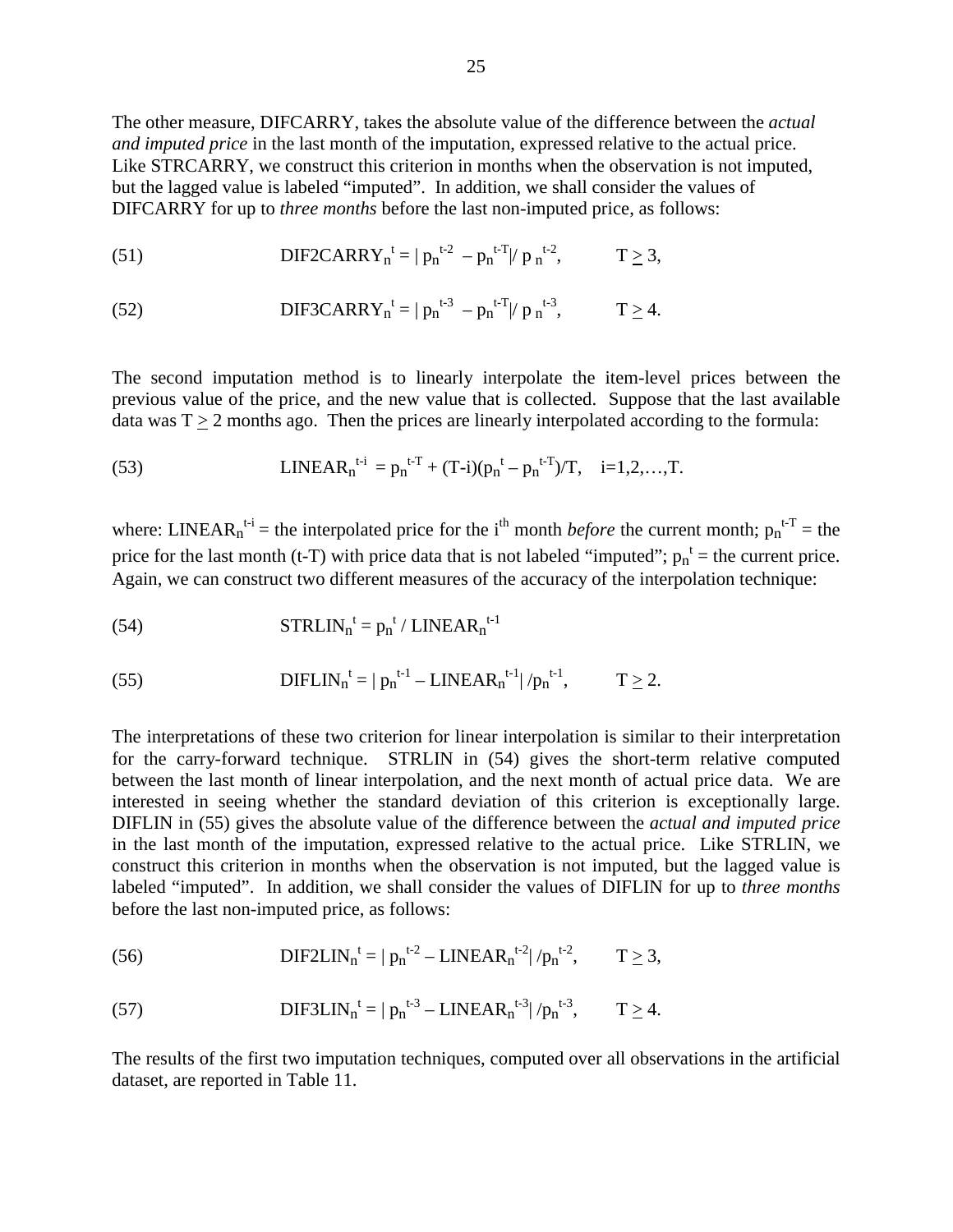| Variable        | N     | Mean      | Std Dev     | Minimum                                                     | Maximum   |  |  |
|-----------------|-------|-----------|-------------|-------------------------------------------------------------|-----------|--|--|
| (A) Exports     |       |           |             |                                                             |           |  |  |
|                 |       |           |             | Short-term relative between imputed and non-imputed price:  |           |  |  |
| <b>STRTRUE</b>  | 21864 | 0.9996778 | 0.0440504   | 0.3272171                                                   | 3.0000000 |  |  |
| <b>STRCARRY</b> | 18878 | 0.9983707 | 0.0959513   | 0.2280000                                                   | 6.0000000 |  |  |
| <b>STRLIN</b>   | 18878 | 0.9982478 | 0.0243143   | 0.5034965                                                   | 1.4835681 |  |  |
|                 |       |           |             | Differences between actual and imputed prices (in percent): |           |  |  |
| <b>DIFCARRY</b> | 17636 | 0.0232519 | 0.0844687   | 0                                                           | 3.2967914 |  |  |
| DIFLIN          | 17636 | 0.0103225 | 0.0363065   | 0                                                           | 0.9861111 |  |  |
| DIF2CARRY       | 11104 | 0.0219724 | 0.0808387   | 0                                                           | 3.2967914 |  |  |
| DIF2LIN         | 11104 | 0.0133111 | 0.0419300   | 0                                                           | 1.0989305 |  |  |
| DIF3CARRY       | 5523  | 0.0282794 | 0.0985733   | 0                                                           | 3.2967914 |  |  |
| DIF3LIN         | 5523  | 0.0190500 | 0.0618059   | 0                                                           | 1.6483957 |  |  |
|                 |       |           | (B) Imports |                                                             |           |  |  |
|                 |       |           |             | Short-term relative between imputed and non-imputed price:  |           |  |  |
| <b>STRTRUE</b>  | 21709 | 0.9997205 | 0.0558301   | 0.2290744                                                   | 6.0085437 |  |  |
| <b>STRCARRY</b> | 18428 | 0.9964100 | 0.0927185   | 0.2219646                                                   | 4.1176484 |  |  |
| <b>STRLIN</b>   | 18428 | 0.9980984 | 0.0244097   | 0.5094340                                                   | 1.5384615 |  |  |
|                 |       |           |             | Differences between actual and imputed prices (in percent): |           |  |  |
| <b>DIFCARRY</b> | 17190 | 0.0255967 | 0.0919111   | 0                                                           | 5.0085687 |  |  |
| <b>DIFLIN</b>   | 17190 | 0.0117618 | 0.0541308   | 0                                                           | 5.0085499 |  |  |
| DIF2CARRY       | 11245 | 0.0236498 | 0.0839319   | 0                                                           | 3.5052224 |  |  |
| DIF2LIN         | 11245 | 0.0152113 | 0.0483392   | 0                                                           | 2.0000001 |  |  |
| DIF3CARRY       | 5307  | 0.0272394 | 0.0901576   | 0                                                           | 3.5052224 |  |  |
| DIF3LIN         | 5307  | 0.0185398 | 0.0455863   | 0                                                           | 0.7908163 |  |  |
|                 |       |           |             |                                                             |           |  |  |
|                 |       |           |             |                                                             |           |  |  |

## **Table 11: Summary of Carry-forward and Linear Interpolation**

Note: These calculations are done over observations in the artificial dataset that are not imputed, but have their lagged value imputed.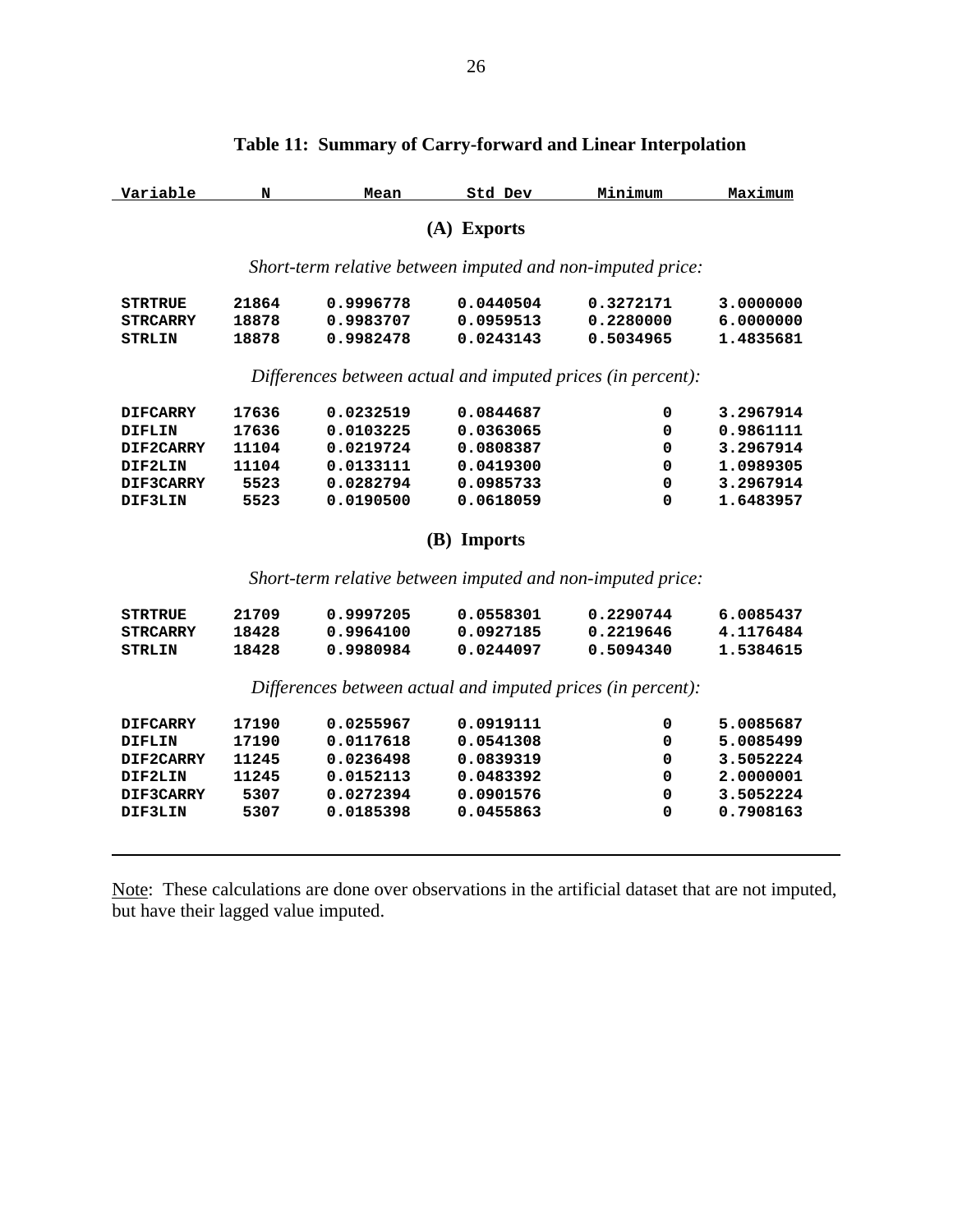Part (A) of Table 11 deals with exports, and part (B) deals with imports. We report first the mean values of the STR, computed for those observations that are not imputed, but whose lagged value is labeled as "imputed". The *true* value of the STR, indicated by STRTRUE, has a standard deviation of 0.044 for exports and 0.056 for imports. In contrast, the STR using the carry-forward technique, indicated by STRCARRY, has a standard deviation which is nearly twice as large, at 0.096 for exports and 0.093 for imports. Recall that when considering the observations in the *original* dataset that are not imputed, but have their lagged value imputed, we also obtained an STR with standard deviation that was twice as large as the rest of the sample (see the last row of Table 6). The original dataset used a short term cell mean method of imputation, so in this respect the carry-forward technique performs quite similarly. In contrast, the linear interpolation results in a standard deviation for the STR, indicated by STRLIN, that is about *one-half* of its true value, for either exports or imports. In this sense, the linear interpolation leads to *even less* month-to-month volatility in prices than the true data.

The remaining rows of Table 11, parts (A) and (B), report the absolute value of the percentage difference between the *imputed* and *actual* prices, during the last three months of imputation. In the first month before the non-imputed price, the carry-forward technique has a value of DIFCARRY=0.023 or 2.3% for exports, while for the linear interpolation we obtain DIFLIN=0.010 or 1.0%. Similar magnitudes are obtained for imports, where the carry-forward technique differs from the true prices by more than twice as much as with linear interpolation. However, as we work backwards in the months, the relative difference between these two imputation techniques is reduced. In the second and third lagged month of imputation, for either exports or imports, the carry-forward technique differs from the true prices by about 50% more than the linear interpolation.

In a separate Appendix, we report the results from these two techniques, summarizing the means and standard deviations at the one-digit Enduse level. The results are similar to what we have found for total exports and imports.

One problem with the linear interpolation technique is that it would be difficult to implement in practice when  $T > 3$ , that is, when there is more than three months between actual price observations. The reason for this is that the IPP keeps price data up and running for only the current and three lagged months, so that computing  $(57)$  when T > 3 would not be feasible. A solution to this problem is to use the carry-forward technique *initially*, but then revert to the linear interpolation with (at most) a three month lag when an actual price quote is obtained for any item. That is, we define a *hybrid* measure of the imputed price as:

$$
= LINEAR_n^{t-i} \text{ if } i \le T \le 3,
$$
\n
$$
\text{LINCARRY}_n^{t-i} = p_n^{t-T} \text{ if } 3 < i \le T,
$$
\n
$$
= p_n^{t-T} + (3-i)(p_n^t - p_n^{t-3})/3, \text{ if } i \le 3 < T.
$$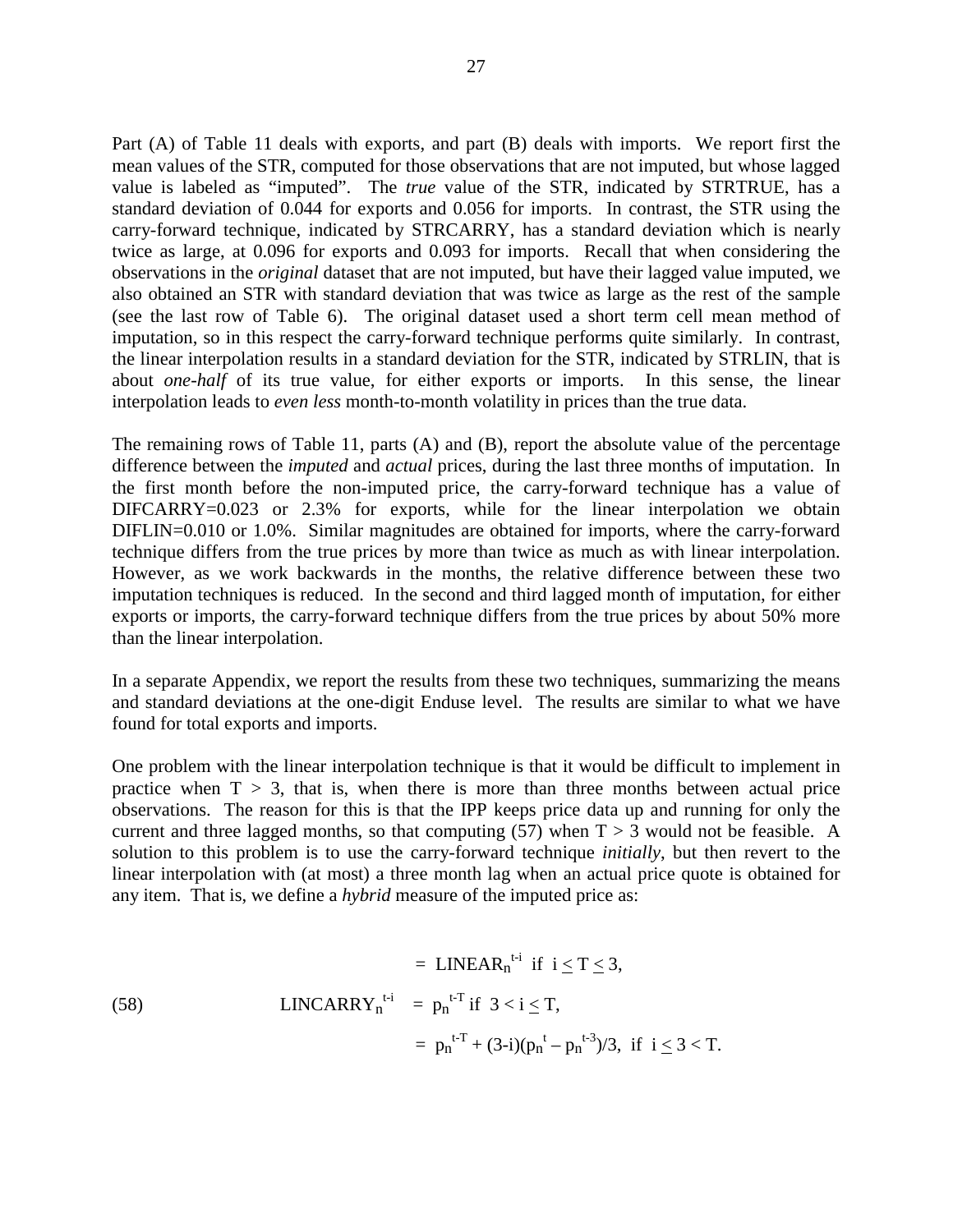Operationally, this would mean that the IPP staff carries forward the last value of a price until a new quote is collected. If there is *three or less* months between quotes, then the linear interpolation technique is used to "fill in" the missing prices – as in the first line of (58). If there is *more than three* months between quotes, then the previous value of the price is used for all months before the (current and) last three  $-$  as in the second line of  $(58)$ . For the last three months, the IPP staff revise the published indexes by interpolating this item in a linear fashion between its lagged value  $p_n^{t-T}$  and its current value  $p_n^t$  – as expressed in the last line of (58). Thus, only the indexes published during the *past quarter* would be subject to revision. Given this third technique, we assess it validity in the same way as the other two methods:

(59) 
$$
\text{STRLINC}_{t} = p_{n}^{t} / \text{LINCARRY}_{n}^{t-1},
$$

(60) 
$$
\text{DLINCAR}_{n}^{t-1} = |p_{n}^{t-1} - \text{LINCARRY}_{n}^{t-1}|/p_{n}^{t-1}, \qquad T \geq 2,
$$

(61) D2LINCAR<sub>n</sub><sup>t-1</sup> = 
$$
|p_n^{t-2} - LINCARRY_n^{t-2}|/p_n^{t-2}
$$
,  $T \ge 3$ ,

(62) D3LINCAR<sub>n</sub><sup>t-1</sup> = 
$$
|p_n^{t-3} - LINCARRY_n^{t-3}|/p_n^{t-3}
$$
,  $T \ge 4$ .

In Table 12, we report the absolute value of the percentage difference between the imputed and actual prices, for the *hybrid* technique and the previous linear interpolation technique. Again, part (A) deals with exports and part (B) deals with imports. In the first month before the nonimputed price, the linear interpolation gives DIFLIN=0.010 or 1.0% for exports, while for the *hybrid* technique we obtain a value of DLINCAR=0.012 or 1.2%. Similar values are obtained for imports. Thus, the linear interpolation results in imputed prices that are slightly closer to their true values, but not by much as compared to the hybrid technique. As we work backwards in the months, the difference between these two imputation methods increases somewhat. In the second lagged month before each non-imputed price, the linear interpolation gives DIF2LIN=0.013 or 1.3%, while the *hybrid* technique gives D2LINCAR=0.017 or 1.7%. In the third lagged month before each non-imputed price, we obtain DIF3LIN=0.019 or 1.9% from the linear interpolation, while for the *hybrid* technique we have D3LINCAR=0.028 or 2.8%, with similar values for imports. In this third lagged month, the hybrid technique is identical to carryforward, and its deviation from the true prices is about 50% greater than that obtained with the linear interpolation.

In the Appendix, we report the results at the one-digit Enduse level, which generally show the same pattern as in Table 12. That is, the hybrid technique results in differences from the true prices that somewhat *exceed* that obtained from the linear interpolation, but the difference between these two imputation methods is not that great in the first lagged month. By the third lagged month, the hybrid technique is identical to carry-forward, and its deviation from the true prices is about 50% to 100% greater than that obtained with the linear interpolation.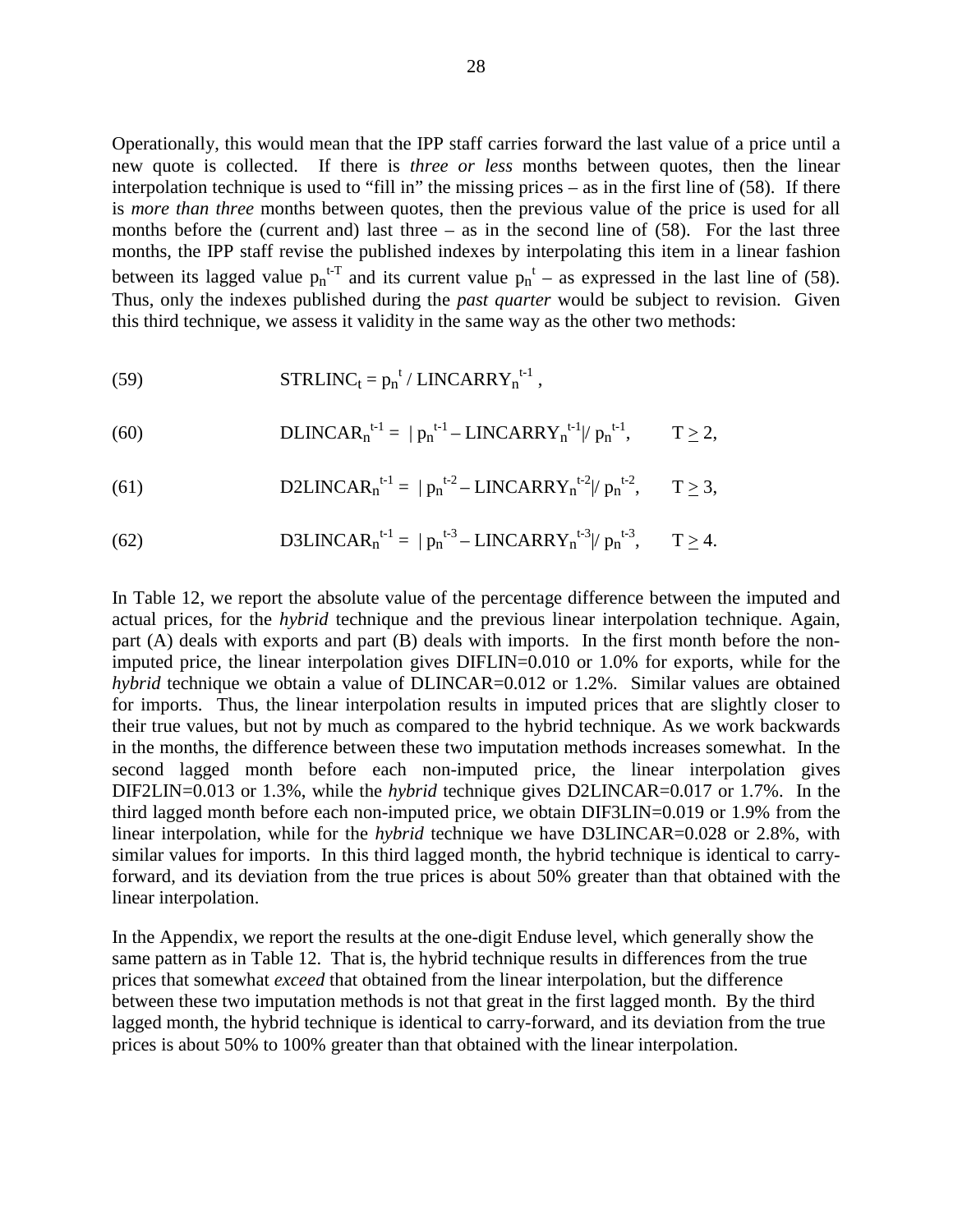| Variable                                                    | N     | Mean                                                        | Std Dev     | Minimum   | Maximum   |  |
|-------------------------------------------------------------|-------|-------------------------------------------------------------|-------------|-----------|-----------|--|
|                                                             |       |                                                             | (A) Exports |           |           |  |
|                                                             |       | Short-term relative between imputed and non-imputed price:  |             |           |           |  |
| <b>STRTRUE</b>                                              | 21864 | 0.9996778                                                   | 0.0440504   | 0.3272171 | 3.0000000 |  |
| <b>STRLIN</b>                                               | 18878 | 0.9982478                                                   | 0.0243143   | 0.5034965 | 1.4835681 |  |
| <b>STRLINCAR</b>                                            | 18878 | 0.9975962                                                   | 0.0322332   | 0.4697802 | 1.4835681 |  |
|                                                             |       | Differences between actual and imputed prices (in percent): |             |           |           |  |
| <b>DIFLIN</b>                                               | 17636 | 0.0103225                                                   | 0.0363065   | 0         | 0.9861111 |  |
| <b>DLINCAR</b>                                              | 17636 | 0.0120494                                                   | 0.0393572   | 0         | 1.0989305 |  |
| DIF2LIN                                                     | 11104 | 0.0133111                                                   | 0.0419300   | 0         | 1.0989305 |  |
| D2LINCAR                                                    | 11104 | 0.0173358                                                   | 0.0564909   | 0         | 2.1978610 |  |
| DIF3LIN                                                     | 5523  | 0.0190500                                                   | 0.0618059   | 0         | 1.6483957 |  |
| D3LINCAR                                                    | 5523  | 0.0282794                                                   | 0.0985733   | $\Omega$  | 3.2967914 |  |
|                                                             |       |                                                             | (B) Imports |           |           |  |
|                                                             |       | Short-term relative between imputed and non-imputed price:  |             |           |           |  |
| <b>STRTRUE</b>                                              | 21709 | 0.9997205                                                   | 0.0558301   | 0.2290744 | 6.0085437 |  |
| <b>STRLIN</b>                                               | 18428 | 0.9980984                                                   | 0.0244097   | 0.5094340 | 1.5384615 |  |
| <b>STRLINCAR</b>                                            | 18428 | 0.9970780                                                   | 0.0318351   | 0.4611679 | 1.5384615 |  |
| Differences between actual and imputed prices (in percent): |       |                                                             |             |           |           |  |
| <b>DIFLIN</b>                                               | 17190 | 0.0117618                                                   | 0.0541308   | 0         | 5.0085499 |  |
| <b>DLINCAR</b>                                              | 17190 | 0.0134164                                                   | 0.0555605   | 0         | 5.0085520 |  |
| DIF2LIN                                                     | 11245 | 0.0152113                                                   | 0.0483392   | 0         | 2.0000001 |  |
| D2LINCAR                                                    | 11245 | 0.0189168                                                   | 0.0593021   | 0         | 2.3368150 |  |
| DIF3LIN                                                     | 5307  | 0.0185398                                                   | 0.0455863   | 0         | 0.7908163 |  |

## **Table 12: Summary of Hybrid Technique and Linear Interpolation**

Note: These calculations are done over observations in the artificial dataset that are not imputed, but have their lagged value imputed.

**DIF3LIN 5307 0.0185398 0.0455863 0 0.7908163**<br>D3LINCAR 5307 0.0272394 0.0901576 0 3.5052224

 **D3LINCAR 5307 0.0272394 0.0901576 0 3.5052224**

 $\overline{a}$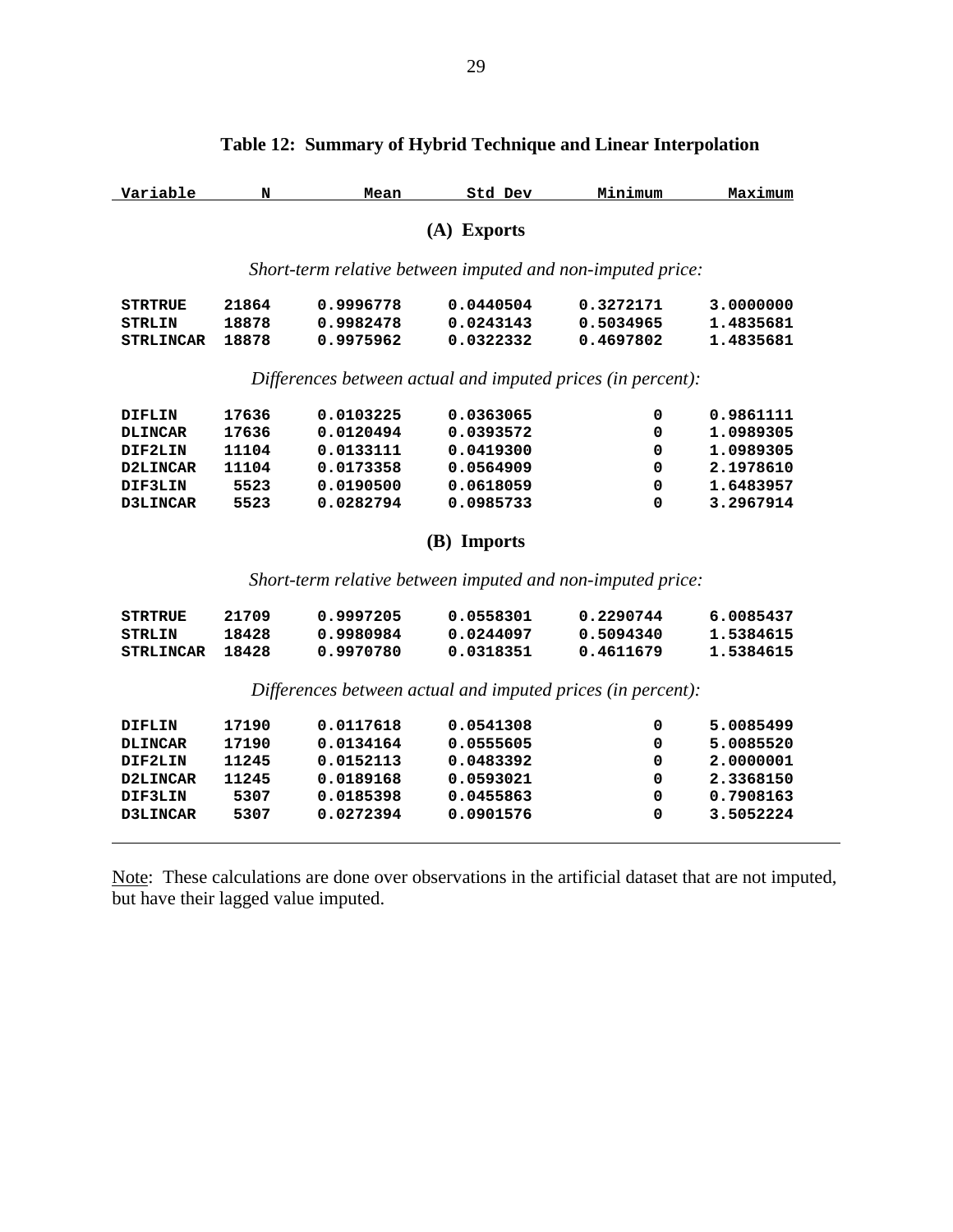### **9. Short Term Cell Mean Imputation**

The next method is to imputed values using the short term cell mean approach, as described in section 4, much as is currently done by the IPP.<sup>15</sup> In this technique, the Laspeyres-ratio index is computed from the artificial dataset, *without using any of the price data labeled as "imputed,"* at each of following levels of aggregation: (i) company-classification group; (ii) classification group; (iii) 5-digit Enduse (including J and P); (iv) 5-digit Enduse classification; (v) 3-digit Enduse classification; (vi) 2-digit Enduse classification.

Using these results, whenever a *short-term relative (STR)* is either labeled as imputed in the artificial dataset, or is missing, then it is *replaced* by the Laspeyres-ratio index computed at the lowest possible level of aggregation. For example, if the STR for some item is labeled as imputed, then we first check whether the same *company-classification group* has a Laspeyresratio computed. This Laspeyres-ratio will be available if the same company and classification group has some price data that is *not labeled as imputed* in the same month, and the preceding month. If so, then that STR is replaced with the Laspeyres-ratio. If not, then we check whether the same *classification group* has a Laspeyres-ratio computed; if so, then that STR is replaced with the Laspeyres-ratio. If not, then we check whether the same *5-digit Enduse group* has a Laspeyres-ratio computed; if so, then that STR is replaced with the Laspeyres-ratio. This procedure continues until we have worked up to the 2-digit Enduse level, at which time all observations labeled as imputed, or missing, will be "filled in" by the cell-mean method.

Following this, the price for the observations labeled as imputed is re-computed as:

(63) 
$$
PCELL_n^t = p_n^{t-1} * STR_n^t, \text{ if observation t-1 is not imputed};
$$

(64) PCELL<sub>n</sub><sup>t</sup> = PCELL<sub>n</sub><sup>t-1</sup> \* STR<sub>n</sub><sup>t</sup>, if observation t-1 and t are both imputed

That is, we re-compute the prices by cumulating the imputed STR, in the same manner as is currently performed within the IPP. The accuracy of this "cell mean" technique can be assessed using similar statistics to what we have already considered:

(65) STRCELL<sub>n</sub><sup>t</sup> =  $p_n^t / PCELL_n^{t-1}$ 

 $\overline{a}$ 

- (66) **DIFCELL**<sub>n</sub><sup>t</sup> =  $|p_n^{t-1} \text{PCELL}_n^{t-1}|/p_n$  $T > 2$ ,
- (67) **DIF2CELL**<sub>n</sub><sup>t</sup> =  $|p_n^{t-2} \text{PCELL}_n^{t-2}|/p_n$  $T > 3$ ,

(68) 
$$
\text{DIF3CELL}_{n}^{t} = |p_{n}^{t-3} - \text{PCELL}_{n}^{t-3}|/p_{n}^{t-3}, \quad T \geq 4.
$$

In note 6 we described several differences between the short term cell mean approach of section 4, and actual IPP procedures. The short term cell mean approach that we empirically implement in this section is identical to IPP procedures, so it differs in those respects from the theoretical description of section 4.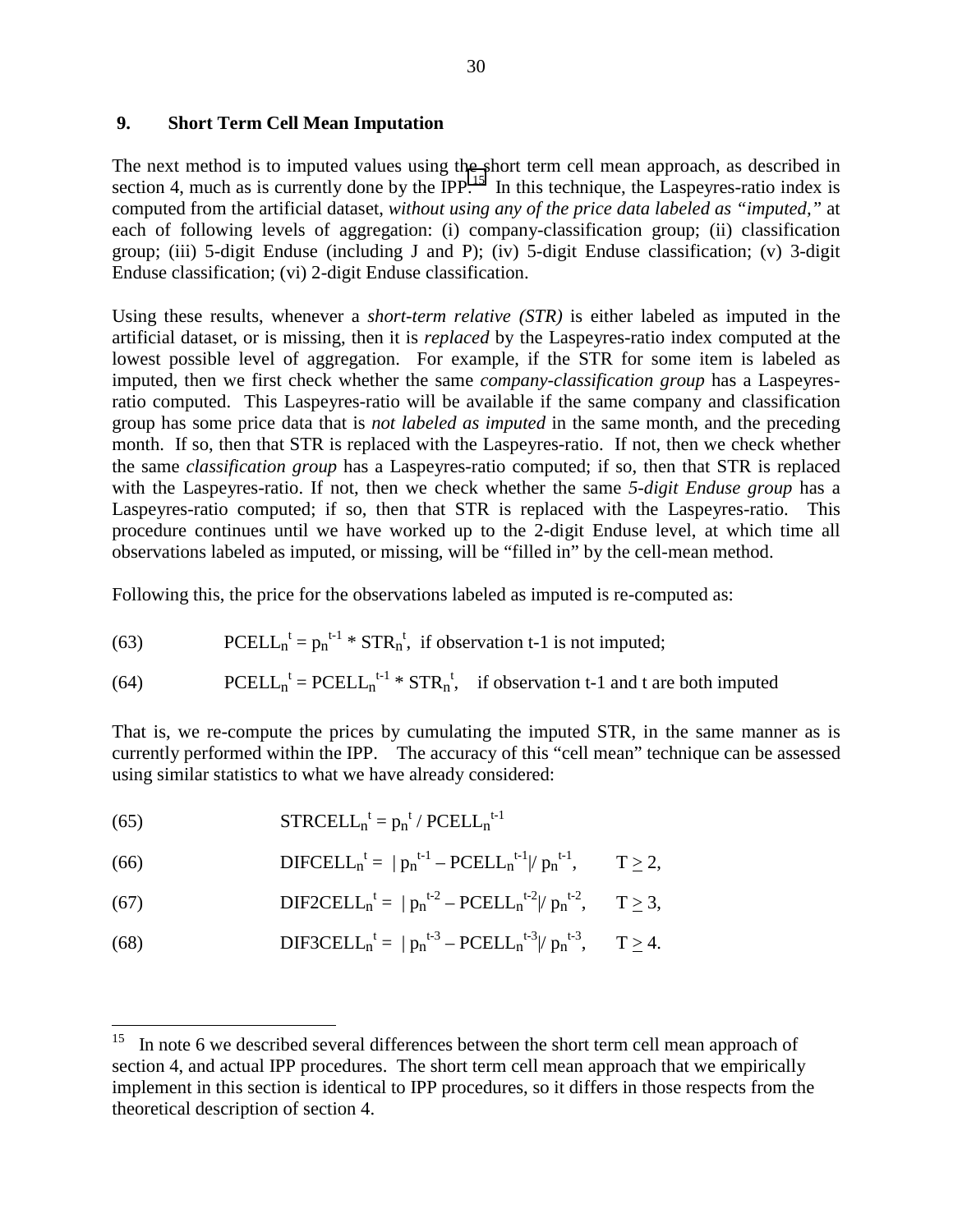The results are shown in Table 13. The first measure reported, STRCELL, gives the short-term relative that would result by using the cell-mean technique. This criterion can be compared to those reported in Table 6 when the observation is not imputed, but the lagged value is labeled "imputed". Specifically, we found in Table 6 that the STR when the lagged values where imputed were *twice as variable* as the STR in the rest of the dataset. In Table 13, looking at exports in part (A), we find that the standard deviation of STRCELL=0.094 is more than *twice* the standard deviation of STRTRUE=0.044, which is the STR using actual prices. For imports in part (B), the standard deviation of STRCELL=0.086 is slightly less than twice the standard deviation using actual prices, STRTRUE=0.056. Thus, applying the cell-mean method to the artificial dataset results in short-term relatives that are "too noisy," when measured in the first month that a price not labeled as imputed becomes available.

Next, we can compare the difference between actual and imputed prices using the cell-mean and hybrid imputation techniques. DIFCELL=0.023 and DLINCAR=0.012 give these differences in the first lag before each non-imputed price, for exports, and we see that the cell-mean method gives an average difference which is about *twice as high* as for the hybrid technique. The same holds for imports. In the second lag, DIF2CELL is still slightly higher than D2LINCAR, but by the third lag this difference between the two techniques has reversed, for either exports or imports. In other words, the cell-mean is slightly closer to actual prices than is the hybrid technique in the third lag (the hybrid technique is equivalent to carry-forward in the third lag), but the cell-mean does worse than the hybrid technique in the second and first lags. In summary, the cell mean technique, as currently used by the IPP and other programs at BLS, dominates the hybrid technique only slightly in the third lag.

In the Appendix we report the results at the one-digit Enduse level, which generally show the same pattern as in Table 13. That is, the cell-mean technique results in differences from the true prices that somewhat *exceed* that obtained from the hybrid interpolation in the first and second lag, but the difference between these two imputation methods is small (and in either direction) in the third lag.

## **10. Combining the Cell Mean and Linear Interpolation**

In section 5, we suggested combining the cell mean and linear interpolations, whereby the "real" prices were interpolated. This would recommended during periods of rapidly changing, or highly erratic, prices. There is another more practical reason to combine these techniques. As we have already noted, the IPP program keeps data for only 3 months, so that doing a linear interpolation between the current and last price quote might not be feasible. One solution to this problem was the hybrid technique discussed in section 8, whereby the prices are simply carried forward, and then a linear interpolation over three months (or less) is performed when a new quote is available. An *alternative* hybrid technique would be to impute the prices using the short term cell mean method, and then apply a linear interpolation over three months (or less) when a new quote is available. These two hybrid techniques differ only in terms of the method to impute the prices *before* the linear interpolation is applied, and they are referred to as LINCAR for the first hybrid, combining the carry-forward with linear interpolation, and LINCELL for the second hybrid, combining the cell-mean with linear interpolation. Both these methods are practical alternatives to the imputation currently done by IPP.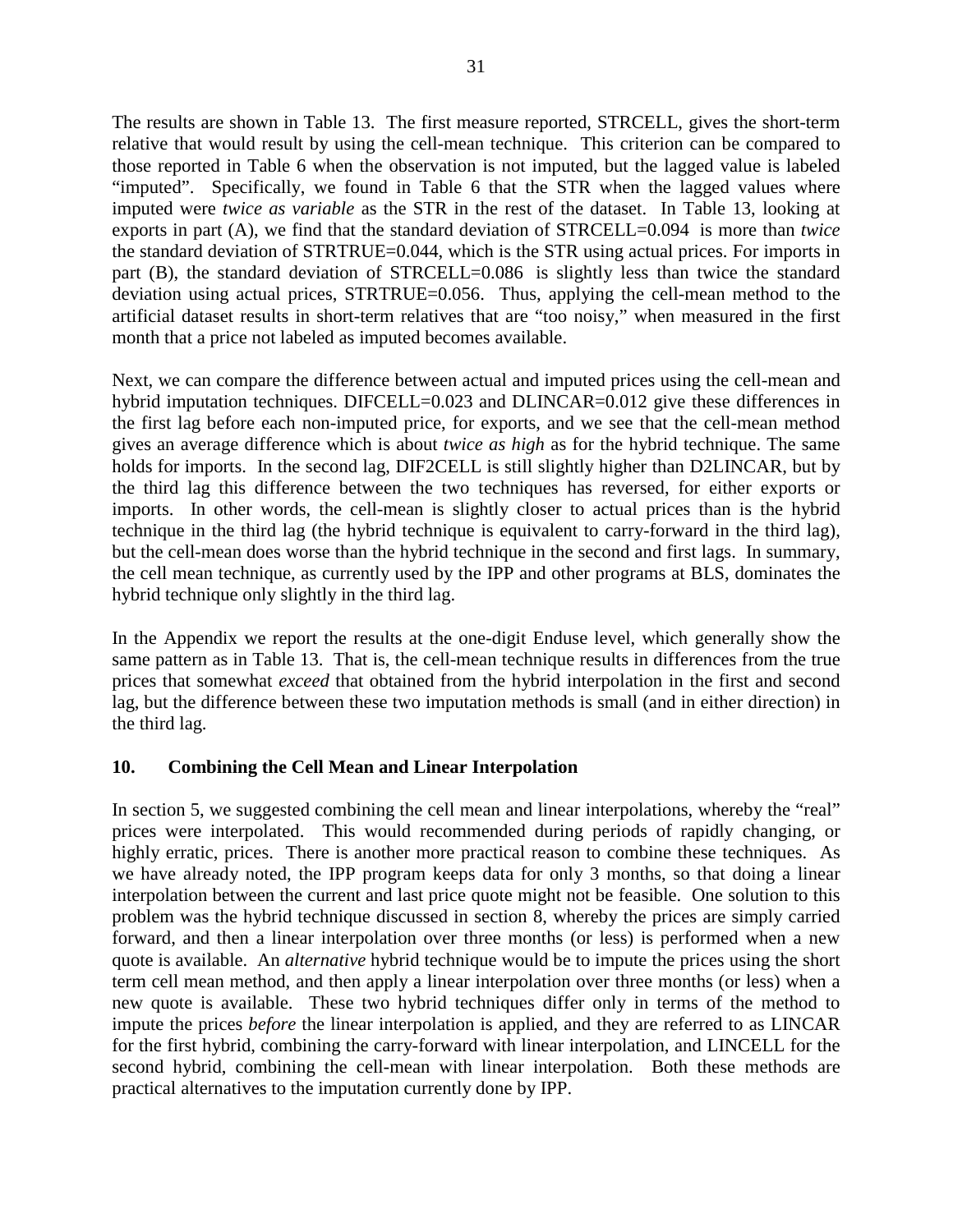| Variable         | N     | Mean      | Std Dev     | Minimum                                                     | Maximum   |
|------------------|-------|-----------|-------------|-------------------------------------------------------------|-----------|
|                  |       |           | (A) Exports |                                                             |           |
|                  |       |           |             | Short-term relative between imputed and non-imputed price:  |           |
| <b>STRTRUE</b>   | 21864 | 0.9996778 | 0.0440504   | 0.3272171                                                   | 3.0000000 |
| <b>STRCELL</b>   | 17057 | 1.0013562 | 0.0936856   | 0.2926829                                                   | 6.8796068 |
| <b>STRLINCAR</b> | 18878 | 0.9975962 | 0.0322332   | 0.4697802                                                   | 1.4835681 |
|                  |       |           |             | Differences between actual and imputed prices (in percent): |           |
| <b>DIFCELL</b>   | 17057 | 0.0228482 | 0.0785664   | 0                                                           | 2.4166667 |
| <b>DLINCAR</b>   | 17636 | 0.0120494 | 0.0393572   | 0                                                           | 1.0989305 |
| DIF2CELL         | 10664 | 0.0202748 | 0.0701460   | 0                                                           | 2.4166667 |
| D2LINCAR         | 11104 | 0.0173358 | 0.0564909   | $\mathbf 0$                                                 | 2.1978610 |
| DIF3CELL         | 5297  | 0.0254721 | 0.0829550   | 0                                                           | 2.4166667 |
| D3LINCAR         | 5523  | 0.0282794 | 0.0985733   | $\Omega$                                                    | 3.2967914 |
|                  |       |           | (B) Imports |                                                             |           |
|                  |       |           |             | Short-term relative between imputed and non-imputed price:  |           |
| <b>STRTRUE</b>   | 21709 | 0.9997205 | 0.0558301   | 0.2290744                                                   | 6.0085437 |
| <b>STRCELL</b>   | 16597 | 1.0022704 | 0.0857781   | 0.2302684                                                   | 3.1609195 |
| <b>STRLINCAR</b> | 18428 | 0.9970780 | 0.0318351   | 0.4611679                                                   | 1.5384615 |
|                  |       |           |             |                                                             |           |

# **Table 13: Summary of Cell Mean and Hybrid Imputations**

*Differences between actual and imputed prices (in percent):*

| <b>DIFCELL</b>  | 16597 | 0.0254358 | 0.0769573 | 0 | 2.9319156 |
|-----------------|-------|-----------|-----------|---|-----------|
| <b>DLINCAR</b>  | 17190 | 0.0134164 | 0.0555605 | 0 | 5.0085520 |
| DIF2CELL        | 10785 | 0.0233514 | 0.0771853 | 0 | 2.9319156 |
| D2LINCAR        | 11245 | 0.0189168 | 0.0593021 | 0 | 2.3368150 |
| DIF3CELL        | 5082  | 0.0270413 | 0.0810556 | 0 | 2.9319156 |
| <b>D3LINCAR</b> | 5307  | 0.0272394 | 0.0901576 | 0 | 3.5052224 |
|                 |       |           |           |   |           |

Note: These calculations are done over observations in the artificial dataset that are not imputed, but have their lagged value imputed.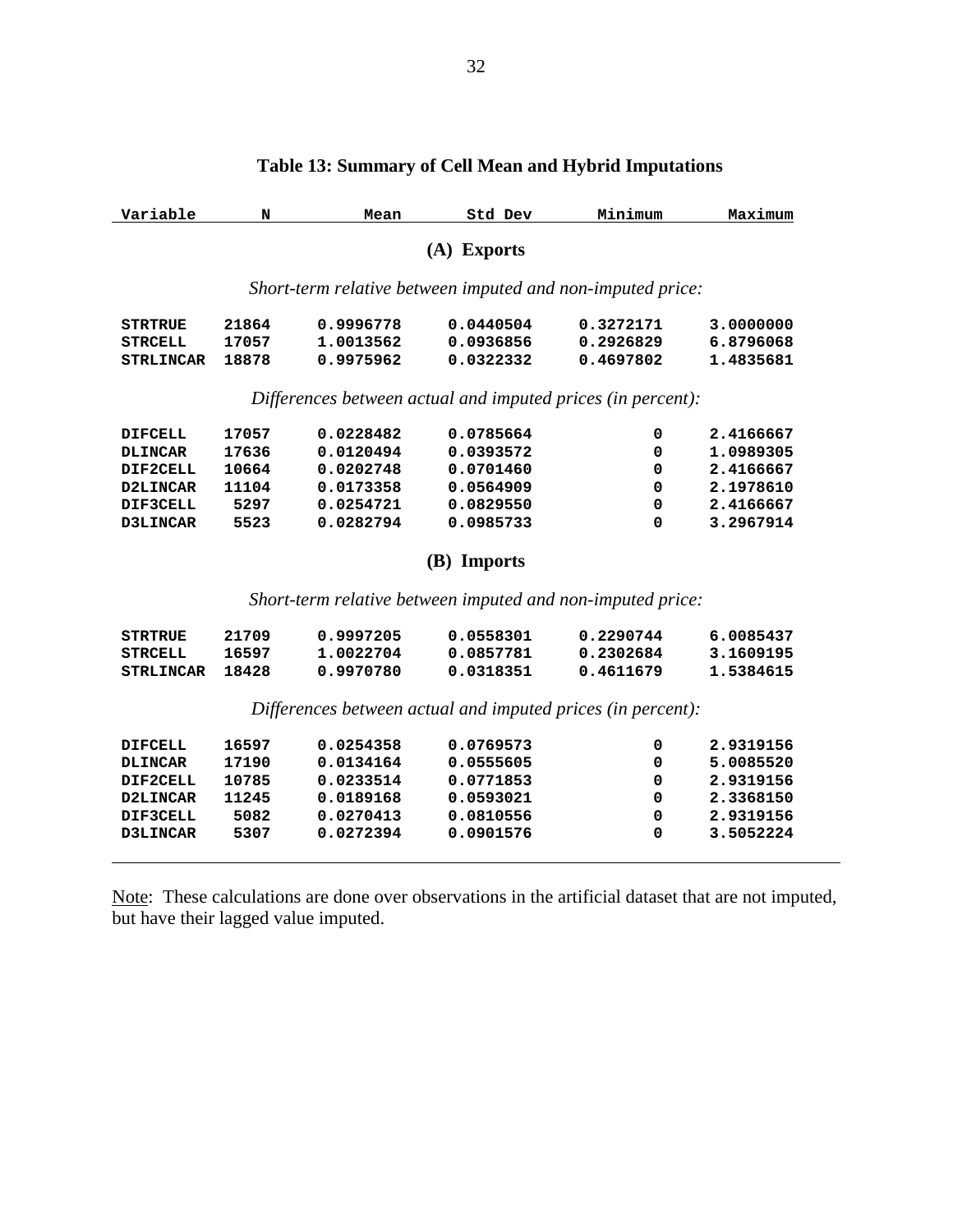We have applied both hybrid techniques, with results shown in Table 14. Comparing the STR of the two hybrid techniques, or the differences with actual prices in the first, second or third lag, the two techniques give remarkably similar results! In the first lag, for example, we obtain DLINCELL =  $0.0110$  and DLINCAR =  $0.0109$  for exports, and DLINCELL =  $0.0124$  and  $DLINCAR = 0.0122$  for exports. The differences with actual prices continue to be very similar across the two techniques in the second and third  $\log s$ .<sup>16</sup> Thus, if linear interpolation is going to be performed over a three-month window, then it goes not make much difference whether the prices *before* this time simply have their former values carried forward, or are imputed using the cell mean technique. Either of these hybrid techniques are preferable to using carry-forward or cell-mean without any linear interpolation. These conclusion also holds at the one-digit Enduse level, as reported in the Appendix, where the difference between the two hybrid techniques is small and of either sign.

## **11. Using Country of Origin/Destination**

1

A final method we will investigate is to impute the missing prices using data from *the same country of origin or destination*, and within the closest product group. This approach might be most relevant for *imports*, where commodities from the same country of origin are faced with identical exchange rate movement, but we also apply the technique to U.S. *exports*, distinguishing their country of destination. Under this approach, the Laspeyres-ratio index is computed from the artificial dataset at each of following levels of aggregation: (i) same country of origin/destination and same classification group; (ii) same country of origin/ destination and same 5-digit Enduse (including J and P); (iii) same country of origin/destination and same 5-digit Enduse classification; (iv) same country of origin/destination and same 3-digit Enduse classification; (v) same country of origin/destination and same 2-digit Enduse classification; (vi) same country of origin/destination and same 1-digit Enduse classification. Whenever a price is missing, it is imputed using the calculated index at the lowest level of aggregation on this tree.

With this difference in the imputation method, all our other calculations are much the same as what we performed above. Thus, Table 15 compares the hybrid calculation – linear interpolation over three months with initial carry-forward – with the cell mean using the same country of origin or destination. These results can be contrasted with Table 13, where we showed the hybrid calculation and the cell mean imputation computed over the nearest product group (but not using country of origin or destination). By construction, the hybrid calculations in the two tables give identical results, while it is the cell-mean imputations that differ in principle. But surprisingly, the results for the cell-mean imputations of Table 13 and 15 are nearly the same! Noting that the number of observations used to compute the various statistics differ slightly (due to complexities of the calculations), there is hardly any observable difference between using country of origin/destination in imputing prices, and not using this information. Perhaps differences between these techniques would show up at a disaggregate level, but such differences are not pronounced enough to show up for total exports and imports.

 $16$  It should be noted that the number of observations in the dataset when the two hybrid methods are combined is slightly less than in previous tables, so the values change slightly.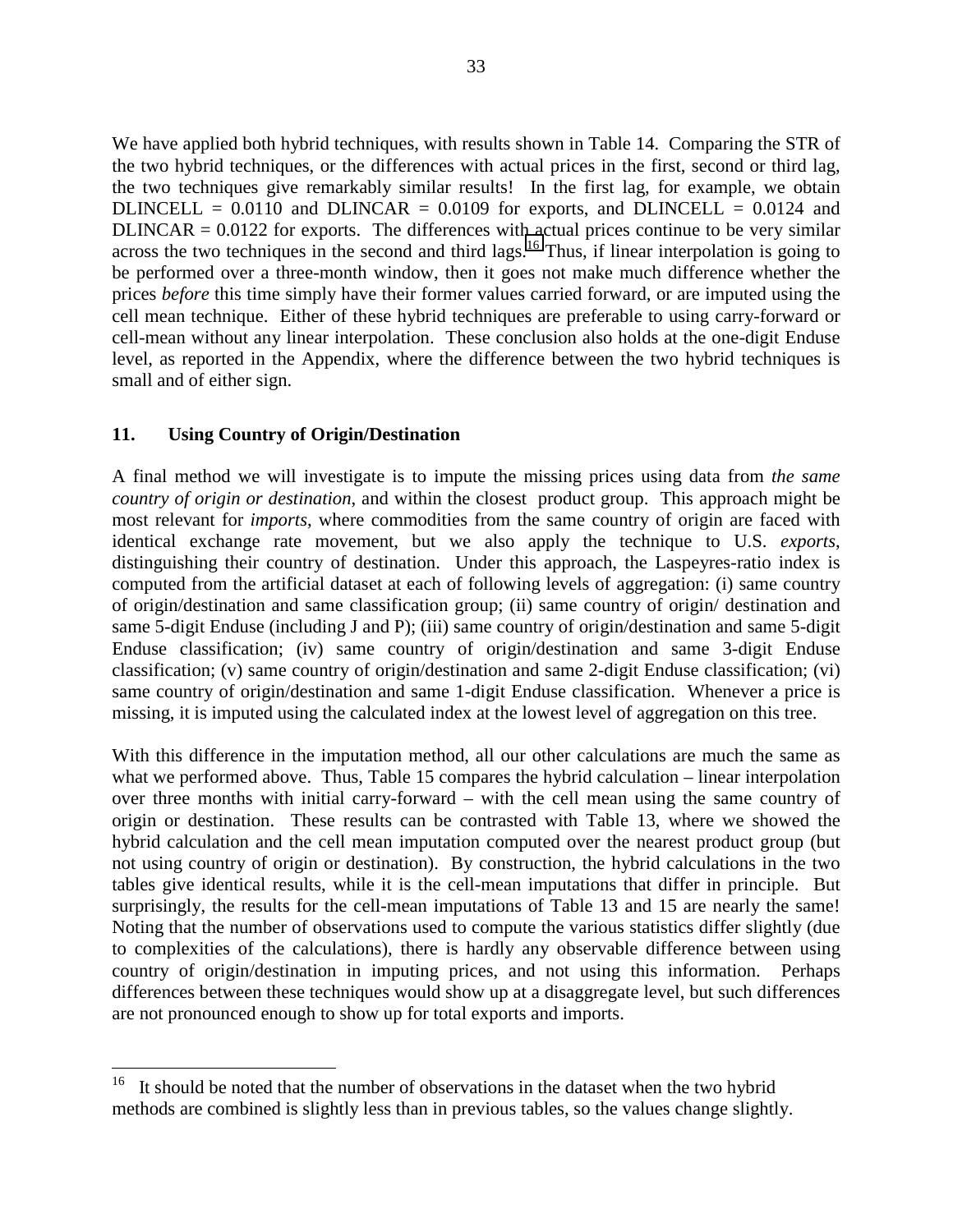| Variable          | N     | Mean      | Std Dev                                                     | Minimum   | Maximum   |
|-------------------|-------|-----------|-------------------------------------------------------------|-----------|-----------|
|                   |       |           | (A) Exports                                                 |           |           |
|                   |       |           | Short-term relative between imputed and non-imputed price:  |           |           |
| STRTRUE           | 21791 | 0.9997182 | 0.0440231                                                   | 0.3272171 | 3.0000000 |
| STRLINCELL        | 16046 | 0.9983748 | 0.0288780                                                   | 0.5034965 | 1.4835681 |
| <b>STRLINCAR</b>  | 16046 | 0.9981244 | 0.0293817                                                   | 0.5034965 | 1.4835681 |
|                   |       |           | Differences between actual and imputed prices (in percent): |           |           |
| <b>DLINCELL</b>   | 16046 | 0.0110036 | 0.0364708                                                   | 0         | 0.9861111 |
| <b>DLINCAR</b>    | 16046 | 0.0109011 | 0.0361675                                                   | 0         | 0.9861111 |
| <b>D2LINCELL</b>  | 10225 | 0.0155947 | 0.0499423                                                   | 0         | 1.6111111 |
| D2LINCAR          | 10225 | 0.0152773 | 0.0485795                                                   | 0         | 1.2474527 |
| D3LINCELL         | 5034  | 0.0251831 | 0.0842361                                                   | 0         | 2.4166667 |
| <b>D3LINCAR</b>   | 5034  | 0.0248022 | 0.0827719                                                   | 0         | 1.6097272 |
|                   |       |           | (B) Imports                                                 |           |           |
|                   |       |           | Short-term relative between imputed and non-imputed price:  |           |           |
| STRTRUE           | 21624 | 0.9997204 | 0.0559372                                                   | 0.2290744 | 6.0085437 |
| <b>STRLINCELL</b> | 15637 | 0.9983146 | 0.0289353                                                   | 0.4729803 | 1.5384615 |
| <b>STRLINCAR</b>  | 15637 | 0.9976540 | 0.0291785                                                   | 0.4611679 | 1.5384615 |
|                   |       |           | Differences between actual and imputed prices (in percent): |           |           |
| <b>DLINCELL</b>   | 15637 | 0.0123671 | 0.0363499                                                   | 0         | 1.1564735 |
| <b>DLINCAR</b>    | 15637 | 0.0121537 | 0.0371566                                                   | 0         | 1.1684075 |
| <b>D2LINCELL</b>  | 10410 | 0.0178335 | 0.0542632                                                   | 0         | 1.9546104 |
| D2LINCAR          | 10410 | 0.0171933 | 0.0557163                                                   | 0         | 2.3368150 |
| <b>D3LINCELL</b>  | 4871  | 0.0262851 | 0.0806930                                                   | 0         | 2.9319156 |
| <b>D3LINCAR</b>   | 4871  | 0.0244013 | 0.0857199                                                   | 0         | 3.5052224 |
|                   |       |           |                                                             |           |           |

# **Table 14: Summary of Two Hybrid Techniques**

Note: These calculations are done over observations in the artificial dataset that are not imputed, but have their lagged value imputed.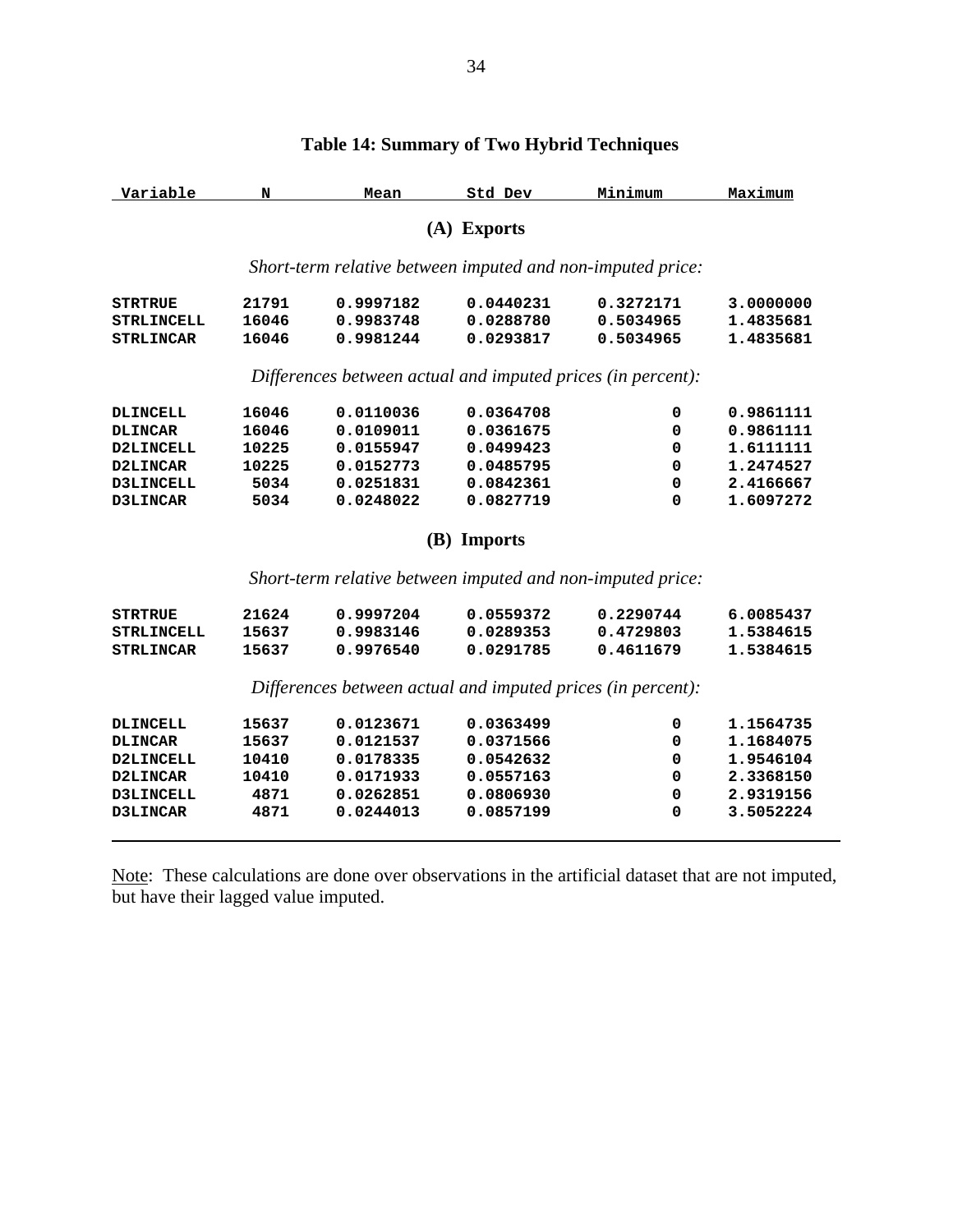#### **Table 15: Summary of Cell Mean and Hybrid Imputations -- Using Country of Origin/Destination**

| Variable         | N                                                           | Mean                                                       | Std Dev     | Minimum     | Maximum   |  |  |  |
|------------------|-------------------------------------------------------------|------------------------------------------------------------|-------------|-------------|-----------|--|--|--|
| (A) Exports      |                                                             |                                                            |             |             |           |  |  |  |
|                  |                                                             | Short-term relative between imputed and non-imputed price: |             |             |           |  |  |  |
| <b>STRTRUE</b>   | 21864                                                       | 0.9996778                                                  | 0.0440504   | 0.3272171   | 3.0000000 |  |  |  |
| <b>STRCELL</b>   | 15746                                                       | 1.0011048                                                  | 0.0892516   | 0.2926829   | 6.8796068 |  |  |  |
| <b>STRLINCAR</b> | 18878                                                       | 0.9975962                                                  | 0.0322332   | 0.4697802   | 1.4835681 |  |  |  |
|                  | Differences between actual and imputed prices (in percent): |                                                            |             |             |           |  |  |  |
| <b>DIFCELL</b>   | 15746                                                       | 0.0239274                                                  | 0.0738378   | 0           | 2.4166667 |  |  |  |
| <b>DLINCAR</b>   | 17636                                                       | 0.0120494                                                  | 0.0393572   | $\mathbf 0$ | 1.0989305 |  |  |  |
| DIF2CELL         | 10037                                                       | 0.0218265                                                  | 0.0656893   | $\mathbf 0$ | 1.6529557 |  |  |  |
| D2LINCAR         | 11104                                                       | 0.0173358                                                  | 0.0564909   | $\mathbf 0$ | 2.1978610 |  |  |  |
| DIF3CELL         | 4939                                                        | 0.0272895                                                  | 0.0756754   | $\mathbf 0$ | 1.3578140 |  |  |  |
| D3LINCAR         | 5523                                                        | 0.0282794                                                  | 0.0985733   | $\mathbf 0$ | 3.2967914 |  |  |  |
|                  |                                                             |                                                            | (B) Imports |             |           |  |  |  |
|                  |                                                             | Short-term relative between imputed and non-imputed price: |             |             |           |  |  |  |
| <b>STRTRUE</b>   | 21707                                                       | 0.9997204                                                  | 0.0558327   | 0.2290744   | 6.0085437 |  |  |  |
| <b>STRCELL</b>   | 15416                                                       | 1.0015277                                                  | 0.0814531   | 0.2328672   | 3.8014859 |  |  |  |
| <b>STRLINCAR</b> | 18428                                                       | 0.9970780                                                  | 0.0318351   | 0.4611679   | 1.5384615 |  |  |  |
|                  | Differences between actual and imputed prices (in percent): |                                                            |             |             |           |  |  |  |

 $\begin{tabular}{lcccccc} DIFCELL & 15416 & 0.0252304 & 0.0769434 & 0 & 2.9847505 \\ DLINKCAR & 17190 & 0.0134164 & 0.0555605 & 0 & 5.0085520 \\ DIF2CELL & 10267 & 0.0235915 & 0.0773548 & 0 & 2.9928985 \\ D2LINKCAR & 11245 & 0.0189168 & 0.0593021 & 0 & 2.3368150 \\ DIF3CELL & 4793 & 0.0274$  **DLINCAR 17190 0.0134164 0.0555605 0 5.0085520 DIF2CELL** 10267 0.0235915 0.0773548 0 2.9928985<br> **D2LINCAR** 11245 0.0189168 0.0593021 0 2.3368150  **D2LINCAR 11245 0.0189168 0.0593021 0 2.3368150 DIF3CELL 4793 0.0274864 0.0802594 0 2.9997446 D3LINCAR 5307 0.0272394 0.0901576 0 3.5052224**

 $\overline{a}$ 

Note: These calculations are done over observations in the artificial dataset that are not imputed, but have their lagged value imputed.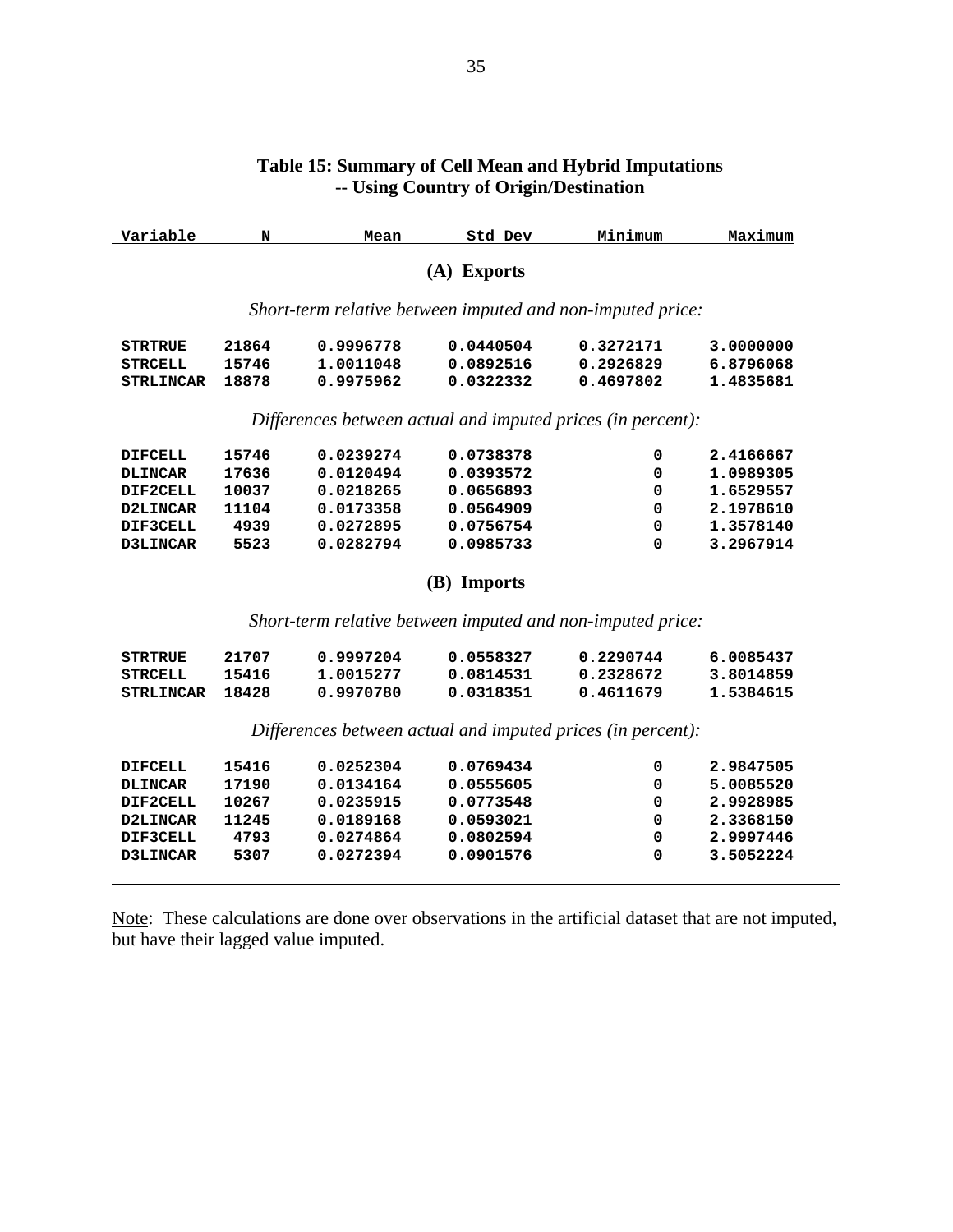In Table 16 we also report the results from comparing the two hybrid techniques: linear interpolation of three months with cell-mean before this, and linear interpolation of three months with initial carry-forward. These results can be contrasted with Table 14, where the cell-mean did not use any information on country of origin or destination. Except for some differences in the number of observations in Table 14, the results for linear interpolation with initial carryforward are identical across Tables  $13 - 16$ , by construction. But in addition, the results for the linear interpolation with initial cell-mean are nearly identical in Tables 14 and 16. In other words, we again find that using the information on country of origin or destination has hardly any impact on our results, at least not at the level of total exports and imports.

In the Appendix we report the results at the one-digit Enduse level, which generally show the same pattern as in Table  $13 - 16$ . That is, the cell-mean technique gives results that are quite similar whether the country of origin/destination is used, or not. In one case (Enduse Q3), using the country of destination for the cell-mean resulted in an imputation that was noticeably *further* away from the true prices, and in no case did the use of this information appear to significantly improve the imputation.

## **12. Conclusions**

The issue of imputing prices used to construct official price indexes has been largely ignored in the literature, and together with Armknecht and Maitland-Smith (1999), this paper begins to fill that gap. Our theoretical exploration has led us through four imputation techniques: the long term cell mean method (which turned out to be equivalent to not imputing); the short term cell mean method (currently used by the IPP and other programs at BLS); linear interpolation; and linear interpolation using "real" prices (i.e. deflated by the cell mean of other available prices). In a somewhat different order, we have empirically examined five techniques: simple carryforward of prices; linear interpolation; a hybrid technique that combines these two; short term cell mean imputation; and a hybrid technique that combines cell mean with linear interpolation. From the theory and empirical results, our conclusions can be summarized as follows:

*1) Some imputation is better than no imputation:*

Without imputation, the price index is likely to be "noisy" due to changing commodity sets in each period, or will exclude a great deal of information if the set of commodities is restricted to be the same over time. Both of these alternatives is undesirable, making some form of imputation essential for statistical agencies.

*2) The short term cell mean introduces some "noise" into the price index:*

While the short term cell mean method, as is currently practiced, is better than no imputation, there are strong theoretical reasons to expect this method to result in undue fluctuation in the price index. This was strongly confirmed in the empirical work, where the short term relative computed over observations that were not imputed, but had their lagged value imputed, was nearly *twice as variable* as the rest of the sample.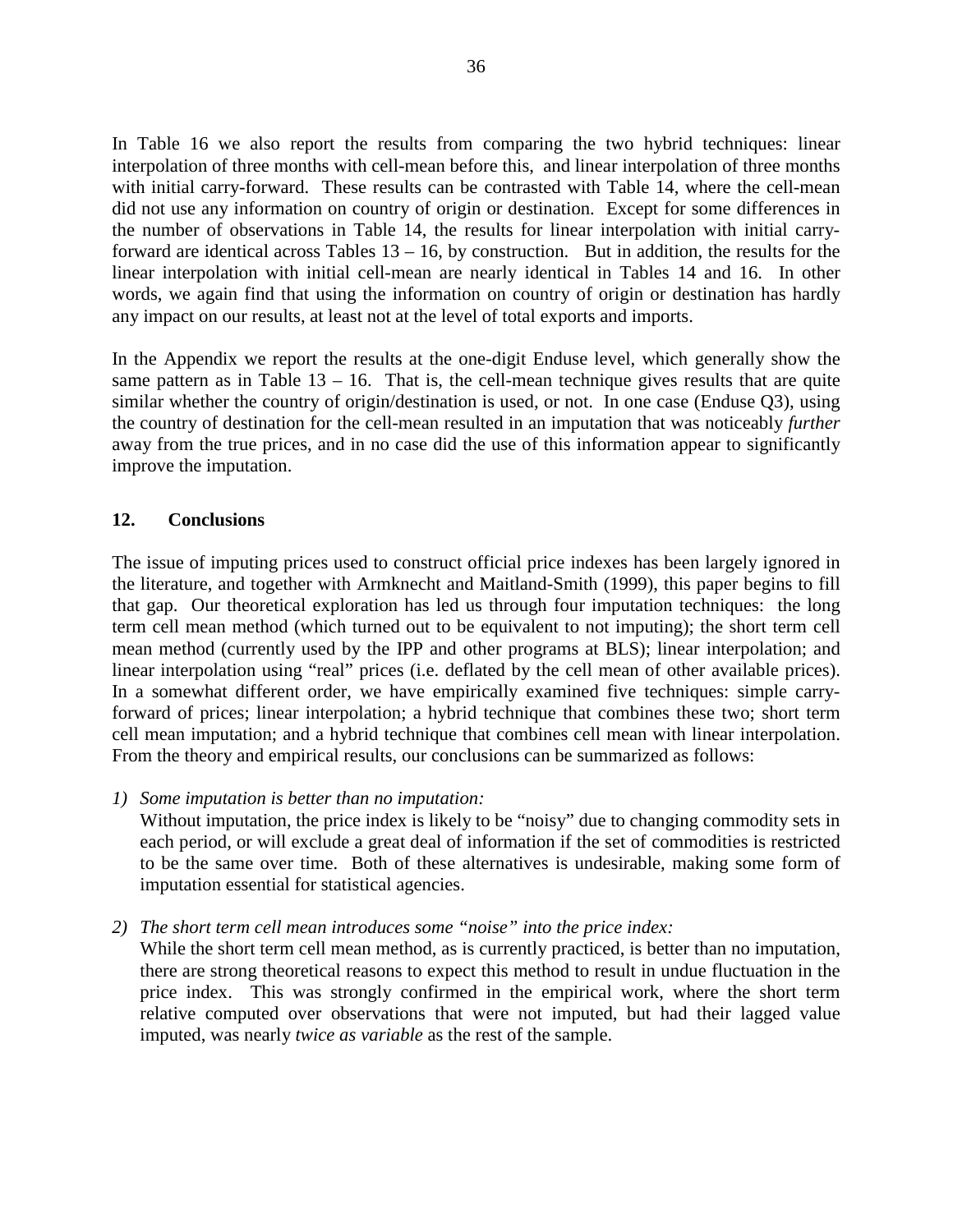| 0.9996778<br>0.9983876<br>0.9975962 | (A) Exports<br>Short-term relative between imputed and non-imputed price:<br>0.0440504 |             |                                                                                                                           |
|-------------------------------------|----------------------------------------------------------------------------------------|-------------|---------------------------------------------------------------------------------------------------------------------------|
|                                     |                                                                                        |             |                                                                                                                           |
|                                     |                                                                                        |             |                                                                                                                           |
|                                     |                                                                                        | 0.3272171   | 3.0000000                                                                                                                 |
|                                     | 0.0287553                                                                              | 0.5034965   | 1.4835681                                                                                                                 |
|                                     | 0.0322332                                                                              | 0.4697802   | 1.4835681                                                                                                                 |
|                                     | Differences between actual and imputed prices (in percent):                            |             |                                                                                                                           |
| 0.0112153                           | 0.0356245                                                                              | 0           | 0.9861111                                                                                                                 |
| 0.0120494                           | 0.0393572                                                                              | 0           | 1.0989305                                                                                                                 |
| 0.0160790                           | 0.0465267                                                                              | 0           | 1.1087869                                                                                                                 |
| 0.0173358                           | 0.0564909                                                                              | 0           | 2.1978610                                                                                                                 |
| 0.0272895                           | 0.0756754                                                                              | 0           | 1.3578140                                                                                                                 |
| 0.0282794                           | 0.0985733                                                                              | $\Omega$    | 3.2967914                                                                                                                 |
|                                     |                                                                                        |             |                                                                                                                           |
|                                     |                                                                                        |             |                                                                                                                           |
| 0.9997204                           | 0.0558327                                                                              | 0.2290744   | 6.0085437                                                                                                                 |
| 0.9982729                           | 0.0290135                                                                              | 0.4766223   | 1.5384615                                                                                                                 |
| 0.9970780                           | 0.0318351                                                                              | 0.4611679   | 1.5384615                                                                                                                 |
|                                     |                                                                                        |             |                                                                                                                           |
| 0.0125360                           | 0.0365089                                                                              | 0           | 1.1431293                                                                                                                 |
| 0.0134164                           | 0.0555605                                                                              | 0           | 5.0085520                                                                                                                 |
|                                     |                                                                                        |             |                                                                                                                           |
| 0.0180936                           | 0.0539739                                                                              | 0           | 1.9998297                                                                                                                 |
| 0.0189168                           | 0.0593021                                                                              | 0           | 2.3368150                                                                                                                 |
| 0.0274864                           | 0.0802594                                                                              | 0           | 2.9997446                                                                                                                 |
|                                     |                                                                                        | (B) Imports | Short-term relative between imputed and non-imputed price:<br>Differences between actual and imputed prices (in percent): |

## **Table 16: Summary of Two Hybrid Techniques -- Using Country of Origin/Destination**

Note: These calculations are done over observations in the artificial dataset that are not imputed, but have their lagged value imputed.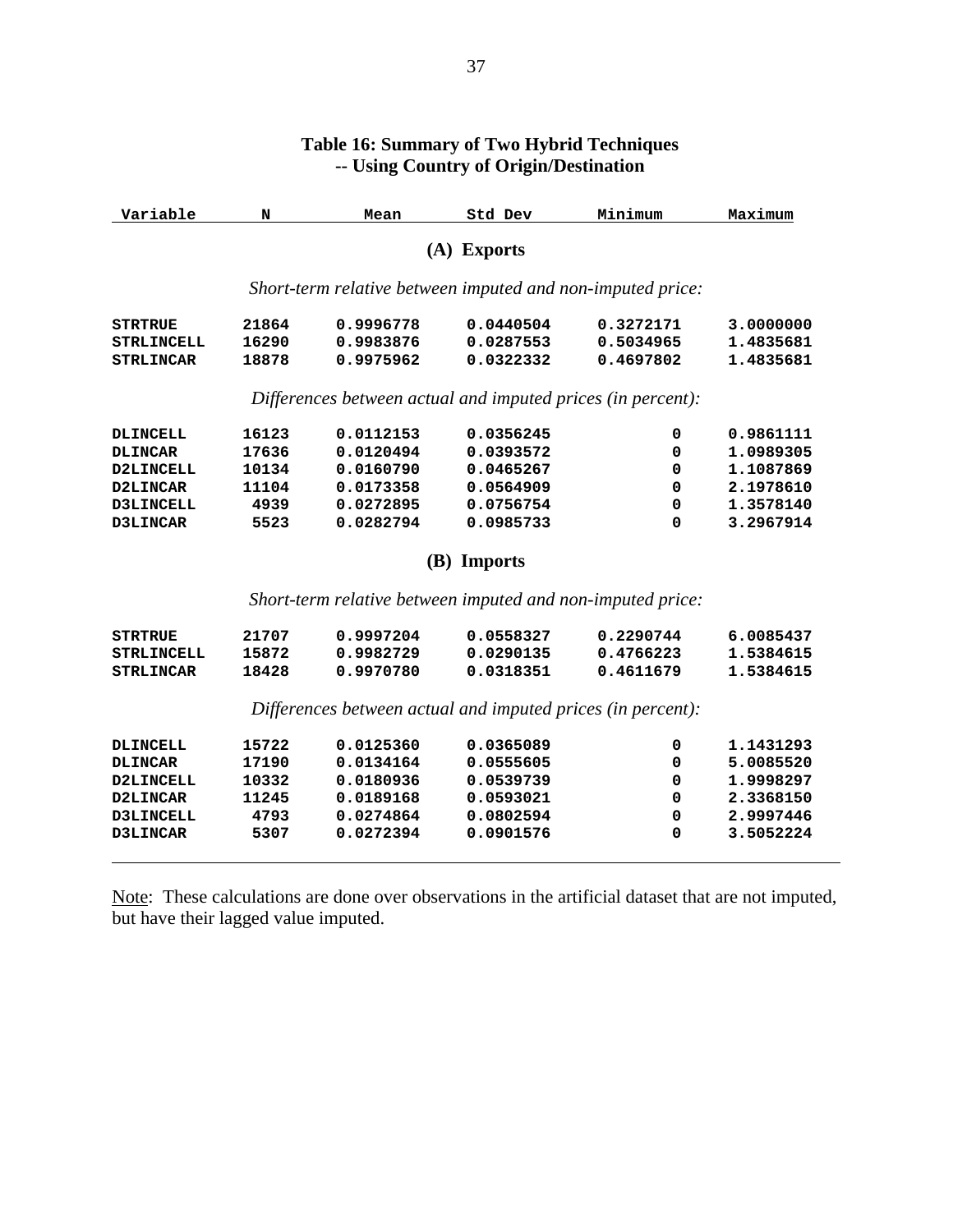- *3) Linear interpolation results in less fluctuation of prices than the true series:*
- In both the theory and empirical results, linear interpolation results in much smoother series. Indeed, the month-to-month fluctuation of these prices is even less than the true prices. This technique requires, however, that past information be stored until a new price quote is available, and then that the official price index be revised. If there is a limit on how many months of past information is stored, then hybrid techniques should be considered.
- *4) Combining either carry-forward or cell-mean with linear interpolation gives similar results:* Two hybrid techniques were considered, the first of which carried forward the prices, and the second of which used short term cell mean imputation, until the linear interpolation could begin. In both cases, linear interpolation was done over the previous three months (or less). The two hybrid techniques gave remarkably similar results.
- *5) Computing cell-means for the same country of origin/destination and nearest product group gives nearly identical results to just using the nearest product group:* Rather than just using Enduse categories for the cell mean imputation, we have examined whether import prices should also be imputed using price data from the same countries of origin, and export prices from the same country of destination. We expect that having the same exchange rate changes would lead to more consistent movements in prices than just being in the same Enduse category. However, in practice we find that this extra information does not improve the accuracy of the imputation method, at least not at the aggregate level of total exports or imports.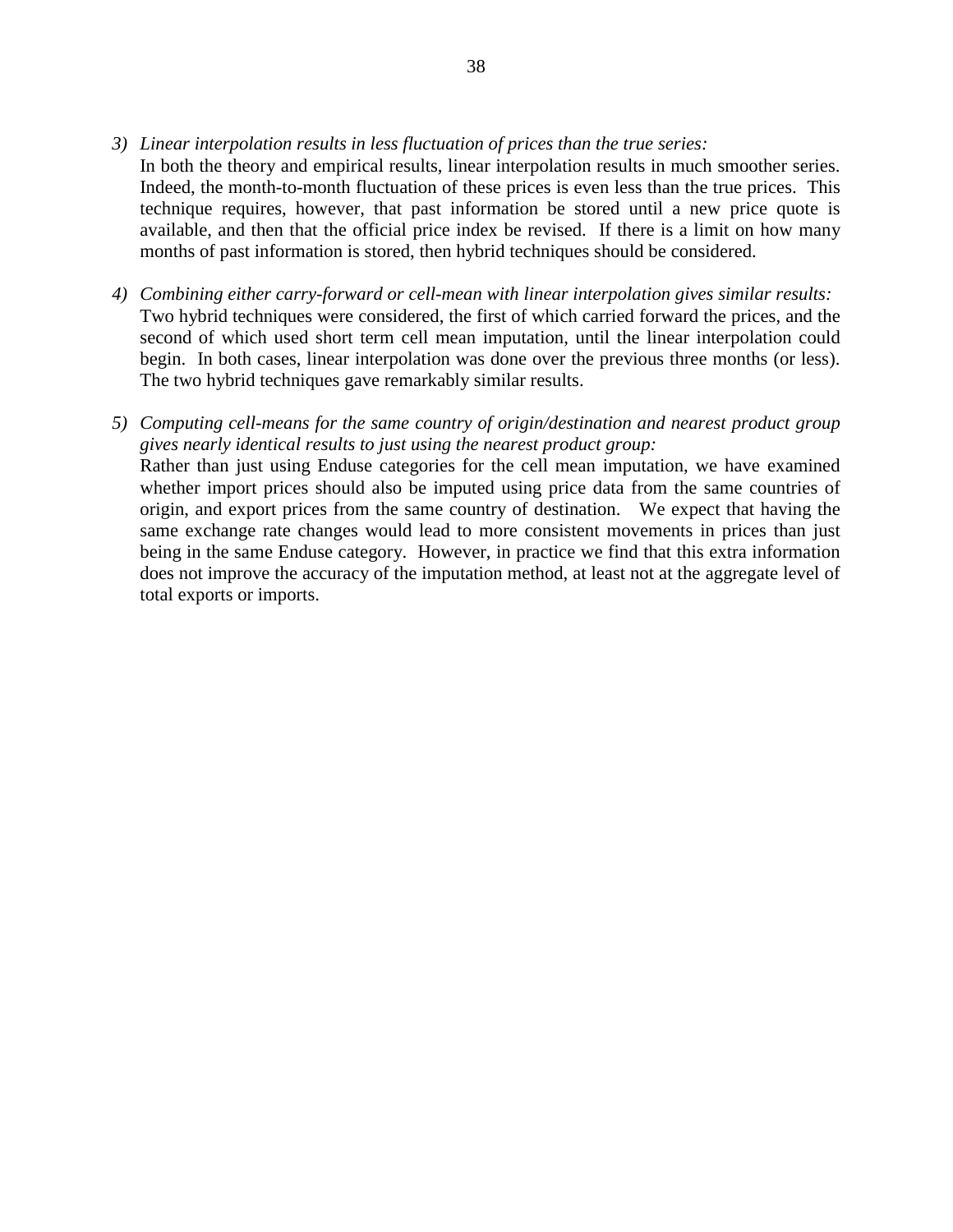#### **References**

Alterman, W.F., W.E. Diewert and R.C. Feenstra (1999), *International Trade Price Indexes and Seasonal Commodities*, U.S. Department of Labor, Bureau of Labor Statistics, Washington, D.C.

Armknecht, P. A. and F. Maitland-Smith (1999) "Price Imputation and Other Techniques for Dealing with Missing Observations, Seasonality and Quality Changes in Prices Indices," IMF Working Paper 99/78, Statistics Department, International Monetary Fund, Washington, D.C.

Bryan, M.F. and S.G. Cecchetti (1993), "The Consumer Price Index as a Measure of Inflation", *Federal Reserve Bank of Cleveland Economic Review*, 15-24.

Bryan, M.F. and S.G. Cecchetti (1994), "Measuring Core Inflation", pp. 195-215 in G. Mankiw (ed.), *Monetary Policy*, Chicago: The University of Chicago Press.

Cecchetti, S.G. (1997), "Measuring Inflation for Central Bankers", *Federal Reserve Bank of St. Louis Review* 79:2, 143-155.

Clements, D.W. and H.Y. Izan (1987), "The Measurement of Inflation: a Stochastic Approach", *Journal of Business and Economic Statistics* 5, 339-350.

Diewert, W.E. (1995), "On the Stochastic Approach to Index Numbers", Discussion Paper 95- 31, Department of Economics, University of British Columbia, Vancouver, Canada.

Diewert, W.E. (1997), "Commentary", *Federal Reserve Bank of St. Louis Review* 79:2, 127-137.

Diewert, W.E. (1998), "High Inflation, Seasonal Commodities and Annual Index Numbers", *Macroeconomic Dynamics* 2, 456-471.

Diewert, W.E. (1999), "Index Number Approaches to Seasonal Adjustment", *Macroeconomic Dynamics* 3, 48-68.

Selvanathan, E.A. and D.S. Prasada Rao (1994), *Index Numbers: a Stochastic Approach*, Michigan: University of Michigan Press.

Wynne, M.A. (1997), "Commentary", *Federal Reserve Bank of St. Louis Review* 79:2, 161-167.

 Wynne, M.A. (1999), "Core Inflation: a Review of some Conceptual Issues", Research Department Working Paper 99-03, Federal Reserve Bank of Dallas, Dallas Texas.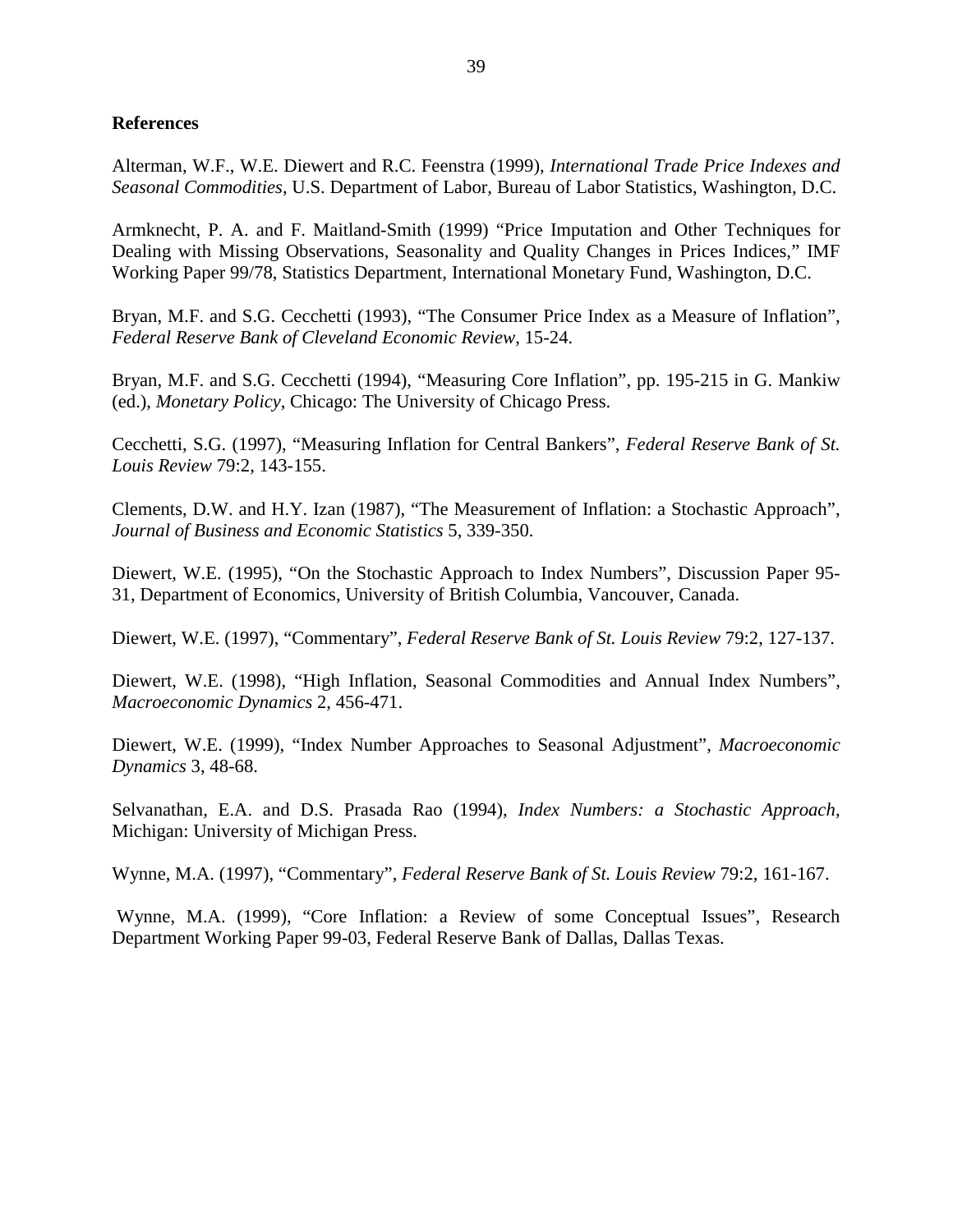## **Appendix**

#### Proof of Proposition 1:

From (20) and (23) with  $w_\beta = w_\gamma$ , we readily obtain,

(A1) 
$$
\Delta^*(t-1,t) = [P^*(0,t)/P_α(0,t) - P^*(0,t-1)/P_α(0,t-1)]
$$
  
=  $w_\beta [P_\beta(0,t)/P_\alpha(0,t) - P_\gamma(0,t-1)/P_\alpha(0,t-1)]/(w_\alpha + w_\beta)$ , for t odd  
=  $w_\beta [P_\gamma(0,t)/P_\alpha(0,t) - P_\beta(0,t-1)/P_\alpha(0,t-1)]/(w_\alpha + w_\beta)$ , for t even.

Condition (25) ensures that  $P_\beta(0,t)/P_\alpha(0,t) \geq 1 \geq P_\gamma(0,t-1)/P_\alpha(0,t-1)$ , for all t. Then we see from (A1) that  $\Delta^*(t-1,t) \ge 0$  for t odd, and  $\Delta^*(t-1,t) \le 0$  for t even, so that part (a) follows directly.

Summing (A1) over two periods, we obtain ,

(A2) 
$$
\Delta^*(t-2,t) = \Delta^*(t-2,t-1) + \Delta^*(t-1,t)
$$
  
=  $w_{\beta} [P_{\beta}(0,t)/P_{\alpha}(0,t) - P_{\beta}(0,t-2)/P_{\alpha}(0,t-2)] / (w_{\alpha} + w_{\beta})$ , for t odd  
=  $w_{\beta} [P_{\gamma}(0,t)/P_{\alpha}(0,t) - P_{\gamma}(0,t-2)/P_{\alpha}(0,t-2)] / (w_{\alpha} + w_{\beta})$ , for t even.

From the alternating sign pattern of  $\Delta^*(t-1,t)$ , it follows that,

(A3) 
$$
\Delta^*(t-2,t) = \Delta^*(t-2,t-1) + \Delta^*(t-1,t)
$$

$$
= |\Delta^*(t-2,t-1)| - |\Delta^*(t-1,t)|, \text{ if t is even,}
$$

$$
= -|\Delta^*(t-2,t-1)| + |\Delta^*(t-1,t)|, \text{ if t is odd.}
$$

Therefore, regardless of the sign of  $\Delta^*(t-2,t)$ , we have,

(A4) 
$$
|\Delta^*(t-2,t)| \le \max \{ |\Delta^*(t-2,t-1)|, |\Delta^*(t-1,t)| \}
$$

which is part (b).

Proof of Proposition 2:

Choosing t as even, rewrite (32) for t-1 as,

(A5) 
$$
P^{**}(0,t-1)/P_{\alpha}(0,t-1) - w_{\gamma}P_{\gamma}(0,t-2)/P_{\alpha}(0,t-2) = [w_{\alpha} + w_{\beta}P_{\beta}(0,t-1)/P_{\alpha}(0,t-1)]
$$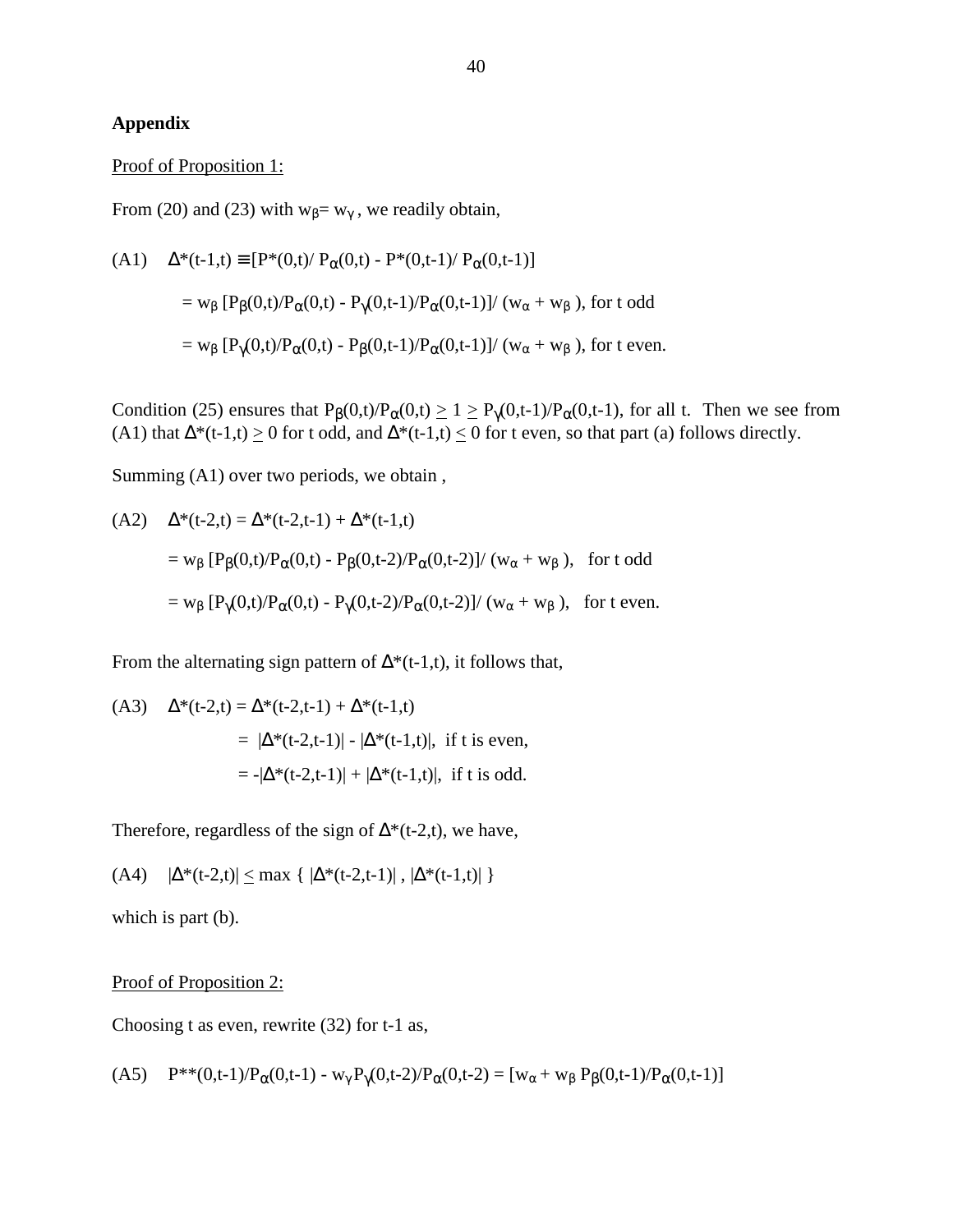Substituting (A4) into (33), we obtain,

(A6) 
$$
P^{**}(0,t) = [P^{**}(0,t-1)/P_{\alpha}(0,t-1) - w_{\gamma}P_{\gamma}(0,t-2)/P_{\alpha}(0,t-2)]P_{\alpha}(0,t) + w_{\gamma}P_{\gamma}(0,t).
$$

We therefore have,

(A7) 
$$
\Delta^{**}(t-1,t) = [P^{**}(0,t)/P_α(0,t) - P^{**}(0,t-1)/P_α(0,t-1)]
$$
  
=  $w_γ[P_γ(0,t)/P_α(0,t) - P_γ(0,t-2)/P_α(0,t-2)]$ , from (A6)  
=  $\Delta^*(t-2,t)$  ( $w_α + w_β$ ), from (A2) with  $w_γ = w_β$ .

Our assumption that  $w_{\gamma} = w_{\beta} > 0$  ensures that  $(w_{\alpha} + w_{\beta}) < 1$ , so taking the absolute value of (A7) we obtain Proposition 2. A similar proof applies for t odd, in which case the change in the index relative to the always available commodities becomes,

(A8) 
$$
\Delta^{**}(t-1,t) = [P^{**}(0,t)/P_α(0,t) - P^{**}(0,t-1)/P_α(0,t-1)]
$$

$$
= w_β[P_β(0,t)/P_α(0,t) - P_β(0,t-2)/P_α(0,t-2)].
$$

#### Proof of Proposition 3:

For t odd, we can compute from (42) to (46) that,

(A9) 
$$
\Delta^{***}(t-1,t) \equiv [P^{***}(0,t)/ P_{\alpha}(0,t) - P^{***}(0,t-1)/ P_{\alpha}(0,t-1)] .
$$

$$
= w_{\beta}[P_{\beta}(0,t)/P_{\alpha}(0,t) - P_{\beta}(0,t-2)/ P_{\alpha}(0,t-2)]/2
$$

$$
+ w_{\gamma}[P_{\gamma}(0,t+1)/P_{\alpha}(0,t+1) - P_{\gamma}(0,t-1)/ P_{\alpha}(0,t-1)]/2 .
$$

It follows directly from (A7)-(A8) that,

(A10)  $\Delta^{***}(t-1,t) = [\Delta^{**}(t-1,t) + \Delta^{**}(t,t+1)]/2.$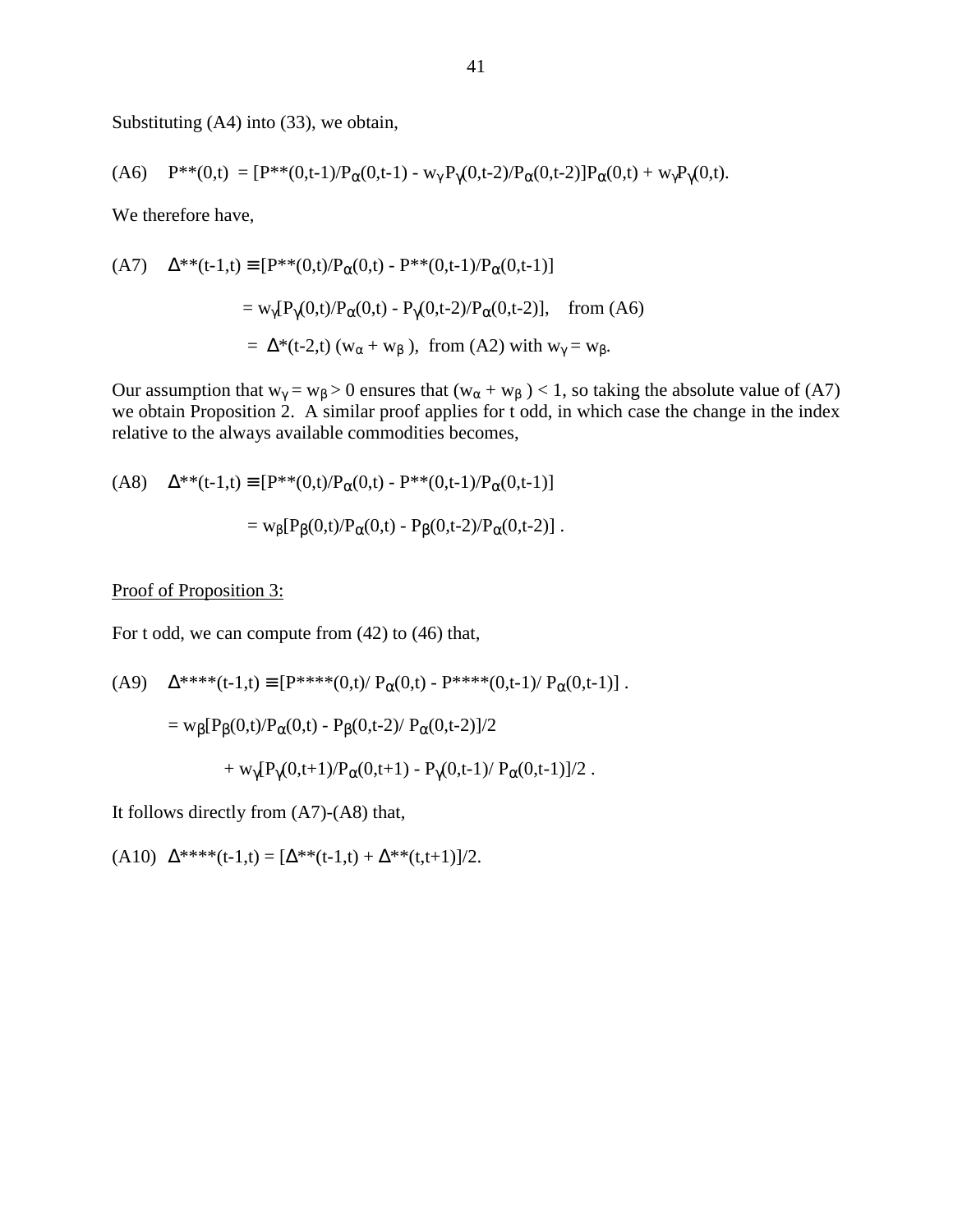# **Appendix to Imputation and Price Indexes:**

# **Theory and Evidence from the International Price Program**

By

Erwin Diewert, University of British Columbia and NBER,

and

Robert Feenstra, University of California, Davis, and NBER

Revised, June 2000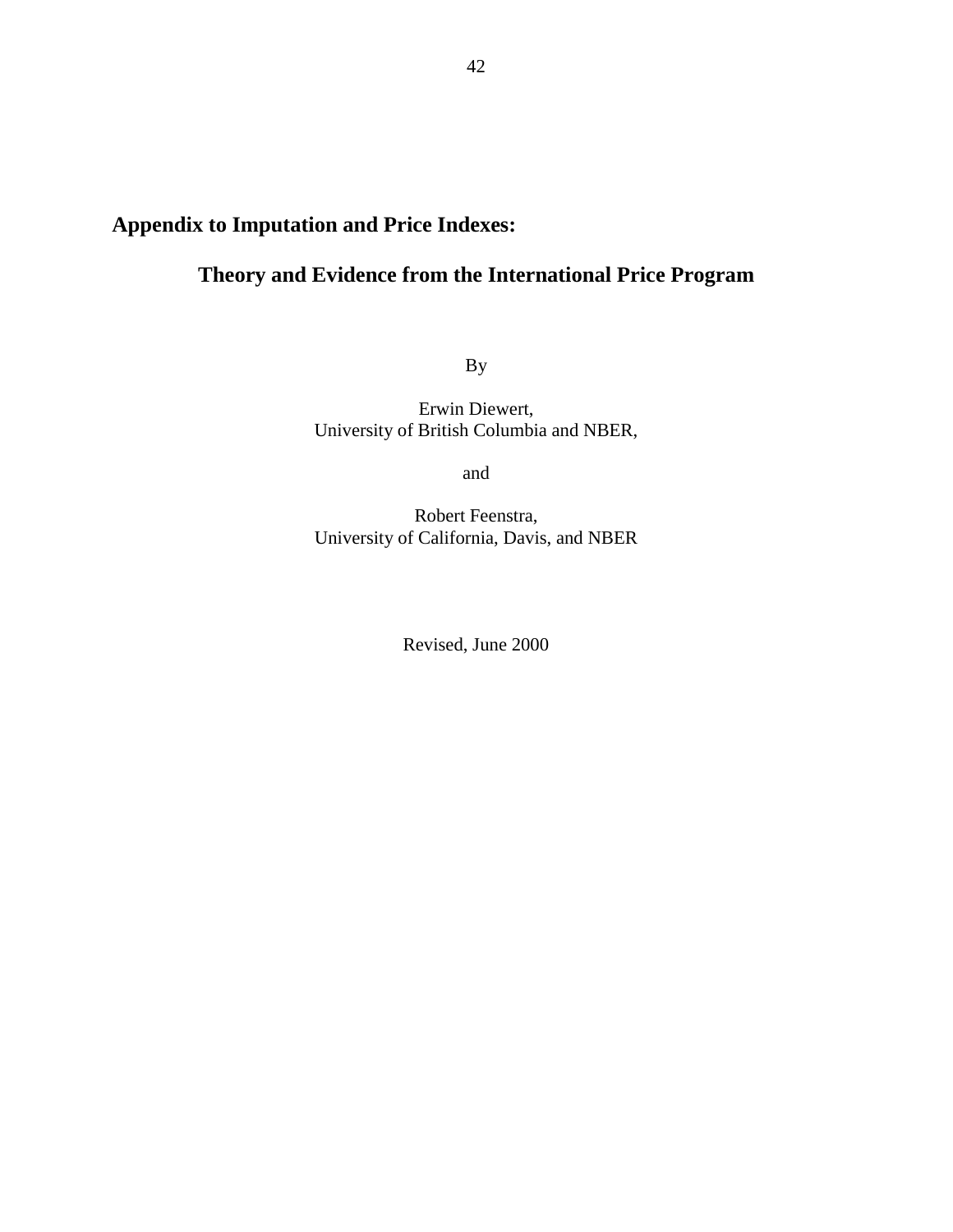# **Appendix A: Calculations summarized at the One Digit Enduse Level**

All calculations are done over observations in the artificial dataset that are not imputed, but have their lagged value imputed.

| Variable        | N    | Mean              | Std Dev   | Minimum   | Maximum    |
|-----------------|------|-------------------|-----------|-----------|------------|
|                 |      | ENDUSE1=Q0        |           |           |            |
| TIME            | 1582 | 4.8426043         | 3.7404577 | 2.0000000 | 27.0000000 |
| <b>STRTRUE</b>  | 1852 | 0.9979966         | 0.0914904 | 0.3272171 | 2.0476190  |
| <b>STRCARRY</b> | 1582 | 0.9949178         | 0.1695491 | 0.3333333 | 2.8750000  |
| <b>STRLIN</b>   | 1582 | 0.9943733         | 0.0431000 | 0.6000000 | 1.3009709  |
| <b>DIFCARRY</b> | 1429 | 0.0707498         | 0.1332611 | 0         | 2.0000000  |
| DIFLIN          | 1429 | 0.0349059         | 0.0723575 | 0         | 0.8730159  |
| DIF2CARRY       | 813  | 0.0763454         | 0.1304689 | 0         | 0.9677419  |
| <b>DIF2LIN</b>  | 813  | 0.0468441         | 0.0864990 | 0         | 0.8152174  |
| DIF3CARRY       | 498  | 0.0827904         | 0.1510523 | 0         | 1.1982759  |
| DIF3LIN         | 498  | 0.0614161         | 0.1348614 | 0         | 1.5155280  |
|                 |      | <b>ENDUSE1=Q1</b> |           |           |            |
| TIME            | 4951 | 4.2904464         | 3.2856080 | 2.0000000 | 31.0000000 |
| <b>STRTRUE</b>  | 5642 | 0.9998524         | 0.0489944 | 0.6363636 | 3.0000000  |
| <b>STRCARRY</b> | 4951 | 0.9956972         | 0.1255152 | 0.3333333 | 6.0000000  |
| <b>STRLIN</b>   | 4951 | 0.9974976         | 0.0275145 | 0.5034965 | 1.4835681  |
| <b>DIFCARRY</b> | 4594 | 0.0335765         | 0.0952780 | 0         | 2.0000000  |
| DIFLIN          | 4594 | 0.0139504         | 0.0385242 | 0         | 0.9861111  |
| DIF2CARRY       | 2824 | 0.0316666         | 0.0832106 | 0         | 1.6097272  |
| DIF2LIN         | 2824 | 0.0184297         | 0.0431186 | 0         | 0.8098627  |
| DIF3CARRY       | 1449 | 0.0389857         | 0.0956528 | 0         | 1.6097272  |
| <b>DIF3LIN</b>  | 1449 | 0.0249082         | 0.0544257 | 0         | 0.9698356  |
|                 |      |                   |           |           |            |
|                 |      | <b>ENDUSE1=02</b> |           |           |            |
| TIME            | 8302 | 4.0446880         | 2.9425782 | 2.0000000 | 29.0000000 |
| <b>STRTRUE</b>  | 9611 | 0.9997306         | 0.0335680 | 0.4791214 | 1.9318885  |
| <b>STRCARRY</b> | 8302 | 0.9989506         | 0.0700836 | 0.2280000 | 2.5325713  |
| <b>STRLIN</b>   | 8302 | 0.9985971         | 0.0207632 | 0.6453840 | 1.3178458  |
| <b>DIFCARRY</b> | 7802 | 0.0146706         | 0.0765564 | 0         | 3.2967914  |
| <b>DIFLIN</b>   | 7802 | 0.0062771         | 0.0281399 | 0         | 0.6092308  |
| DIF2CARRY       | 5022 | 0.0136654         | 0.0782518 | 0         | 3.2967914  |
| <b>DIF2LIN</b>  | 5022 | 0.0082482         | 0.0336968 | 0         | 1.0989305  |
| DIF3CARRY       | 2325 | 0.0191664         | 0.1007765 | 0         | 3.2967914  |
| DIF3LIN         | 2325 | 0.0124385         | 0.0507853 | 0         | 1.6483957  |
|                 |      | <b>ENDUSE1=Q3</b> |           |           |            |
| TIME            | 1259 | 4.1477363         | 3.0694817 | 2.0000000 | 28.0000000 |
| <b>STRTRUE</b>  | 1451 | 1.0002257         | 0.0156591 | 0.7299592 | 1.1713918  |
| <b>STRCARRY</b> | 1259 | 1.0028396         | 0.0392825 | 0.6758850 | 1.5589744  |
| <b>STRLIN</b>   | 1259 | 1.0000837         | 0.0100613 | 0.8902237 | 1.0889248  |
| <b>DIFCARRY</b> | 1187 | 0.0081596         | 0.0295958 | 0         | 0.4795417  |
| <b>DIFLIN</b>   | 1187 | 0.0037114         | 0.0124451 | 0         | 0.1800272  |
| DIF2CARRY       | 756  | 0.0072303         | 0.0308271 | 0         | 0.4795417  |
| DIF2LIN         | 756  | 0.0047866         | 0.0145306 | 0         | 0.2397709  |
| DIF3CARRY       | 381  | 0.0088134         | 0.0319202 | 0         | 0.3585526  |
| DIF3LIN         | 381  | 0.0060063         | 0.0139541 | 0         | 0.0979544  |

|  |  |  |  |  | Table A1: Summary of Carry forward and Linear Interpolation |
|--|--|--|--|--|-------------------------------------------------------------|
|--|--|--|--|--|-------------------------------------------------------------|

 **ENDUSE1=Q4**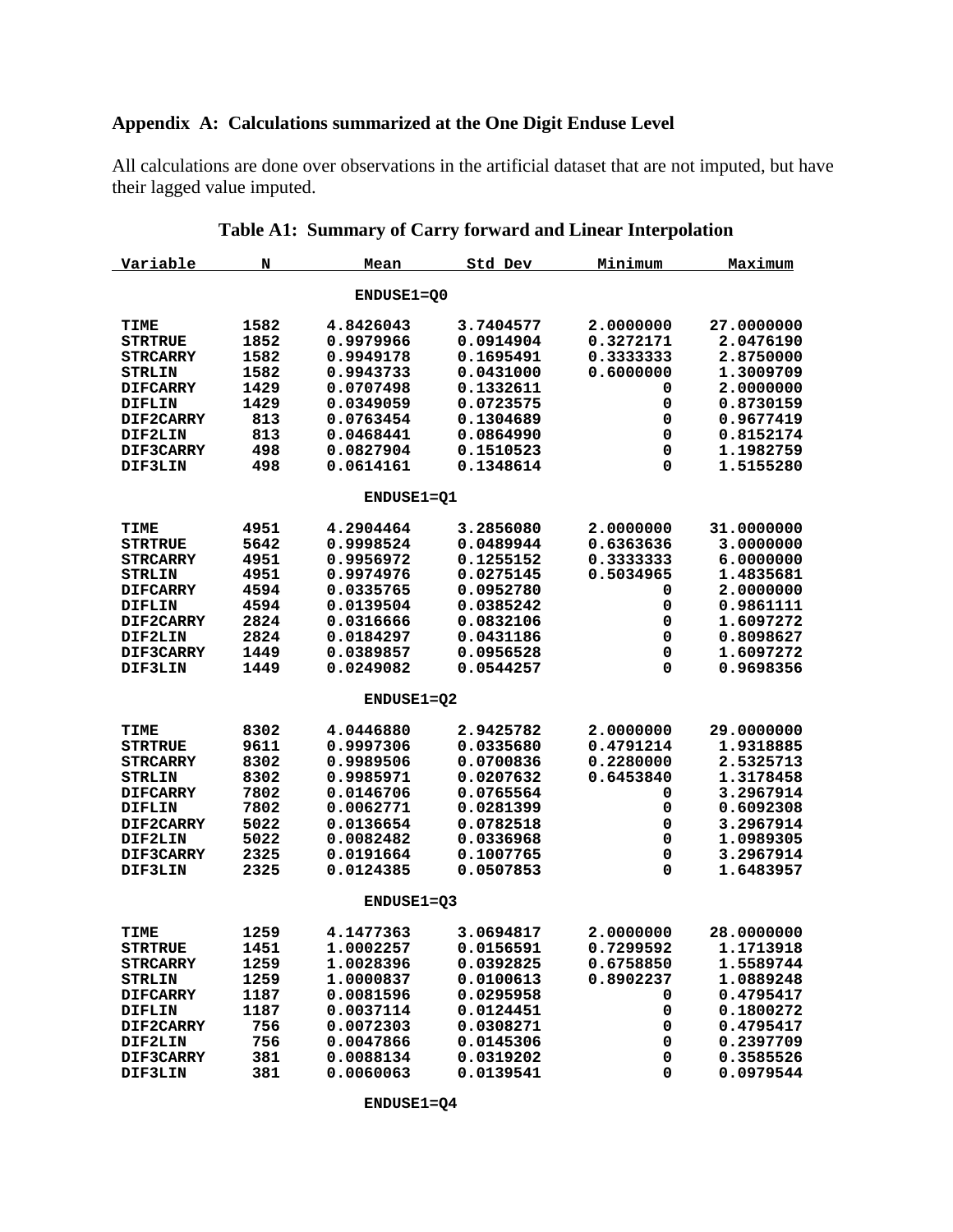| TIME             | 2784 | 4.2018678         | 3.1797594 | 2.0000000 | 31.0000000 |
|------------------|------|-------------------|-----------|-----------|------------|
| <b>STRTRUE</b>   | 3308 | 0.9999279         | 0.0257857 | 0.5832432 | 1.3617886  |
| <b>STRCARRY</b>  | 2784 | 1.0013367         | 0.0520595 | 0.4970696 | 1.6666667  |
| <b>STRLIN</b>    | 2784 | 0.9999115         | 0.0161961 | 0.7367702 | 1.1431452  |
| <b>DIFCARRY</b>  | 2624 | 0.0116511         | 0.0520261 | 0         | 1.0117907  |
| <b>DIFLIN</b>    | 2624 | 0.0056021         | 0.0233469 | 0         | 0.3386308  |
| DIF2CARRY        | 1689 | 0.0108898         | 0.0506965 | 0         | 1.0117907  |
| <b>DIF2LIN</b>   | 1689 | 0.0074810         | 0.0256037 | 0         | 0.3173611  |
| DIF3CARRY        | 870  | 0.0121235         | 0.0574414 | 0         | 1.0117907  |
| DIF3LIN          | 870  | 0.0084229         | 0.0237265 | 0         | 0.1856469  |
|                  |      |                   |           |           |            |
|                  |      | ENDUSE1=R0        |           |           |            |
| <b>TIME</b>      | 1413 | 4.4331210         | 3.2681104 | 2.0000000 | 27.0000000 |
| <b>STRTRUE</b>   | 1530 | 1.0043276         | 0.0932048 | 0.5430050 | 3.4000000  |
| <b>STRCARRY</b>  | 1413 | 1.0062538         | 0.1499773 | 0.2694444 | 2.7076923  |
| <b>STRLIN</b>    | 1413 | 0.9979063         | 0.0378545 | 0.5295090 | 1.2401961  |
| <b>DIFCARRY</b>  | 1278 | 0.0535630         | 0.1087410 | 0         | 1.2888889  |
| DIFLIN           | 1278 | 0.0272681         | 0.0784005 | 0         | 2.2000000  |
| <b>DIF2CARRY</b> | 851  | 0.0467411         | 0.1021676 | 0         | 1.0600000  |
| <b>DIF2LIN</b>   | 851  | 0.0328124         | 0.0895517 | 0         | 2.0000001  |
| DIF3CARRY        | 398  | 0.0496713         | 0.1078141 | 0         | 0.8571429  |
|                  | 398  | 0.0339190         | 0.0686334 | 0         | 0.7142857  |
| <b>DIF3LIN</b>   |      |                   |           |           |            |
|                  |      | <b>ENDUSE1=R1</b> |           |           |            |
| TIME             | 3465 | 4.3012987         | 3.1228431 | 2.0000000 | 27.0000000 |
| <b>STRTRUE</b>   | 3936 | 0.9983246         | 0.0483789 | 0.4320000 | 1.9191911  |
| <b>STRCARRY</b>  | 3465 | 0.9919945         | 0.0946112 | 0.3378380 | 2.0615863  |
| <b>STRLIN</b>    | 3465 | 0.9972982         | 0.0262135 | 0.7356322 | 1.3051775  |
| <b>DIFCARRY</b>  | 3158 | 0.0352574         | 0.0755320 | 0         | 1.0738581  |
| <b>DIFLIN</b>    | 3158 | 0.0169408         | 0.0354302 | 0         | 0.4704445  |
| <b>DIF2CARRY</b> | 1967 | 0.0350553         | 0.0750567 | 0         | 1.0738581  |
|                  | 1967 | 0.0218910         | 0.0423956 | 0         | 0.5416667  |
| <b>DIF2LIN</b>   |      |                   |           |           |            |
| DIF3CARRY        | 1013 | 0.0374826         | 0.0768643 | 0         | 0.6785502  |
| DIF3LIN          | 1013 | 0.0254756         | 0.0449708 | 0         | 0.4779218  |
|                  |      | <b>ENDUSE1=R2</b> |           |           |            |
| TIME             | 6562 | 4.0356599         | 2.8758717 | 2.0000000 | 33.0000000 |
| <b>STRTRUE</b>   | 7733 | 0.9998644         | 0.0694854 | 0.2290744 | 6.0085437  |
| <b>STRCARRY</b>  | 6562 | 0.9956076         | 0.0984188 | 0.2219646 | 3.3333333  |
| <b>STRLIN</b>    | 6562 | 0.9976863         | 0.0275983 | 0.5094340 | 1.5384615  |
| <b>DIFCARRY</b>  | 6215 | 0.0266615         | 0.1217863 | 0         | 5.0085687  |
|                  | 6215 | 0.0113784         | 0.0723162 |           | 5.0085499  |
| DIFLIN           |      |                   |           | 0         |            |
| DIF2CARRY        | 4036 | 0.0244315         | 0.1091703 | 0         | 3.5052224  |
| <b>DIF2LIN</b>   | 4036 | 0.0156330         | 0.0535321 | 0         | 1.9259259  |
| DIF3CARRY        | 1792 | 0.0287046         | 0.1223993 | 0         | 3.5052224  |
| DIF3LIN          | 1792 | 0.0196938         | 0.0537090 | 0         | 0.7908163  |
|                  |      | ENDUSE1=R3        |           |           |            |
|                  | 1812 | 3.8940397         |           | 2.0000000 | 26.0000000 |
| <b>TIME</b>      |      |                   | 2.7855087 | 0.7000000 |            |
| <b>STRTRUE</b>   | 2131 | 0.9992863         | 0.0233400 |           | 1.2647777  |
| <b>STRCARRY</b>  | 1812 | 0.9978240         | 0.0502992 | 0.4380228 | 1.5394642  |
| <b>STRLIN</b>    | 1812 | 0.9990185         | 0.0154718 | 0.7957999 | 1.2124323  |
| <b>DIFCARRY</b>  | 1701 | 0.0154366         | 0.0506706 | 0         | 1.2829861  |
| <b>DIFLIN</b>    | 1701 | 0.0069995         | 0.0187786 | 0         | 0.2565972  |
| <b>DIF2CARRY</b> | 1063 | 0.0147397         | 0.0565511 | 0         | 1.2829861  |
| DIF2LIN          | 1063 | 0.0097363         | 0.0260721 | 0         | 0.5131944  |
| DIF3CARRY        | 439  | 0.0196139         | 0.0517781 | 0         | 0.5074106  |
| DIF3LIN          | 439  | 0.0136510         | 0.0284558 | 0         | 0.2247909  |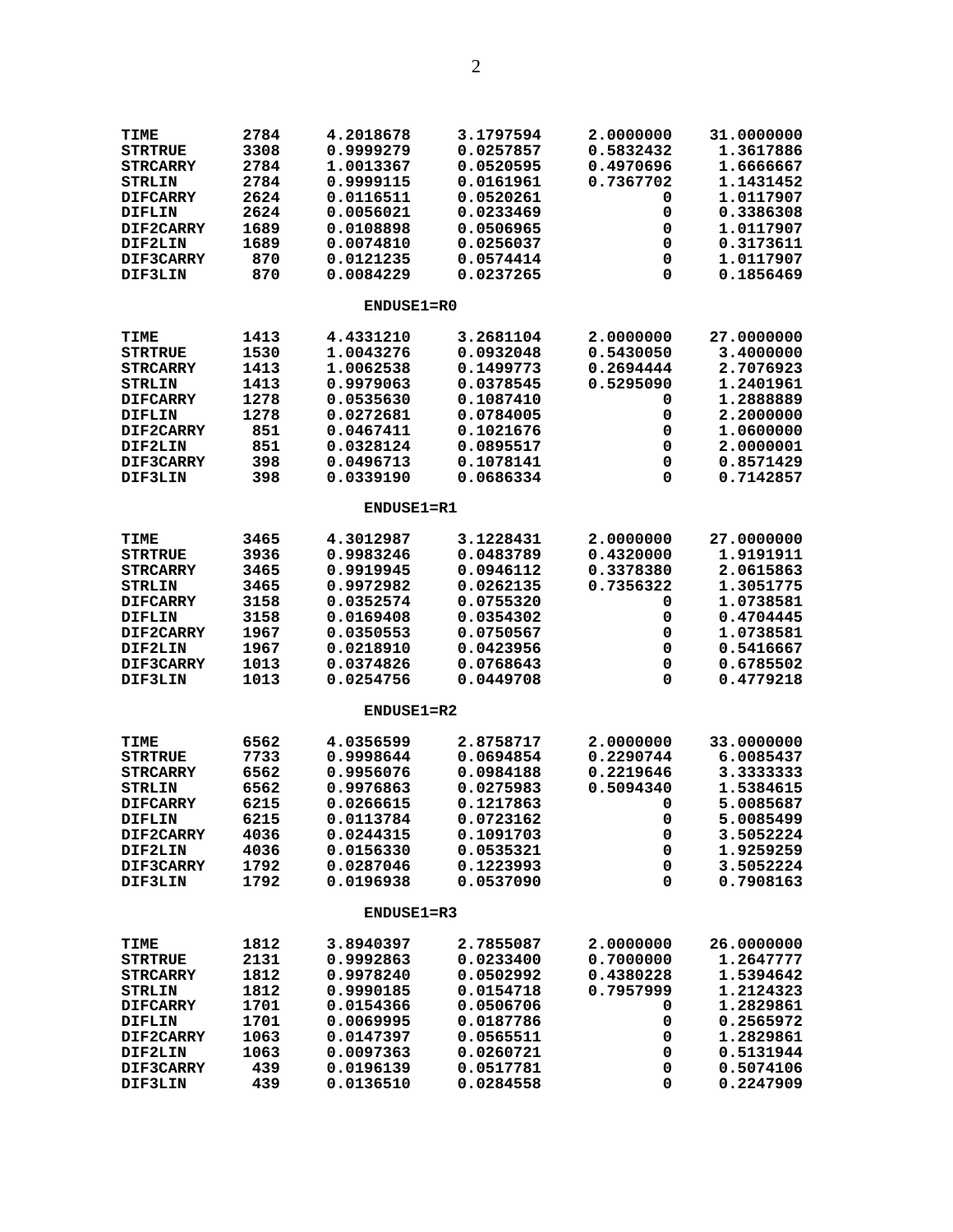| $ENDUSE1=R4$    |      |           |           |           |            |  |
|-----------------|------|-----------|-----------|-----------|------------|--|
| TIME            | 5176 | 4.4350850 | 3.2015150 | 2,0000000 | 28,0000000 |  |
| <b>STRTRUE</b>  | 6379 | 0.9994473 | 0.0322610 | 0.3449163 | 2.5000000  |  |
| <b>STRCARRY</b> | 5176 | 0.9972009 | 0.0726254 | 0.3750000 | 4.1176484  |  |
| STRLIN          | 5176 | 0.9988871 | 0.0148218 | 0.5454545 | 1.2055376  |  |
| <b>DIFCARRY</b> | 4838 | 0.0141074 | 0.0527317 | 0         | 1.6666667  |  |
| DIFLIN          | 4838 | 0.0064520 | 0.0317945 | 0         | 1.2333333  |  |
| DIF2CARRY       | 3328 | 0.0129019 | 0.0445197 | 0         | 0.8454546  |  |
| DIF2LIN         | 3328 | 0.0079998 | 0.0304330 | 0         | 0.9666667  |  |
| DIF3CARRY       | 1665 | 0.0160789 | 0.0489429 | 0         | 0.7571429  |  |
| DIF3LIN         | 1665 | 0.0106908 | 0.0282747 | 0         | 0.4166667  |  |
|                 |      |           |           |           |            |  |

l

# **Table A2: Summary of Linear and Hybrid Interpolation**

| Variable         | N    | Mean       | Std Dev   | Minimum   | Maximum    |
|------------------|------|------------|-----------|-----------|------------|
|                  |      | ENDUSE1=00 |           |           |            |
| TIME             | 1582 | 4.8426043  | 3.7404577 | 2.0000000 | 27.0000000 |
| <b>STRTRUE</b>   | 1852 | 0.9979966  | 0.0914904 | 0.3272171 | 2.0476190  |
| <b>STRLIN</b>    | 1582 | 0.9943733  | 0.0431000 | 0.6000000 | 1.3009709  |
| <b>STRLINCAR</b> | 1582 | 0.9922815  | 0.0576276 | 0.6000000 | 1.3009709  |
| <b>DIFLIN</b>    | 1429 | 0.0349059  | 0.0723575 | 0         | 0.8730159  |
| <b>DLINCAR</b>   | 1429 | 0.0390300  | 0.0727753 | 0         | 0.8730159  |
| DIF2LIN          | 813  | 0.0468441  | 0.0864990 | 0         | 0.8152174  |
| D2LINCAR         | 813  | 0.0582669  | 0.0970004 | 0         | 0.8315412  |
| DIF3LIN          | 498  | 0.0614161  | 0.1348614 | 0         | 1.5155280  |
| D3LINCAR         | 498  | 0.0827904  | 0.1510523 | $\Omega$  | 1.1982759  |
|                  |      | ENDUSE1=01 |           |           |            |
| TIME             | 4951 | 4.2904464  | 3.2856080 | 2.0000000 | 31.0000000 |
| <b>STRTRUE</b>   | 5642 | 0.9998524  | 0.0489944 | 0.6363636 | 3.0000000  |
| <b>STRLIN</b>    | 4951 | 0.9974976  | 0.0275145 | 0.5034965 | 1.4835681  |
| <b>STRLINCAR</b> | 4951 | 0.9959757  | 0.0361748 | 0.5034965 | 1.4835681  |
| <b>DIFLIN</b>    | 4594 | 0.0139504  | 0.0385242 | 0         | 0.9861111  |
| <b>DLINCAR</b>   | 4594 | 0.0161120  | 0.0419056 | 0         | 0.9861111  |
| DIF2LIN          | 2824 | 0.0184297  | 0.0431186 | 0         | 0.8098627  |
| D2LINCAR         | 2824 | 0.0238082  | 0.0571442 | 0         | 1.2364571  |
| DIF3LIN          | 1449 | 0.0249082  | 0.0544257 | 0         | 0.9698356  |
| D3LINCAR         | 1449 | 0.0389857  | 0.0956528 | $\Omega$  | 1.6097272  |
|                  |      | ENDUSE1=02 |           |           |            |
| TIME             | 8302 | 4.0446880  | 2.9425782 | 2.0000000 | 29.0000000 |
| <b>STRTRUE</b>   | 9611 | 0.9997306  | 0.0335680 | 0.4791214 | 1.9318885  |
| <b>STRLIN</b>    | 8302 | 0.9985971  | 0.0207632 | 0.6453840 | 1.3178458  |
| <b>STRLINCAR</b> | 8302 | 0.9983514  | 0.0278322 | 0.4697802 | 1.3178458  |
| <b>DIFLIN</b>    | 7802 | 0.0062771  | 0.0281399 | 0         | 0.6092308  |
| <b>DLINCAR</b>   | 7802 | 0.0076828  | 0.0326604 | 0         | 1.0989305  |
| DIF2LIN          | 5022 | 0.0082482  | 0.0336968 | 0         | 1.0989305  |
| D2LINCAR         | 5022 | 0.0113300  | 0.0531150 | 0         | 2.1978610  |
| DIF3LIN          | 2325 | 0.0124385  | 0.0507853 | 0         | 1.6483957  |
| <b>D3LINCAR</b>  | 2325 | 0.0191664  | 0.1007765 | 0         | 3.2967914  |

 **ENDUSE1=Q3**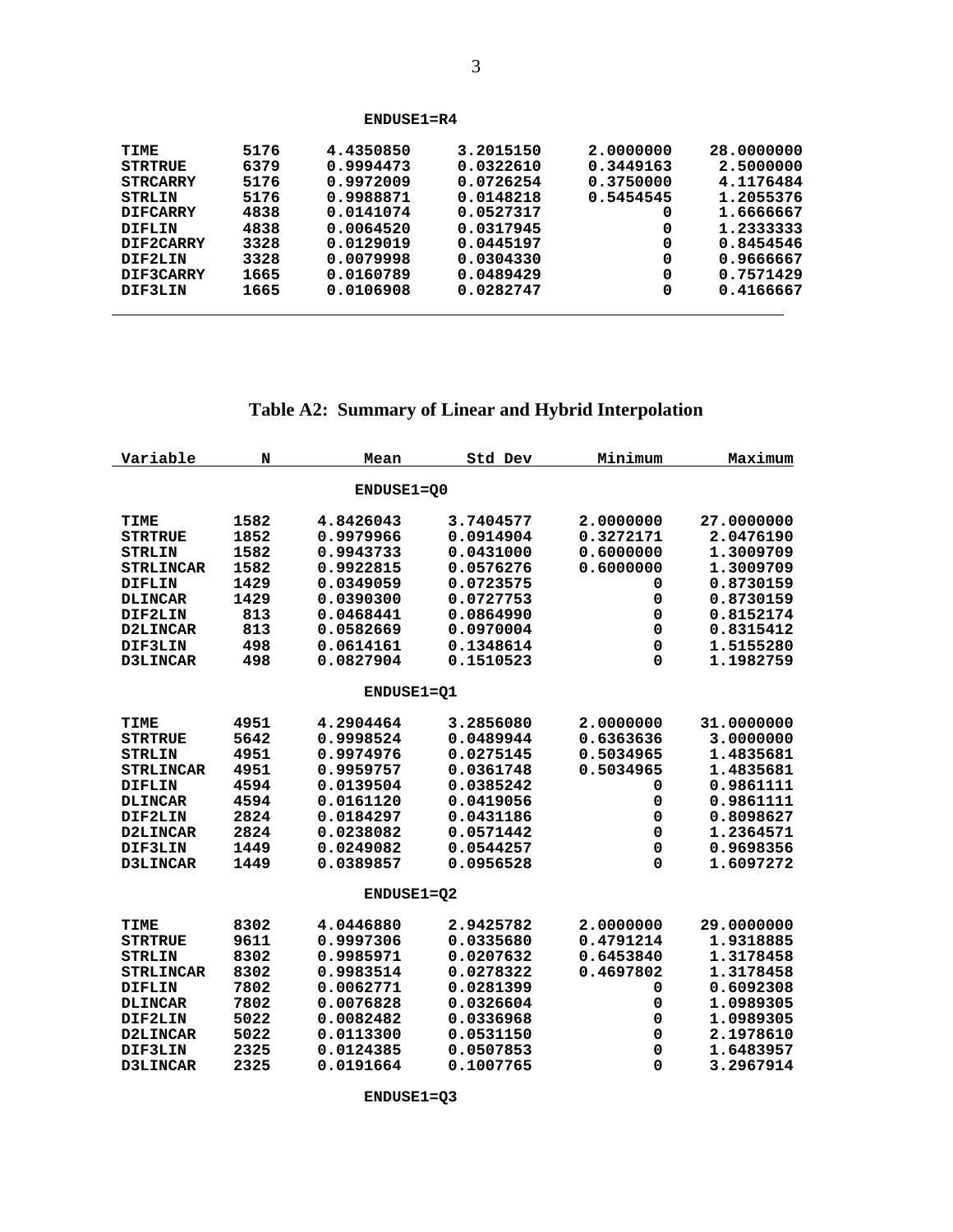| <b>TIME</b><br><b>STRTRUE</b><br><b>STRLIN</b><br><b>STRLINCAR</b> | 1259<br>1451<br>1259<br>1259 | 4.1477363<br>1.0002257<br>1.0000837<br>1.0005957 | 3.0694817<br>0.0156591<br>0.0100613<br>0.0135063 | 2.0000000<br>0.7299592<br>0.8902237<br>0.8621825 | 28.0000000<br>1.1713918<br>1.0889248<br>1.1357410 |
|--------------------------------------------------------------------|------------------------------|--------------------------------------------------|--------------------------------------------------|--------------------------------------------------|---------------------------------------------------|
| DIFLIN<br><b>DLINCAR</b>                                           | 1187<br>1187                 | 0.0037114<br>0.0044735                           | 0.0124451<br>0.0140487                           | 0<br>0                                           | 0.1800272<br>0.1800272                            |
| <b>DIF2LIN</b>                                                     | 756                          | 0.0047866                                        | 0.0145306                                        | 0                                                | 0.2397709                                         |
| <b>D2LINCAR</b>                                                    | 756                          | 0.0063107                                        | 0.0213526                                        | 0                                                | 0.3196945                                         |
| <b>DIF3LIN</b>                                                     | 381                          | 0.0060063                                        | 0.0139541                                        | 0                                                | 0.0979544                                         |
| D3LINCAR                                                           | 381                          | 0.0088134                                        | 0.0319202                                        | 0                                                | 0.3585526                                         |
|                                                                    |                              | ENDUSE1=04                                       |                                                  |                                                  |                                                   |
| <b>TIME</b>                                                        | 2784                         | 4.2018678                                        | 3.1797594                                        | 2.0000000                                        | 31.0000000                                        |
| <b>STRTRUE</b>                                                     | 3308                         | 0.9999279                                        | 0.0257857<br>0.0161961                           | 0.5832432                                        | 1.3617886                                         |
| <b>STRLIN</b><br><b>STRLINCAR</b>                                  | 2784<br>2784                 | 0.9999115<br>0.9998895                           | 0.0202101                                        | 0.7367702<br>0.7367702                           | 1.1431452<br>1.1538462                            |
| DIFLIN                                                             | 2624                         | 0.0056021                                        | 0.0233469                                        | 0                                                | 0.3386308                                         |
| <b>DLINCAR</b>                                                     | 2624                         | 0.0066535                                        | 0.0256295                                        | 0                                                | 0.3691932                                         |
| DIF2LIN                                                            | 1689                         | 0.0074810                                        | 0.0256037                                        | 0                                                | 0.3173611                                         |
| <b>D2LINCAR</b>                                                    | 1689                         | 0.0096042                                        | 0.0361812                                        | 0                                                | 0.6745271                                         |
| <b>DIF3LIN</b><br><b>D3LINCAR</b>                                  | 870<br>870                   | 0.0084229<br>0.0121235                           | 0.0237265<br>0.0574414                           | 0<br>0                                           | 0.1856469<br>1.0117907                            |
|                                                                    |                              | <b>ENDUSE1=R0</b>                                |                                                  |                                                  |                                                   |
|                                                                    |                              |                                                  |                                                  |                                                  |                                                   |
| TIME                                                               | 1413                         | 4.4331210                                        | 3.2681104                                        | 2.0000000                                        | 27.0000000                                        |
| <b>STRTRUE</b>                                                     | 1530                         | 1.0043276                                        | 0.0932048                                        | 0.5430050                                        | 3.4000000                                         |
| <b>STRLIN</b>                                                      | 1413<br>1413                 | 0.9979063<br>0.9977286                           | 0.0378545<br>0.0491242                           | 0.5295090<br>0.5252707                           | 1.2401961<br>1.2661871                            |
| <b>STRLINCAR</b><br><b>DIFLIN</b>                                  | 1278                         | 0.0272681                                        | 0.0784005                                        | 0                                                | 2.2000000                                         |
| <b>DLINCAR</b>                                                     | 1278                         | 0.0296112                                        | 0.0711173                                        | 0                                                | 1.7333334                                         |
| <b>DIF2LIN</b>                                                     | 851                          | 0.0328124                                        | 0.0895517                                        | 0                                                | 2.0000001                                         |
| <b>D2LINCAR</b>                                                    | 851                          | 0.0369317                                        | 0.0804525                                        | 0                                                | 1.0666669                                         |
| DIF3LIN                                                            | 398<br>398                   | 0.0339190<br>0.0496713                           | 0.0686334<br>0.1078141                           | 0<br>0                                           | 0.7142857<br>0.8571429                            |
| <b>D3LINCAR</b>                                                    |                              |                                                  |                                                  |                                                  |                                                   |
|                                                                    |                              | <b>ENDUSE1=R1</b>                                |                                                  |                                                  |                                                   |
| <b>TIME</b>                                                        | 3465                         | 4.3012987                                        | 3.1228431                                        | 2.0000000                                        | 27.0000000                                        |
| <b>STRTRUE</b>                                                     | 3936                         | 0.9983246                                        | 0.0483789<br>0.0262135                           | 0.4320000                                        | 1.9191911                                         |
| <b>STRLIN</b><br><b>STRLINCAR</b>                                  | 3465<br>3465                 | 0.9972982<br>0.9953116                           | 0.0344755                                        | 0.7356322<br>0.6048389                           | 1.3051775<br>1.3051775                            |
| <b>DIFLIN</b>                                                      | 3158                         | 0.0169408                                        | 0.0354302                                        | 0                                                | 0.4704445                                         |
| <b>DLINCAR</b>                                                     | 3158                         | 0.0188087                                        | 0.0372028                                        | 0                                                | 0.4704445                                         |
| DIF2LIN                                                            | 1967                         | 0.0218910                                        | 0.0423956                                        | 0                                                | 0.5416667                                         |
| D2LINCAR                                                           | 1967                         | 0.0273439                                        | 0.0533132                                        | 0                                                | 0.7159054                                         |
| DIF3LIN<br><b>D3LINCAR</b>                                         | 1013<br>1013                 | 0.0254756<br>0.0374826                           | 0.0449708<br>0.0768643                           | 0<br>0                                           | 0.4779218<br>0.6785502                            |
|                                                                    |                              |                                                  |                                                  |                                                  |                                                   |
|                                                                    |                              | <b>ENDUSE1=R2</b>                                |                                                  |                                                  |                                                   |
| <b>TIME</b>                                                        | 6562                         | 4.0356599                                        | 2.8758717                                        | 2.0000000                                        | 33.0000000                                        |
| <b>STRTRUE</b>                                                     | 7733<br>6562                 | 0.9998644<br>0.9976863                           | 0.0694854<br>0.0275983                           | 0.2290744<br>0.5094340                           | 6.0085437<br>1.5384615                            |
| <b>STRLIN</b><br><b>STRLINCAR</b>                                  | 6562                         | 0.9965249                                        | 0.0357833                                        | 0.4611679                                        | 1.5384615                                         |
| DIFLIN                                                             | 6215                         | 0.0113784                                        | 0.0723162                                        | 0                                                | 5.0085499                                         |
| <b>DLINCAR</b>                                                     | 6215                         | 0.0133425                                        | 0.0758595                                        | 0                                                | 5.0085520                                         |
| DIF2LIN                                                            | 4036                         | 0.0156330                                        | 0.0535321                                        | 0                                                | 1.9259259                                         |
| D2LINCAR                                                           | 4036                         | 0.0197693                                        | 0.0741107                                        | 0                                                | 2.3368150                                         |
| <b>DIF3LIN</b><br>D3LINCAR                                         | 1792<br>1792                 | 0.0196938<br>0.0287046                           | 0.0537090<br>0.1223993                           | 0<br>0                                           | 0.7908163<br>3.5052224                            |
|                                                                    |                              |                                                  |                                                  |                                                  |                                                   |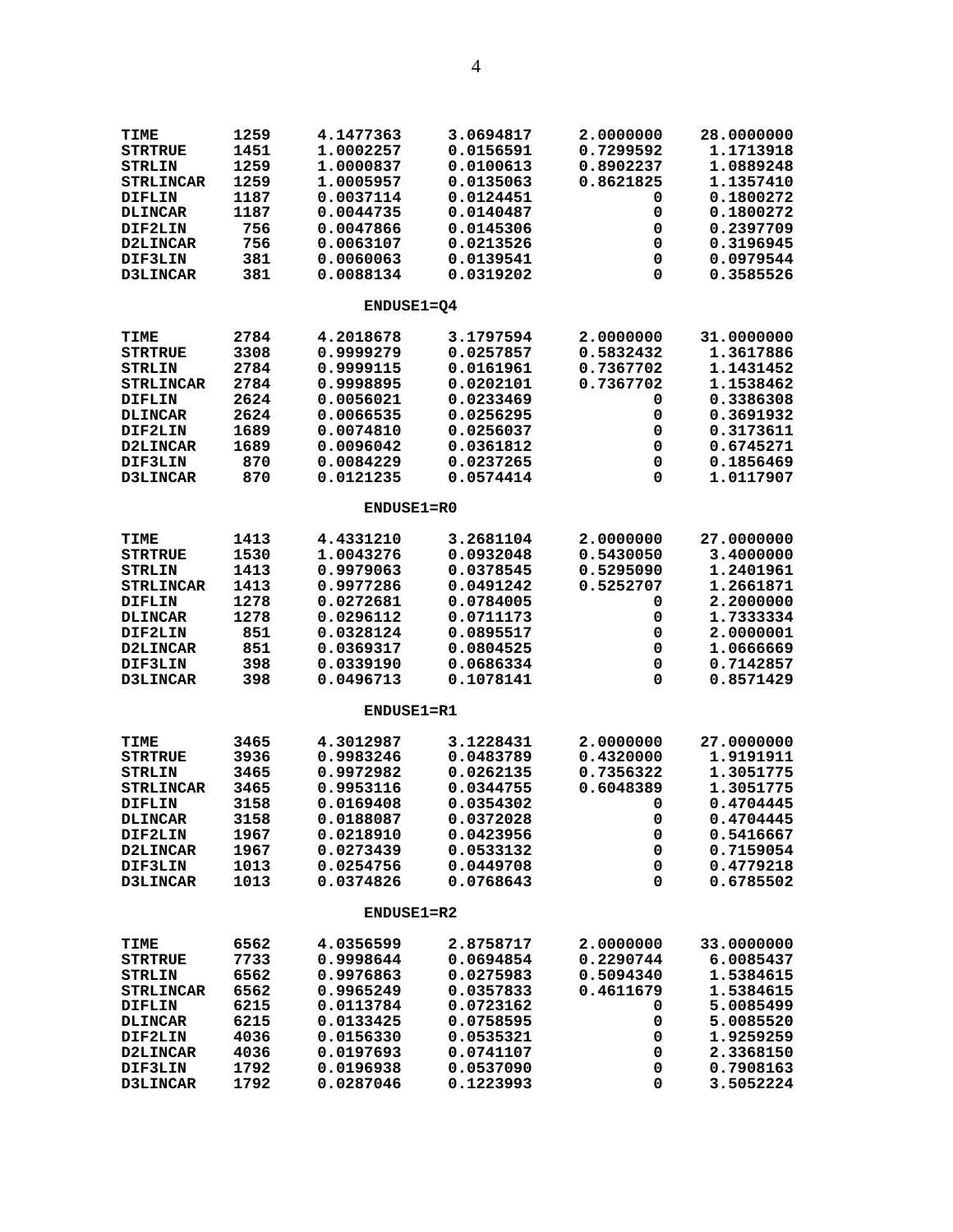| TIME             | 1812 | 3.8940397    | 2.7855087 | 2.0000000 | 26.0000000 |
|------------------|------|--------------|-----------|-----------|------------|
| <b>STRTRUE</b>   | 2131 | 0.9992863    | 0.0233400 | 0.7000000 | 1.2647777  |
| STRLIN           | 1812 | 0.9990185    | 0.0154718 | 0.7957999 | 1.2124323  |
| <b>STRLINCAR</b> | 1812 | 0.9986925    | 0.0194168 | 0.7004459 | 1.2124323  |
| DIFLIN           | 1701 | 0.0069995    | 0.0187786 | 0         | 0.2565972  |
| DLINCAR          | 1701 | 0.0081362    | 0.0221404 | 0         | 0.4276620  |
| DIF2LIN          | 1063 | 0.0097363    | 0.0260721 | 0         | 0.5131944  |
| D2LINCAR         | 1063 | 0.0125322    | 0.0387303 | 0         | 0.8553241  |
| DIF3LIN          | 439  | 0.0136510    | 0.0284558 | 0         | 0.2247909  |
| <b>D3LINCAR</b>  | 439  | 0.0196139    | 0.0517781 | 0         | 0.5074106  |
|                  |      |              |           |           |            |
|                  |      | $ENDUSE1=R4$ |           |           |            |
| TIME             | 5176 | 4.4350850    | 3.2015150 | 2.0000000 | 28,0000000 |
| <b>STRTRUE</b>   | 6379 | 0.9994473    | 0.0322610 | 0.3449163 | 2.5000000  |
| <b>STRLIN</b>    | 5176 | 0.9988871    | 0.0148218 | 0.5454545 | 1.2055376  |
| <b>STRLINCAR</b> | 5176 | 0.9982188    | 0.0198642 | 0.5454545 | 1.3375797  |
| DIFLIN           | 4838 | 0.0064520    | 0.0317945 | 0         | 1.2333333  |
| <b>DLINCAR</b>   | 4838 | 0.0075700    | 0.0321552 | 0         | 1.1444444  |
| DIF2LIN          | 3328 | 0.0079998    | 0.0304330 | 0         | 0.9666667  |
| D2LINCAR         | 3328 | 0.0103350    | 0.0346329 | 0         | 0.7888889  |
| DIF3LIN          | 1665 | 0.0106908    | 0.0282747 | 0         | 0.4166667  |
| <b>D3LINCAR</b>  | 1665 | 0.0160789    | 0.0489429 | $\Omega$  | 0.7571429  |
|                  |      |              |           |           |            |

# **Table A3: Summary of Hybrid and Cell Mean Interpolation**

| Variable         | N    | Mean              | Std Dev   | Minimum   | Maximum    |
|------------------|------|-------------------|-----------|-----------|------------|
|                  |      |                   |           |           |            |
|                  |      | <b>ENDUSE1=Q0</b> |           |           |            |
|                  |      |                   |           |           |            |
| TIME             | 1582 | 4.8426043         | 3.7404577 | 2.0000000 | 27.0000000 |
| <b>STRTRUE</b>   | 1852 | 0.9979966         | 0.0914904 | 0.3272171 | 2.0476190  |
| <b>STRCELL</b>   | 1331 | 0.9998152         | 0.1329827 | 0.3926315 | 2.1160876  |
| <b>STRLINCAR</b> | 1582 | 0.9922815         | 0.0576276 | 0.6000000 | 1.3009709  |
| <b>DIFCELL</b>   | 1331 | 0.0645312         | 0.1190780 | 0         | 1.5921214  |
| <b>DLINCAR</b>   | 1429 | 0.0390300         | 0.0727753 | 0         | 0.8730159  |
| DIF2CELL         | 752  | 0.0655651         | 0.1297158 | 0         | 1.5469176  |
| D2LINCAR         | 813  | 0.0582669         | 0.0970004 | 0         | 0.8315412  |
| DIF3CELL         | 466  | 0.0726033         | 0.1521785 | 0         | 1.9076840  |
| <b>D3LINCAR</b>  | 498  | 0.0827904         | 0.1510523 | 0         | 1.1982759  |
|                  |      |                   |           |           |            |
|                  |      | ENDUSE1=01        |           |           |            |
| TIME             | 4951 | 4.2904464         | 3.2856080 | 2.0000000 | 31,0000000 |
| <b>STRTRUE</b>   | 5642 | 0.9998524         | 0.0489944 | 0.6363636 | 3.0000000  |
| <b>STRCELL</b>   | 4384 | 1.0014346         | 0.0851738 | 0.2926829 | 2.2299381  |
| <b>STRLINCAR</b> | 4951 | 0.9959757         | 0.0361748 | 0.5034965 | 1.4835681  |
| <b>DIFCELL</b>   | 4384 | 0.0326232         | 0.1029829 | 0         | 2.4166667  |
| <b>DLINCAR</b>   | 4594 | 0.0161120         | 0.0419056 | 0         | 0.9861111  |
| DIF2CELL         | 2683 | 0.0285953         | 0.0851506 | 0         | 2.4166667  |
| D2LINCAR         | 2824 | 0.0238082         | 0.0571442 | 0         | 1.2364571  |
| DIF3CELL         | 1381 | 0.0338503         | 0.1003722 | 0         | 2.4166667  |
| <b>D3LINCAR</b>  | 1449 | 0.0389857         | 0.0956528 | 0         | 1.6097272  |
|                  |      |                   |           |           |            |

 **ENDUSE1=Q2**

 **ENDUSE1=R3**

 $\overline{a}$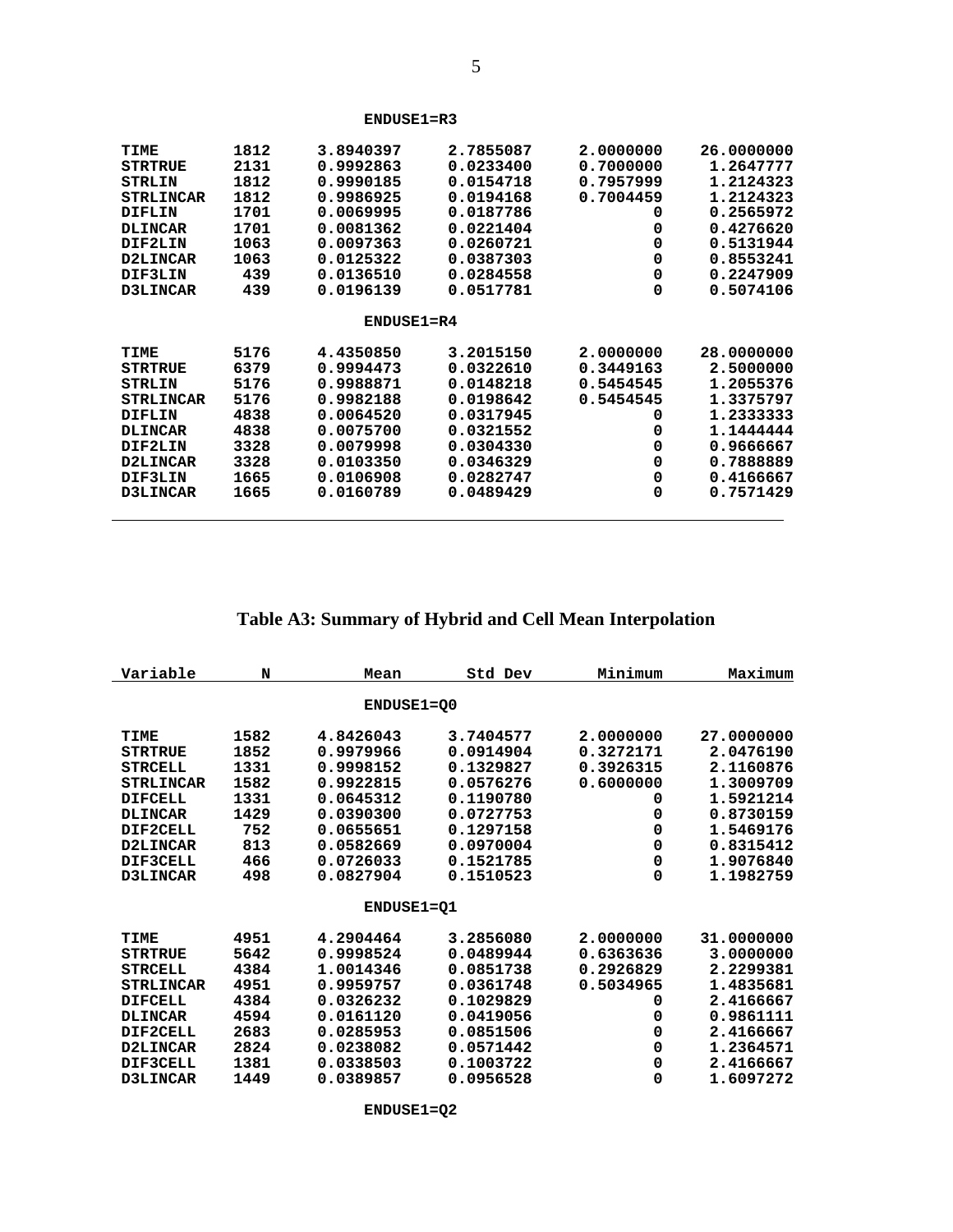| TIME             | 8302 | 4.0446880              | 2.9425782 | 2.0000000   | 29.0000000 |
|------------------|------|------------------------|-----------|-------------|------------|
| <b>STRTRUE</b>   | 9611 | 0.9997306              | 0.0335680 | 0.4791214   | 1.9318885  |
| <b>STRCELL</b>   | 7617 | 1.0013616              | 0.0926208 | 0.3296220   | 6.8796068  |
| <b>STRLINCAR</b> | 8302 | 0.9983514              | 0.0278322 | 0.4697802   | 1.3178458  |
| <b>DIFCELL</b>   | 7617 | 0.0154992              | 0.0619661 | 0           | 2.0337778  |
| <b>DLINCAR</b>   | 7802 | 0.0076828              | 0.0326604 | 0           | 1.0989305  |
| DIF2CELL         | 4844 | 0.0135335              | 0.0553870 | 0           | 1.8768984  |
| <b>D2LINCAR</b>  | 5022 | 0.0113300              | 0.0531150 | 0           | 2.1978610  |
| <b>DIF3CELL</b>  | 2231 | 0.0175443              | 0.0623078 | 0           | 1.0008230  |
| D3LINCAR         | 2325 | 0.0191664              | 0.1007765 | 0           | 3.2967914  |
|                  |      | <b>ENDUSE1=03</b>      |           |             |            |
| TIME             | 1259 | 4.1477363              | 3.0694817 | 2.0000000   | 28.0000000 |
| <b>STRTRUE</b>   | 1451 | 1.0002257              | 0.0156591 | 0.7299592   | 1.1713918  |
| <b>STRCELL</b>   | 1169 | 1.0001853              | 0.0299938 | 0.6632121   | 1.3965411  |
| <b>STRLINCAR</b> | 1259 | 1.0005957              | 0.0135063 | 0.8621825   | 1.1357410  |
| <b>DIFCELL</b>   | 1169 | 0.0076029              | 0.0260350 | 0           | 0.5078133  |
| <b>DLINCAR</b>   | 1187 | 0.0044735              | 0.0140487 | 0           | 0.1800272  |
| DIF2CELL         | 742  | 0.0070823              | 0.0270598 | 0           | 0.5078133  |
|                  | 756  | 0.0063107              | 0.0213526 | 0           | 0.3196945  |
| <b>D2LINCAR</b>  |      |                        |           |             |            |
| DIF3CELL         | 371  | 0.0087481<br>0.0088134 | 0.0240834 | 0           | 0.2839452  |
| D3LINCAR         | 381  |                        | 0.0319202 | 0           | 0.3585526  |
|                  |      | <b>ENDUSE1=04</b>      |           |             |            |
| <b>TIME</b>      | 2784 | 4.2018678              | 3.1797594 | 2.0000000   | 31.0000000 |
| <b>STRTRUE</b>   | 3308 | 0.9999279              | 0.0257857 | 0.5832432   | 1.3617886  |
| <b>STRCELL</b>   | 2556 | 1.0025433              | 0.1046647 | 0.5832432   | 5.6151035  |
| <b>STRLINCAR</b> | 2784 | 0.9998895              | 0.0202101 | 0.7367702   | 1.1538462  |
| <b>DIFCELL</b>   | 2556 | 0.0132494              | 0.0494703 | 0           | 0.8219089  |
| <b>DLINCAR</b>   | 2624 | 0.0066535              | 0.0256295 | 0           | 0.3691932  |
| <b>DIF2CELL</b>  | 1643 | 0.0117912              | 0.0412122 | 0           | 0.5665821  |
| D2LINCAR         | 1689 | 0.0096042              | 0.0361812 | 0           | 0.6745271  |
| DIF3CELL         | 848  | 0.0141020              | 0.0408778 | 0           | 0.3705618  |
| <b>D3LINCAR</b>  | 870  | 0.0121235              | 0.0574414 | 0           | 1.0117907  |
|                  |      | ENDUSE1=R0             |           |             |            |
|                  |      |                        |           |             |            |
| TIME             | 1413 | 4.4331210              | 3.2681104 | 2.0000000   | 27.0000000 |
| <b>STRTRUE</b>   | 1530 | 1.0043276              | 0.0932048 | 0.5430050   | 3.4000000  |
| <b>STRCELL</b>   | 1202 | 1.0039291              | 0.1108324 | 0.3708447   | 2.0000000  |
| <b>STRLINCAR</b> | 1413 | 0.9977286              | 0.0491242 | 0.5252707   | 1.2661871  |
| <b>DIFCELL</b>   | 1202 | 0.0446586              | 0.0974266 | 0           | 1.1977481  |
| <b>DLINCAR</b>   | 1278 | 0.0296112              | 0.0711173 | 0           | 1.7333334  |
| DIF2CELL         | 805  | 0.0407679              | 0.0993594 | $\mathbf 0$ | 1.2940989  |
| D2LINCAR         | 851  | 0.0369317              | 0.0804525 | $\mathbf 0$ | 1.0666669  |
| DIF3CELL         | 375  | 0.0428251              | 0.0841829 | 0           | 0.7394237  |
| D3LINCAR         | 398  | 0.0496713              | 0.1078141 | 0           | 0.8571429  |
|                  |      | <b>ENDUSE1=R1</b>      |           |             |            |
| TIME             | 3465 | 4.3012987              | 3.1228431 | 2.0000000   | 27.0000000 |
| <b>STRTRUE</b>   | 3936 | 0.9983246              | 0.0483789 | 0.4320000   | 1.9191911  |
| <b>STRCELL</b>   | 3013 | 1.0034513              | 0.0880458 | 0.5507463   | 1.8573643  |
| <b>STRLINCAR</b> | 3465 | 0.9953116              | 0.0344755 | 0.6048389   | 1.3051775  |
| <b>DIFCELL</b>   | 3013 | 0.0332836              | 0.0615568 | 0           | 0.8157182  |
| <b>DLINCAR</b>   | 3158 | 0.0188087              | 0.0372028 | 0           | 0.4704445  |
| DIF2CELL         | 1875 | 0.0317941              | 0.0581629 | 0           | 0.5656039  |
| D2LINCAR         | 1967 | 0.0273439              | 0.0533132 | 0           | 0.7159054  |
| DIF3CELL         | 976  | 0.0326728              | 0.0582158 | 0           | 0.6054766  |
| D3LINCAR         | 1013 | 0.0374826              | 0.0768643 | 0           | 0.6785502  |
|                  |      |                        |           |             |            |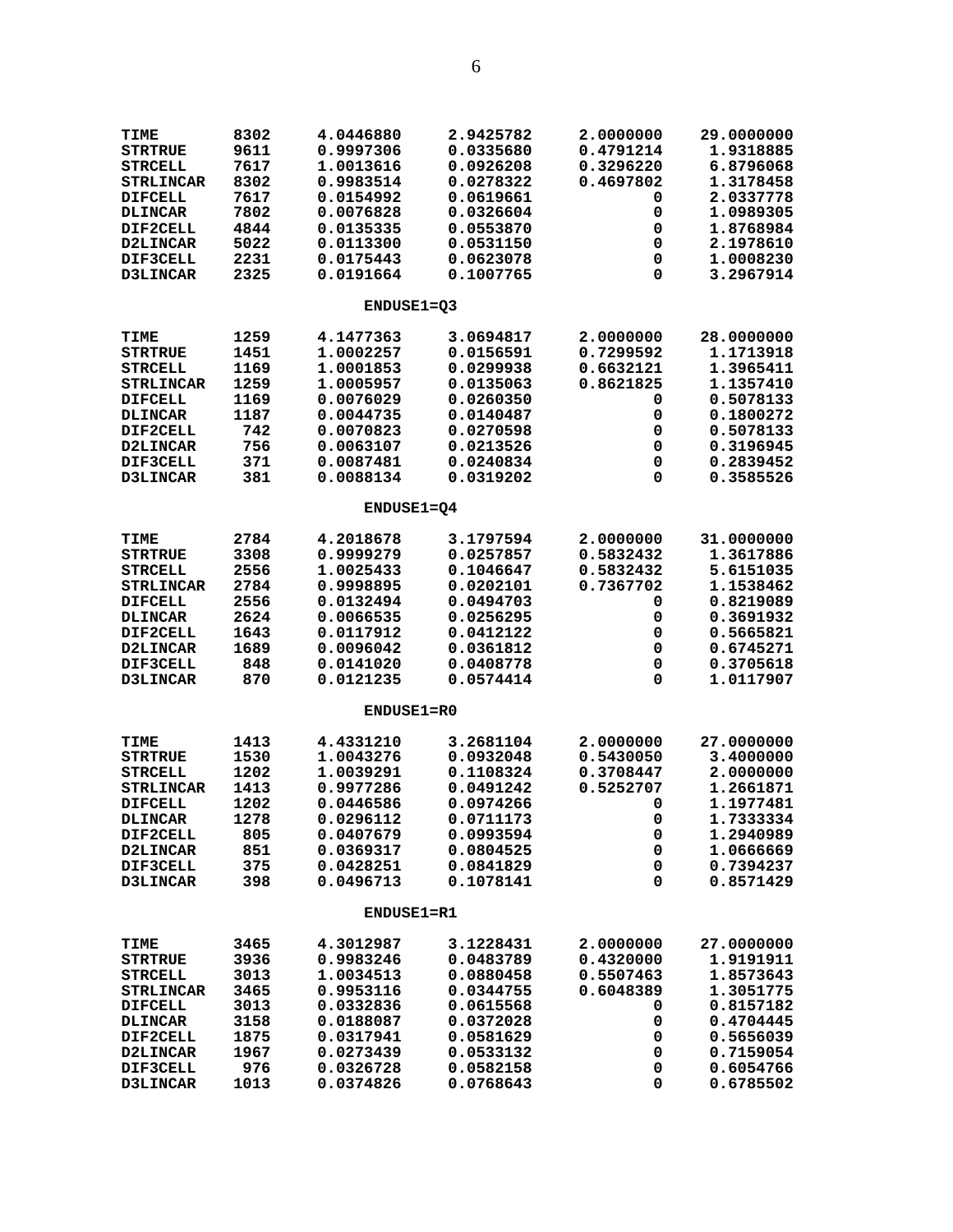| <b>TIME</b>      | 6562 | 4.0356599    | 2.8758717 | 2.0000000 | 33.0000000 |
|------------------|------|--------------|-----------|-----------|------------|
| <b>STRTRUE</b>   | 7733 | 0.9998644    | 0.0694854 | 0.2290744 | 6.0085437  |
| <b>STRCELL</b>   | 6053 | 1.0040604    | 0.1049234 | 0.2302684 | 3.1609195  |
| <b>STRLINCAR</b> | 6562 | 0.9965249    | 0.0357833 | 0.4611679 | 1.5384615  |
| <b>DIFCELL</b>   | 6053 | 0.0280084    | 0.0955613 | 0         | 2.9319156  |
| <b>DLINCAR</b>   | 6215 | 0.0133425    | 0.0758595 | 0         | 5.0085520  |
| DIF2CELL         | 3887 | 0.0255012    | 0.0993012 | 0         | 2.9319156  |
| D2LINCAR         | 4036 | 0.0197693    | 0.0741107 | 0         | 2.3368150  |
| DIF3CELL         | 1711 | 0.0315992    | 0.1119094 | 0         | 2.9319156  |
| D3LINCAR         | 1792 | 0.0287046    | 0.1223993 | 0         | 3.5052224  |
|                  |      | $ENDUSE1=R3$ |           |           |            |
| TIME             | 1812 | 3.8940397    | 2.7855087 | 2.0000000 | 26.0000000 |
| <b>STRTRUE</b>   | 2131 | 0.9992863    | 0.0233400 | 0.7000000 | 1.2647777  |
| <b>STRCELL</b>   | 1654 | 0.9989410    | 0.0505366 | 0.4380228 | 1.5394431  |
| <b>STRLINCAR</b> | 1812 | 0.9986925    | 0.0194168 | 0.7004459 | 1.2124323  |
| <b>DIFCELL</b>   | 1654 | 0.0152213    | 0.0495900 | 0         | 1.2829861  |
| <b>DLINCAR</b>   | 1701 | 0.0081362    | 0.0221404 | 0         | 0.4276620  |
| DIF2CELL         | 1031 | 0.0141403    | 0.0546510 | 0         | 1.2829861  |
| D2LINCAR         | 1063 | 0.0125322    | 0.0387303 | 0         | 0.8553241  |
| DIF3CELL         | 426  | 0.0193361    | 0.0492917 | 0         | 0.5598410  |
| <b>D3LINCAR</b>  | 439  | 0.0196139    | 0.0517781 | 0         | 0.5074106  |
|                  |      | $ENDUSE1=R4$ |           |           |            |
| TIME             | 5176 | 4.4350850    | 3.2015150 | 2.0000000 | 28,0000000 |
| <b>STRTRUE</b>   | 6379 | 0.9994473    | 0.0322610 | 0.3449163 | 2.5000000  |
| <b>STRCELL</b>   | 4675 | 0.9999431    | 0.0529228 | 0.3737137 | 2.2466758  |
| <b>STRLINCAR</b> | 5176 | 0.9982188    | 0.0198642 | 0.5454545 | 1.3375797  |
| <b>DIFCELL</b>   | 4675 | 0.0157186    | 0.0563854 | 0         | 1.6758455  |
| <b>DLINCAR</b>   | 4838 | 0.0075700    | 0.0321552 | 0         | 1.1444444  |
| DIF2CELL         | 3187 | 0.0143431    | 0.0495822 | 0         | 1.3344772  |
| D2LINCAR         | 3328 | 0.0103350    | 0.0346329 | 0         | 0.7888889  |
| DIF3CELL         | 1594 | 0.0170467    | 0.0539397 | 0         | 1.3344772  |
| <b>D3LINCAR</b>  | 1665 | 0.0160789    | 0.0489429 | 0         | 0.7571429  |

#### **ENDUSE1=R2**

**Table A4: Summary of Two Hybrid Techniques**

| Variable          | N    | Mean       | Std Dev   | Minimum   | Maximum    |
|-------------------|------|------------|-----------|-----------|------------|
|                   |      | ENDUSE1=00 |           |           |            |
| TIME              | 1205 | 3.8713693  | 2.9016352 | 2.0000000 | 27.0000000 |
| <b>STRTRUE</b>    | 1842 | 0.9985856  | 0.0911652 | 0.3272171 | 2.0476190  |
| <b>STRLINCELL</b> | 1205 | 0.9926552  | 0.0545811 | 0.6000000 | 1.3009709  |
| <b>STRLINCAR</b>  | 1205 | 0.9930393  | 0.0564237 | 0.6000000 | 1,3009709  |
| <b>DLINCELL</b>   | 1205 | 0.0354888  | 0.0671234 | 0         | 0.8730159  |
| <b>DLINCAR</b>    | 1205 | 0.0355229  | 0.0674264 | 0         | 0.8730159  |
| <b>D2LINCELL</b>  | 702  | 0.0517804  | 0.0959472 | 0         | 0.9583673  |
| <b>D2LINCAR</b>   | 702  | 0.0530525  | 0.0921017 | 0         | 0.8315412  |
| <b>D3LINCELL</b>  | 437  | 0.0740230  | 0.1563516 | 0         | 1.9076840  |
| <b>D3LINCAR</b>   | 437  | 0.0793541  | 0.1501130 | 0         | 1.1982759  |

 $\overline{a}$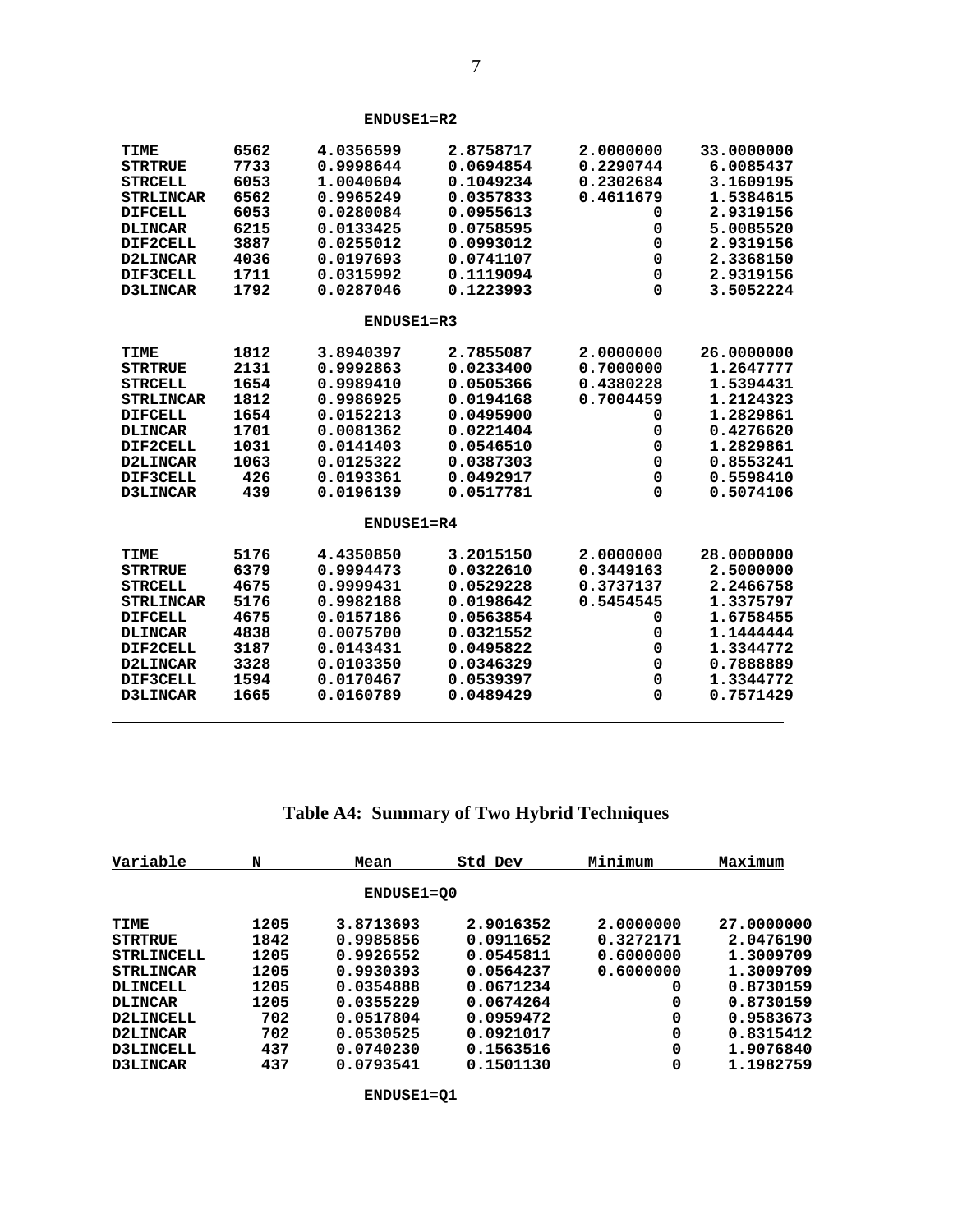| <b>TIME</b>       | 4131 | 3.6548051         | 2.5113665 | 2.0000000 | 29.0000000 |
|-------------------|------|-------------------|-----------|-----------|------------|
| <b>STRTRUE</b>    | 5616 | 0.9998155         | 0.0491116 | 0.6363636 | 3.0000000  |
| <b>STRLINCELL</b> | 4131 | 0.9978198         | 0.0337674 | 0.5034965 | 1.4835681  |
| <b>STRLINCAR</b>  | 4131 | 0.9969140         | 0.0346091 | 0.5034965 | 1.4835681  |
| <b>DLINCELL</b>   | 4131 | 0.0152940         | 0.0437332 | 0         | 0.9861111  |
| <b>DLINCAR</b>    | 4131 | 0.0152400         | 0.0414391 | 0         | 0.9861111  |
| D2LINCELL         | 2569 | 0.0217348         | 0.0596800 | 0         | 1.6111111  |
| D2LINCAR          | 2569 | 0.0213714         | 0.0521049 | 0         | 1.2364571  |
| D3LINCELL         | 1308 | 0.0332154         | 0.1021958 | 0         | 2.4166667  |
| <b>D3LINCAR</b>   | 1308 | 0.0350617         | 0.0897575 | 0         | 1.6097272  |
|                   |      | ENDUSE1=02        |           |           |            |
| <b>TIME</b>       | 7184 | 3.5494154         | 2.2880564 | 2.0000000 | 29.0000000 |
| <b>STRTRUE</b>    | 9593 | 0.9997301         | 0.0335995 | 0.4791214 | 1.9318885  |
| <b>STRLINCELL</b> | 7184 | 0.9988495         | 0.0236116 | 0.6103305 | 1.3983686  |
| <b>STRLINCAR</b>  | 7184 | 0.9987393         | 0.0232930 | 0.6102610 | 1.3178458  |
| <b>DLINCELL</b>   | 7184 | 0.0069871         | 0.0277936 | 0         | 0.6384565  |
| <b>DLINCAR</b>    | 7184 | 0.0068434         | 0.0280978 | 0         | 0.6386431  |
| D2LINCELL         | 4661 | 0.0102864         | 0.0390106 | 0         | 1.2470844  |
| D2LINCAR          | 4661 | 0.0097537         | 0.0400549 | 0         | 1.2474527  |
| D3LINCELL         | 2123 | 0.0172978         | 0.0628442 | 0         | 1.0008230  |
| D3LINCAR          | 2123 | 0.0149747         | 0.0657546 | 0         | 1.2500000  |
|                   |      | ENDUSE1=Q3        |           |           |            |
| <b>TIME</b>       | 1096 | 3.7627737         | 2.8051357 | 2.0000000 | 28.0000000 |
| <b>STRTRUE</b>    | 1449 | 1.0002260         | 0.0156699 | 0.7299592 | 1.1713918  |
| <b>STRLINCELL</b> | 1096 | 1.0001296         | 0.0118352 | 0.8726495 | 1.1045432  |
| <b>STRLINCAR</b>  | 1096 | 1.0003954         | 0.0123480 | 0.8621825 | 1.1357410  |
| DLINCELL          | 1096 | 0.0043716         | 0.0131806 | 0         | 0.1800272  |
| <b>DLINCAR</b>    | 1096 | 0.0043067         | 0.0136457 | 0         | 0.1800272  |
| D2LINCELL         | 706  | 0.0061196         | 0.0178292 | 0         | 0.2918709  |
| <b>D2LINCAR</b>   | 706  | 0.0059525         | 0.0198745 | 0         | 0.3196945  |
| D3LINCELL         | 349  | 0.0089548         | 0.0246903 | 0         | 0.2839452  |
| D3LINCAR          | 349  | 0.0085025         | 0.0286370 | 0         | 0.3585526  |
|                   |      | ENDUSE1=04        |           |           |            |
| <b>TIME</b>       | 2430 | 3.7695473         | 2.7738224 | 2.0000000 | 29.0000000 |
| <b>STRTRUE</b>    | 3291 | 0.9999276         | 0.0258523 | 0.5832432 | 1.3617886  |
| <b>STRLINCELL</b> | 2430 | 0.9999600         | 0.0189773 | 0.7367702 | 1.1431452  |
| <b>STRLINCAR</b>  | 2430 | 0.9998618         | 0.0198208 | 0.7367702 | 1.1431452  |
| <b>DLINCELL</b>   | 2430 | 0.0064336         | 0.0228277 | 0         | 0.3319444  |
| <b>DLINCAR</b>    | 2430 | 0.0062861         | 0.0250296 | 0         | 0.3691932  |
| <b>D2LINCELL</b>  | 1587 | 0.0094542         | 0.0287930 | 0         | 0.3418803  |
| D2LINCAR          | 1587 | 0.0090739         | 0.0363295 | 0         | 0.6745271  |
| D3LINCELL         | 817  | 0.0136226         | 0.0406970 | 0         | 0.3705618  |
| <b>D3LINCAR</b>   | 817  | 0.0116980         | 0.0584845 | 0         | 1.0117907  |
|                   |      | <b>ENDUSE1=R0</b> |           |           |            |
| <b>TIME</b>       | 1124 | 3.5498221         | 2.1556135 | 2.0000000 | 21,0000000 |
| <b>STRTRUE</b>    | 1523 | 1.0044221         | 0.0934059 | 0.5430050 | 3.4000000  |
| STRLINCELL        | 1124 | 0.9984703         | 0.0431729 | 0.5295090 | 1.2401961  |
| <b>STRLINCAR</b>  | 1124 | 0.9985415         | 0.0444574 | 0.5295090 | 1.2661871  |
| <b>DLINCELL</b>   | 1124 | 0.0250578         | 0.0458115 | 0         | 0.4166667  |
| <b>DLINCAR</b>    | 1124 | 0.0253423         | 0.0482454 | 0         | 0.4296296  |
| <b>D2LINCELL</b>  | 762  | 0.0320523         | 0.0600956 | 0         | 0.5786269  |
| <b>D2LINCAR</b>   | 762  | 0.0317260         | 0.0653039 | 0         | 0.6733333  |
| <b>D3LINCELL</b>  | 353  | 0.0411780         | 0.0837808 | 0         | 0.7394237  |
| D3LINCAR          | 353  | 0.0415209         | 0.0960728 | 0         | 0.8571429  |

 **ENDUSE1=R1**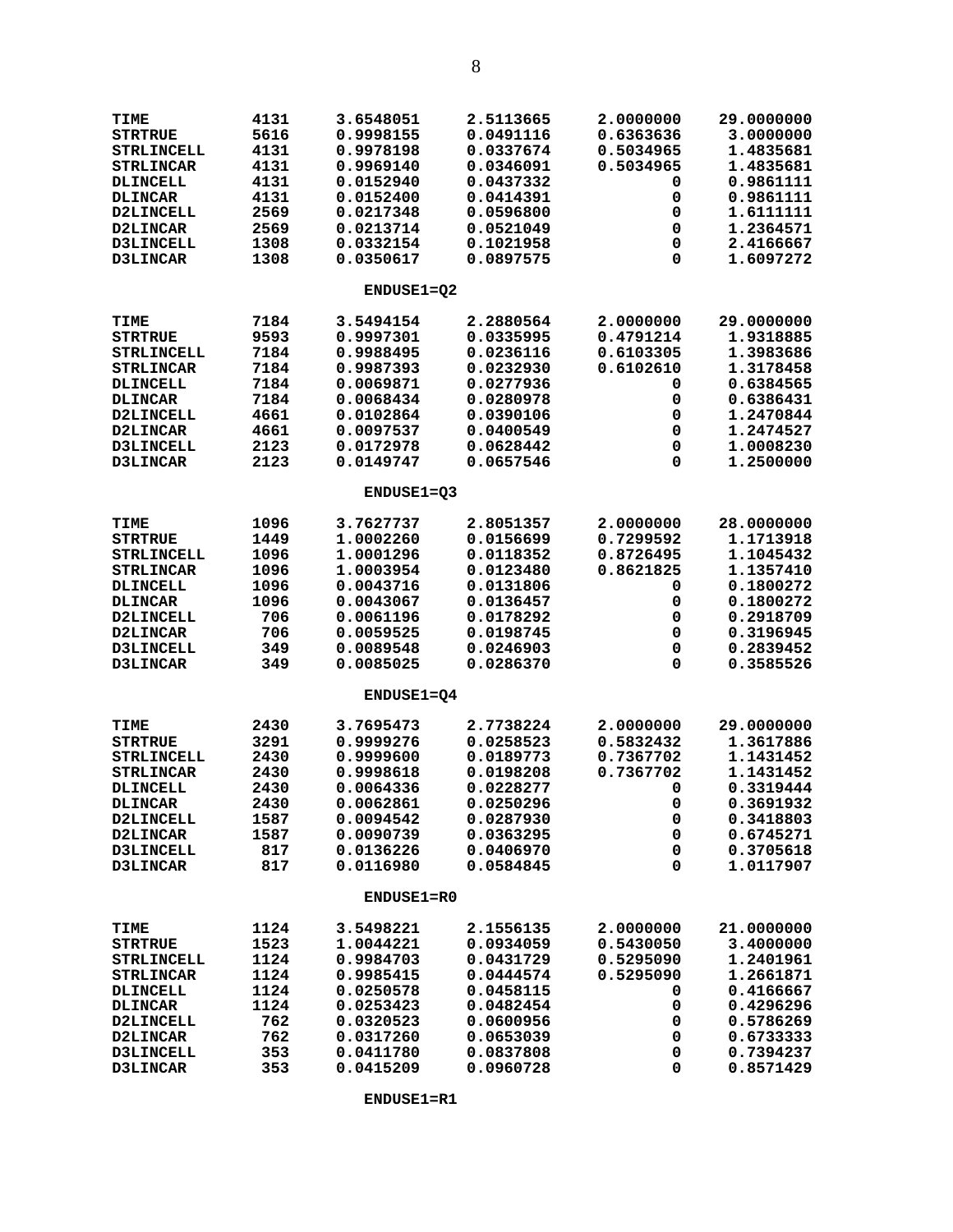| TIME              | 2821 | 3.6292095  | 2.3682409 | 2.0000000 | 21.0000000 |
|-------------------|------|------------|-----------|-----------|------------|
| <b>STRTRUE</b>    | 3917 | 0.9983165  | 0.0484960 | 0.4320000 | 1.9191911  |
| <b>STRLINCELL</b> | 2821 | 0.9981301  | 0.0311465 | 0.7356322 | 1.3051775  |
| <b>STRLINCAR</b>  | 2821 | 0.9970343  | 0.0314984 | 0.7356322 | 1.3051775  |
| <b>DLINCELL</b>   | 2821 | 0.0173123  | 0.0340001 | 0         | 0.4704445  |
| <b>DLINCAR</b>    | 2821 | 0.0173418  | 0.0347843 | 0         | 0.4704445  |
| D2LINCELL         | 1807 | 0.0236694  | 0.0434899 | 0         | 0.5416667  |
| D2LINCAR          | 1807 | 0.0240660  | 0.0465864 | 0         | 0.5416667  |
| <b>D3LINCELL</b>  | 942  | 0.0315938  | 0.0578769 | 0         | 0.6054766  |
| <b>D3LINCAR</b>   | 942  | 0.0316922  | 0.0640690 | $\Omega$  | 0.6785502  |
|                   |      |            |           |           |            |
|                   |      | ENDUSE1=R2 |           |           |            |
| TIME              | 5725 | 3.5680349  | 2.2860877 | 2.0000000 | 33.0000000 |
| <b>STRTRUE</b>    | 7719 | 0.9998407  | 0.0695373 | 0.2290744 | 6.0085437  |
| <b>STRLINCELL</b> | 5725 | 0.9976703  | 0.0329513 | 0.4729803 | 1.5384615  |
| <b>STRLINCAR</b>  | 5725 | 0.9968464  | 0.0333897 | 0.4611679 | 1.5384615  |
| <b>DLINCELL</b>   | 5725 | 0.0125507  | 0.0405171 | 0         | 0.9773052  |
| <b>DLINCAR</b>    | 5725 | 0.0121678  | 0.0418388 | 0         | 1.1684075  |
| <b>D2LINCELL</b>  | 3761 | 0.0196693  | 0.0700569 | 0         | 1.9546104  |
| <b>D2LINCAR</b>   | 3761 | 0.0186333  | 0.0731312 | 0         | 2.3368150  |
| <b>D3LINCELL</b>  | 1637 | 0.0306348  | 0.1113089 | 0         | 2.9319156  |
| <b>D3LINCAR</b>   | 1637 | 0.0268448  | 0.1221300 | 0         | 3.5052224  |
|                   |      |            |           |           |            |
|                   |      | ENDUSE1=R3 |           |           |            |
| TIME              | 1583 | 3.4213519  | 2.0802421 | 2.0000000 | 23.0000000 |
| <b>STRTRUE</b>    | 2128 | 0.9992853  | 0.0233565 | 0.7000000 | 1.2647777  |
| <b>STRLINCELL</b> | 1583 | 0.9987370  | 0.0198962 | 0.7004459 | 1.2124323  |
| <b>STRLINCAR</b>  | 1583 | 0.9987559  | 0.0196821 | 0.7004459 | 1.2124323  |
| <b>DLINCELL</b>   | 1583 | 0.0080434  | 0.0221095 | 0         | 0.4276620  |
| <b>DLINCAR</b>    | 1583 | 0.0080239  | 0.0222434 | 0         | 0.4276620  |
| <b>D2LINCELL</b>  | 999  | 0.0122673  | 0.0384390 | 0         | 0.8553241  |
| <b>D2LINCAR</b>   | 999  | 0.0120969  | 0.0385898 | 0         | 0.8553241  |
| D3LINCELL         | 409  | 0.0193786  | 0.0499313 | 0         | 0.5598410  |
| <b>D3LINCAR</b>   | 409  | 0.0191072  | 0.0500997 | $\Omega$  | 0.5074106  |
|                   |      | ENDUSE1=R4 |           |           |            |
|                   |      |            |           |           |            |
| TIME              | 4384 | 3.8252737  | 2.4919748 | 2.0000000 | 26.0000000 |
| <b>STRTRUE</b>    | 6337 | 0.9994576  | 0.0323881 | 0.3449163 | 2.5000000  |
| STRLINCELL        | 4384 | 0.9990821  | 0.0179724 | 0.5454545 | 1.2269427  |
| <b>STRLINCAR</b>  | 4384 | 0.9984820  | 0.0171546 | 0.5454545 | 1.1964286  |
| <b>DLINCELL</b>   | 4384 | 0.0072529  | 0.0319666 | 0         | 1.1564735  |
| <b>DLINCAR</b>    | 4384 | 0.0069067  | 0.0314661 | 0         | 1.1444444  |
| <b>D2LINCELL</b>  | 3081 | 0.0104579  | 0.0366172 | 0         | 0.8896515  |
| D2LINCAR          | 3081 | 0.0094628  | 0.0316656 | 0         | 0.7888889  |
| <b>D3LINCELL</b>  | 1530 | 0.0167729  | 0.0542923 | 0         | 1.3344772  |
| <b>D3LINCAR</b>   | 1530 | 0.0147633  | 0.0437723 | 0         | 0.4981550  |
|                   |      |            |           |           |            |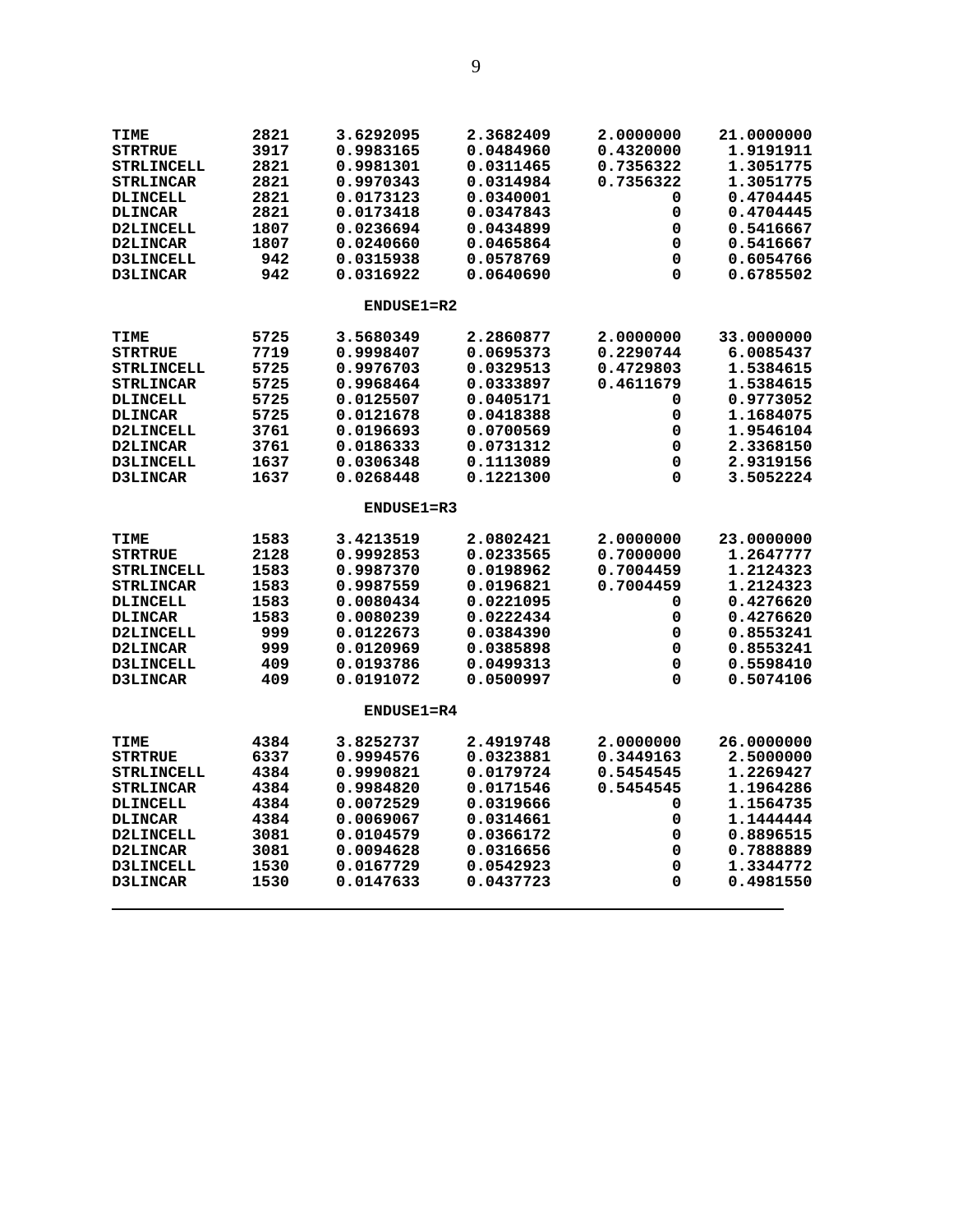Table B1 can be compared with A3, and Table B2 can be compared with A4.

| Variable         | N    | Mean              | Std Dev   | Minimum   | Maximum    |
|------------------|------|-------------------|-----------|-----------|------------|
|                  |      | ENDUSE1=Q0        |           |           |            |
| <b>TIME</b>      | 1582 | 4.8426043         | 3.7404577 | 2.0000000 | 27.0000000 |
| <b>STRTRUE</b>   | 1852 | 0.9979966         | 0.0914904 | 0.3272171 | 2.0476190  |
| <b>STRCELL</b>   | 1181 | 0.9977852         | 0.1304950 | 0.3985744 | 1.9352712  |
| <b>STRLINC</b>   | 1582 | 0.9922815         | 0.0576276 | 0.6000000 | 1.3009709  |
| <b>DIFCELL</b>   | 1181 | 0.0653753         | 0.1138434 | 0         | 1.4933779  |
| <b>DIFLINCAR</b> | 1429 | 0.0390300         | 0.0727753 | 0         | 0.8730159  |
| <b>DIF2CELL</b>  | 691  | 0.0688210         | 0.1248084 | 0         | 1.4933779  |
| D2LINCAR         | 813  | 0.0582669         | 0.0970004 | 0         | 0.8315412  |
| DIF3CELL         | 432  | 0.0749512         | 0.1395148 | 0         | 1.2701575  |
| D3LINCAR         | 498  | 0.0827904         | 0.1510523 | 0         | 1.1982759  |
|                  |      |                   |           |           |            |
|                  |      | <b>ENDUSE1=01</b> |           |           |            |
| <b>TIME</b>      | 4951 | 4.2904464         | 3.2856080 | 2.0000000 | 31.0000000 |
| <b>STRTRUE</b>   | 5642 | 0.9998524         | 0.0489944 | 0.6363636 | 3.0000000  |
| <b>STRCELL</b>   | 4067 | 1.0018215         | 0.0951259 | 0.2926829 | 3.7960587  |
| <b>STRLINC</b>   | 4951 | 0.9959757         | 0.0361748 | 0.5034965 | 1.4835681  |
| <b>DIFCELL</b>   | 4067 | 0.0337571         | 0.0949557 | 0         | 2.4166667  |
| <b>DIFLINCAR</b> | 4594 | 0.0161120         | 0.0419056 | 0         | 0.9861111  |
| DIF2CELL         | 2519 | 0.0293155         | 0.0696102 | 0         | 1.3578140  |
| D2LINCAR         | 2824 | 0.0238082         | 0.0571442 | 0         | 1.2364571  |
| DIF3CELL         | 1277 | 0.0348937         | 0.0767315 | 0         | 1.3578140  |
| D3LINCAR         | 1449 | 0.0389857         | 0.0956528 | 0         | 1.6097272  |
|                  |      | ENDUSE1=Q2        |           |           |            |
|                  |      |                   |           |           |            |
| TIME             | 8302 | 4.0446880         | 2.9425782 | 2.0000000 | 29.0000000 |
| <b>STRTRUE</b>   | 9611 | 0.9997306         | 0.0335680 | 0.4791214 | 1.9318885  |
| <b>STRCELL</b>   | 7090 | 1.0016936         | 0.0937076 | 0.3706689 | 6.8796068  |
| <b>STRLINC</b>   | 8302 | 0.9983514         | 0.0278322 | 0.4697802 | 1.3178458  |
| <b>DIFCELL</b>   | 7090 | 0.0174331         | 0.0596768 | 0         | 1.6978255  |
| <b>DIFLINCAR</b> | 7802 | 0.0076828         | 0.0326604 | 0         | 1.0989305  |
| DIF2CELL         | 4605 | 0.0159953         | 0.0572201 | 0         | 1.6529557  |
| <b>D2LINCAR</b>  | 5022 | 0.0113300         | 0.0531150 | 0         | 2.1978610  |
| DIF3CELL         | 2098 | 0.0205221         | 0.0661589 | 0         | 0.9955389  |
| <b>D3LINCAR</b>  | 2325 | 0.0191664         | 0.1007765 | 0         | 3.2967914  |
|                  |      | ENDUSE1=Q3        |           |           |            |
| TIME             | 1259 | 4.1477363         | 3.0694817 | 2.0000000 | 28.0000000 |
| <b>STRTRUE</b>   | 1451 | 1.0002257         | 0.0156591 | 0.7299592 | 1.1713918  |
| <b>STRCELL</b>   | 1060 | 0.9999189         | 0.0302671 | 0.6772387 | 1.4537828  |
| <b>STRLINC</b>   | 1259 | 1.0005957         | 0.0135063 | 0.8621825 | 1.1357410  |
| <b>DIFCELL</b>   | 1060 | 0.0082751         | 0.0250245 | 0         | 0.4765842  |
| <b>DIFLINCAR</b> | 1187 | 0.0044735         | 0.0140487 | 0         | 0.1800272  |
| DIF2CELL         | 684  | 0.0075015         | 0.0268495 | 0         | 0.4858251  |
| D2LINCAR         | 756  | 0.0063107         | 0.0213526 | 0         | 0.3196945  |
| DIF3CELL         | 336  | 0.0098889         | 0.0250145 | 0         | 0.2956747  |
| <b>D3LINCAR</b>  | 381  | 0.0088134         | 0.0319202 | 0         | 0.3585526  |

## **Table B1: Summary of Hybrid and Cell Mean Interpolation**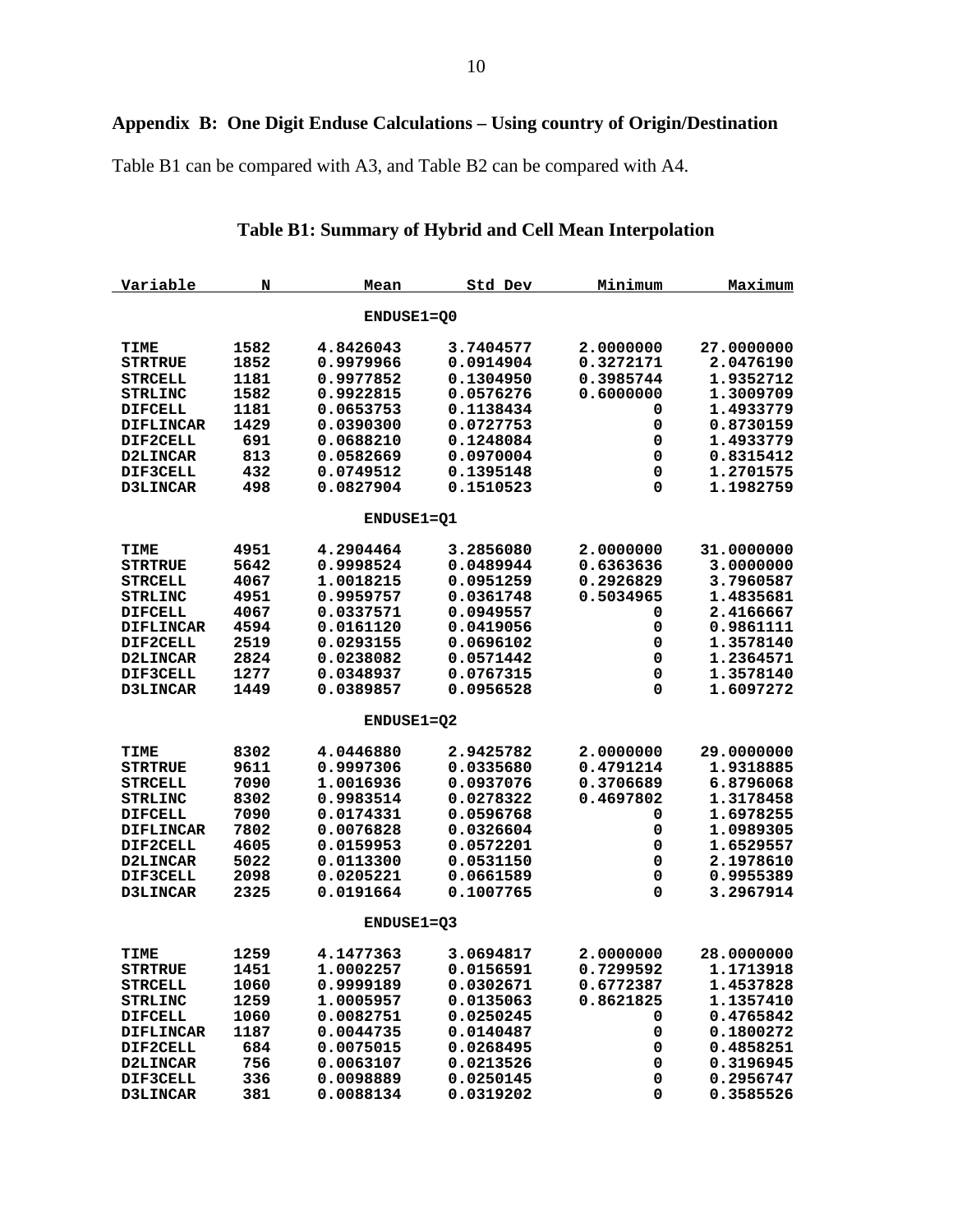| <b>TIME</b>          | 2784         | 4.2018678              | 3.1797594              | 2.0000000 | 31.0000000             |
|----------------------|--------------|------------------------|------------------------|-----------|------------------------|
| <b>STRTRUE</b>       | 3308         | 0.9999279              | 0.0257857              | 0.5832432 | 1.3617886              |
| <b>STRCELL</b>       | 2348         | 1.0002902              | 0.0474986              | 0.5832432 | 1.5546794              |
| <b>STRLINC</b>       | 2784         | 0.9998895              | 0.0202101              | 0.7367702 | 1.1538462              |
| <b>DIFCELL</b>       | 2348         | 0.0127301              | 0.0447646              | 0         | 0.7127134              |
| <b>DIFLINCAR</b>     | 2624<br>1538 | 0.0066535              | 0.0256295<br>0.0418017 | 0         | 0.3691932<br>0.6097781 |
| DIF2CELL<br>D2LINCAR | 1689         | 0.0122769<br>0.0096042 | 0.0361812              | 0<br>0    | 0.6745271              |
| DIF3CELL             | 796          | 0.0144056              | 0.0449121              | 0         | 0.6097781              |
| D3LINCAR             | 870          | 0.0121235              | 0.0574414              | 0         | 1.0117907              |
|                      |              |                        |                        |           |                        |
|                      |              | <b>ENDUSE1=R0</b>      |                        |           |                        |
| TIME                 | 1413         | 4.4331210              | 3.2681104              | 2.0000000 | 27.0000000             |
| <b>STRTRUE</b>       | 1530         | 1.0043276              | 0.0932048              | 0.5430050 | 3.4000000              |
| <b>STRCELL</b>       | 1085         | 1.0028296              | 0.1111144              | 0.3688633 | 2.0000000              |
| <b>STRLINC</b>       | 1413         | 0.9977286              | 0.0491242              | 0.5252707 | 1.2661871              |
| <b>DIFCELL</b>       | 1085         | 0.0467331              | 0.0999475              | 0         | 1.1829951              |
| <b>DIFLINCAR</b>     | 1278         | 0.0296112              | 0.0711173              | 0         | 1.7333334              |
| DIF2CELL             | 738          | 0.0422153              | 0.1001315              | 0         | 1.2940989              |
| D2LINCAR             | 851          | 0.0369317              | 0.0804525              | 0         | 1.0666669              |
| DIF3CELL             | 341          | 0.0424705              | 0.0809919              | 0         | 0.7065959              |
| <b>D3LINCAR</b>      | 398          | 0.0496713              | 0.1078141              | 0         | 0.8571429              |
|                      |              | ENDUSE1=R1             |                        |           |                        |
| <b>TIME</b>          | 3465         | 4.3012987              | 3.1228431              | 2.0000000 | 27.0000000             |
| <b>STRTRUE</b>       | 3936         | 0.9983246              | 0.0483789              | 0.4320000 | 1.9191911              |
| <b>STRCELL</b>       | 2761         | 1.0025935              | 0.0840698              | 0.5277925 | 1.8573643              |
| <b>STRLINC</b>       | 3465         | 0.9953116              | 0.0344755              | 0.6048389 | 1.3051775              |
| <b>DIFCELL</b>       | 2761         | 0.0335575              | 0.0620475              | 0         | 0.8946840              |
| <b>DIFLINCAR</b>     | 3158         | 0.0188087              | 0.0372028              | 0         | 0.4704445              |
| DIF2CELL             | 1763         | 0.0327616              | 0.0596562              | 0         | 0.5935764              |
| D2LINCAR             | 1967         | 0.0273439              | 0.0533132              | 0         | 0.7159054              |
| DIF3CELL             | 919          | 0.0347760              | 0.0593347              | 0         | 0.6302116              |
| <b>D3LINCAR</b>      | 1013         | 0.0374826              | 0.0768643              | 0         | 0.6785502              |
|                      |              | ENDUSE1=R2             |                        |           |                        |
| <b>TIME</b>          | 6562         | 4.0356599              | 2.8758717              | 2.0000000 | 33.0000000             |
| <b>STRTRUE</b>       | 7733         | 0.9998644              | 0.0694854              | 0.2290744 | 6.0085437              |
| <b>STRCELL</b>       | 5684         | 1.0014879              | 0.0994281              | 0.2328672 | 3.8014859              |
| <b>STRLINC</b>       | 6562         | 0.9965249              | 0.0357833              | 0.4611679 | 1.5384615              |
| <b>DIFCELL</b>       | 5684         | 0.0275460              | 0.0968671              | 0         | 2.9847505              |
| <b>DIFLINCAR</b>     | 6215         | 0.0133425              | 0.0758595              | 0         | 5.0085520              |
| DIF2CELL             | 3739         | 0.0257725              | 0.1004569              | 0         | 2.9928985              |
| D2LINCAR             | 4036         | 0.0197693              | 0.0741107              | 0         | 2.3368150              |
| DIF3CELL             | 1624         | 0.0316268              | 0.1110063              | 0         | 2.9997446              |
| <b>D3LINCAR</b>      | 1792         | 0.0287046              | 0.1223993              | 0         | 3.5052224              |
|                      |              | <b>ENDUSE1=R3</b>      |                        |           |                        |
| <b>TIME</b>          | 1812         | 3.8940397              | 2.7855087              | 2.0000000 | 26.0000000             |
| <b>STRTRUE</b>       | 2131         | 0.9992863              | 0.0233400              | 0.7000000 | 1.2647777              |
| <b>STRCELL</b>       | 1561         | 1.0013741              | 0.0505177              | 0.4380397 | 1.5394415              |
| <b>STRLINC</b>       | 1812         | 0.9986925              | 0.0194168              | 0.7004459 | 1.2124323              |
| <b>DIFCELL</b>       | 1561         | 0.0175614              | 0.0493846              | 0         | 1.2828981              |
| <b>DIFLINCAR</b>     | 1701         | 0.0081362              | 0.0221404              | 0         | 0.4276620              |
| DIF2CELL             | 983          | 0.0164783              | 0.0549816              | 0         | 1.2828981              |
| D2LINCAR             | 1063         | 0.0125322              | 0.0387303              | 0         | 0.8553241              |
| DIF3CELL             | 402          | 0.0226923              | 0.0484074              | 0         | 0.4370243              |
| D3LINCAR             | 439          | 0.0196139              | 0.0517781              | 0         | 0.5074106              |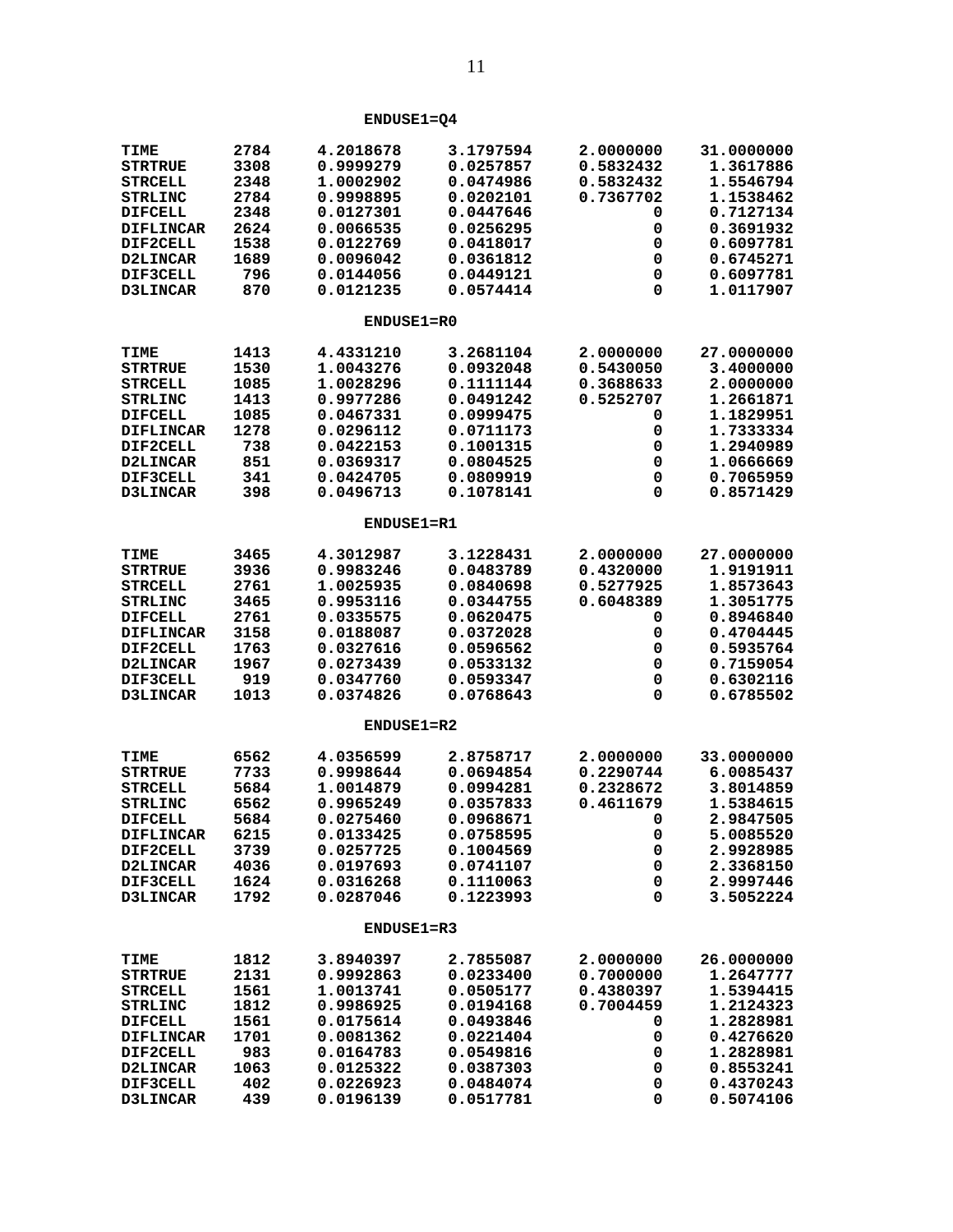| TIME             | 5178 | 4.4333720 | 3.2020829 | 0         | 28,0000000 |
|------------------|------|-----------|-----------|-----------|------------|
| STRTRUE          | 6377 | 0.9994471 | 0.0322660 | 0.3449163 | 2.5000000  |
| <b>STRCELL</b>   | 4325 | 1.0006284 | 0.0461530 | 0.3732686 | 1.8817753  |
| STRLINC          | 5176 | 0.9982188 | 0.0198642 | 0.5454545 | 1.3375797  |
| <b>DIFCELL</b>   | 4325 | 0.0142450 | 0.0512112 | 0         | 1.6790357  |
| <b>DIFLINCAR</b> | 4838 | 0.0075700 | 0.0321552 | 0         | 1,1444444  |
| DIF2CELL         | 3044 | 0.0133833 | 0.0454624 | 0         | 1.3288201  |
| D2LINCAR         | 3328 | 0.0103350 | 0.0346329 | 0         | 0.7888889  |
| DIF3CELL         | 1507 | 0.0164676 | 0.0523135 | 0         | 1.3288201  |
| <b>D3LINCAR</b>  | 1665 | 0.0160789 | 0.0489429 | 0         | 0.7571429  |
|                  |      |           |           |           |            |

 **ENDUSE1=R4**

 $\overline{a}$ 

# **Table B2: Summary of Two Hybrid Techniques**

| Variable          | N    | Mean       | Std Dev   | Minimum   | Maximum    |
|-------------------|------|------------|-----------|-----------|------------|
|                   |      | ENDUSE1=00 |           |           |            |
| TIME              | 1582 | 4.8426043  | 3.7404577 | 2.0000000 | 27.0000000 |
| <b>STRTRUE</b>    | 1852 | 0.9979966  | 0.0914904 | 0.3272171 | 2.0476190  |
| STRLINCELL        | 1243 | 0.9927726  | 0.0541436 | 0.6000000 | 1.3009709  |
| <b>STRLINCAR</b>  | 1582 | 0.9922815  | 0.0576276 | 0.6000000 | 1.3009709  |
| DIFLINCELL        | 1226 | 0.0356832  | 0.0664264 | 0         | 0.8730159  |
| <b>DIFLINCAR</b>  | 1429 | 0.0390300  | 0.0727753 | 0         | 0.8730159  |
| D2LINCELL         | 697  | 0.0517356  | 0.0918870 | 0         | 0.8941979  |
| D2LINCAR          | 813  | 0.0582669  | 0.0970004 | 0         | 0.8315412  |
| D3LINCELL         | 432  | 0.0749512  | 0.1395148 | 0         | 1.2701575  |
| D3LINCAR          | 498  | 0.0827904  | 0.1510523 | 0         | 1.1982759  |
|                   |      | ENDUSE1=01 |           |           |            |
| <b>TIME</b>       | 4951 | 4.2904464  | 3.2856080 | 2.0000000 | 31.0000000 |
| <b>STRTRUE</b>    | 5642 | 0.9998524  | 0.0489944 | 0.6363636 | 3.0000000  |
| <b>STRLINCELL</b> | 4210 | 0.9978710  | 0.0331762 | 0.5034965 | 1.4835681  |
| <b>STRLINCAR</b>  | 4951 | 0.9959757  | 0.0361748 | 0.5034965 | 1.4835681  |
| DIFLINCELL        | 4158 | 0.0153407  | 0.0407516 | 0         | 0.9861111  |
| <b>DIFLINCAR</b>  | 4594 | 0.0161120  | 0.0419056 | 0         | 0.9861111  |
| D2LINCELL         | 2540 | 0.0217099  | 0.0484194 | 0         | 1.0685150  |
| D2LINCAR          | 2824 | 0.0238082  | 0.0571442 | 0         | 1.2364571  |
| <b>D3LINCELL</b>  | 1277 | 0.0348937  | 0.0767315 | 0         | 1.3578140  |
| D3LINCAR          | 1449 | 0.0389857  | 0.0956528 | 0         | 1.6097272  |
|                   |      | ENDUSE1=02 |           |           |            |
| <b>TIME</b>       | 8302 | 4.0446880  | 2.9425782 | 2.0000000 | 29.0000000 |
| <b>STRTRUE</b>    | 9611 | 0.9997306  | 0.0335680 | 0.4791214 | 1.9318885  |
| STRLINCELL        | 7293 | 0.9989305  | 0.0237255 | 0.6375966 | 1.3983686  |
| <b>STRLINCAR</b>  | 8302 | 0.9983514  | 0.0278322 | 0.4697802 | 1.3178458  |
| DIFLINCELL        | 7227 | 0.0072694  | 0.0278975 | 0         | 0.5683898  |
| <b>DIFLINCAR</b>  | 7802 | 0.0076828  | 0.0326604 | 0         | 1.0989305  |
| D2LINCELL         | 4641 | 0.0111990  | 0.0394394 | 0         | 1.1087869  |
| D2LINCAR          | 5022 | 0.0113300  | 0.0531150 | 0         | 2.1978610  |
| <b>D3LINCELL</b>  | 2098 | 0.0205221  | 0.0661589 | 0         | 0.9955389  |
| D3LINCAR          | 2325 | 0.0191664  | 0.1007765 | 0         | 3.2967914  |

 **ENDUSE1=Q3**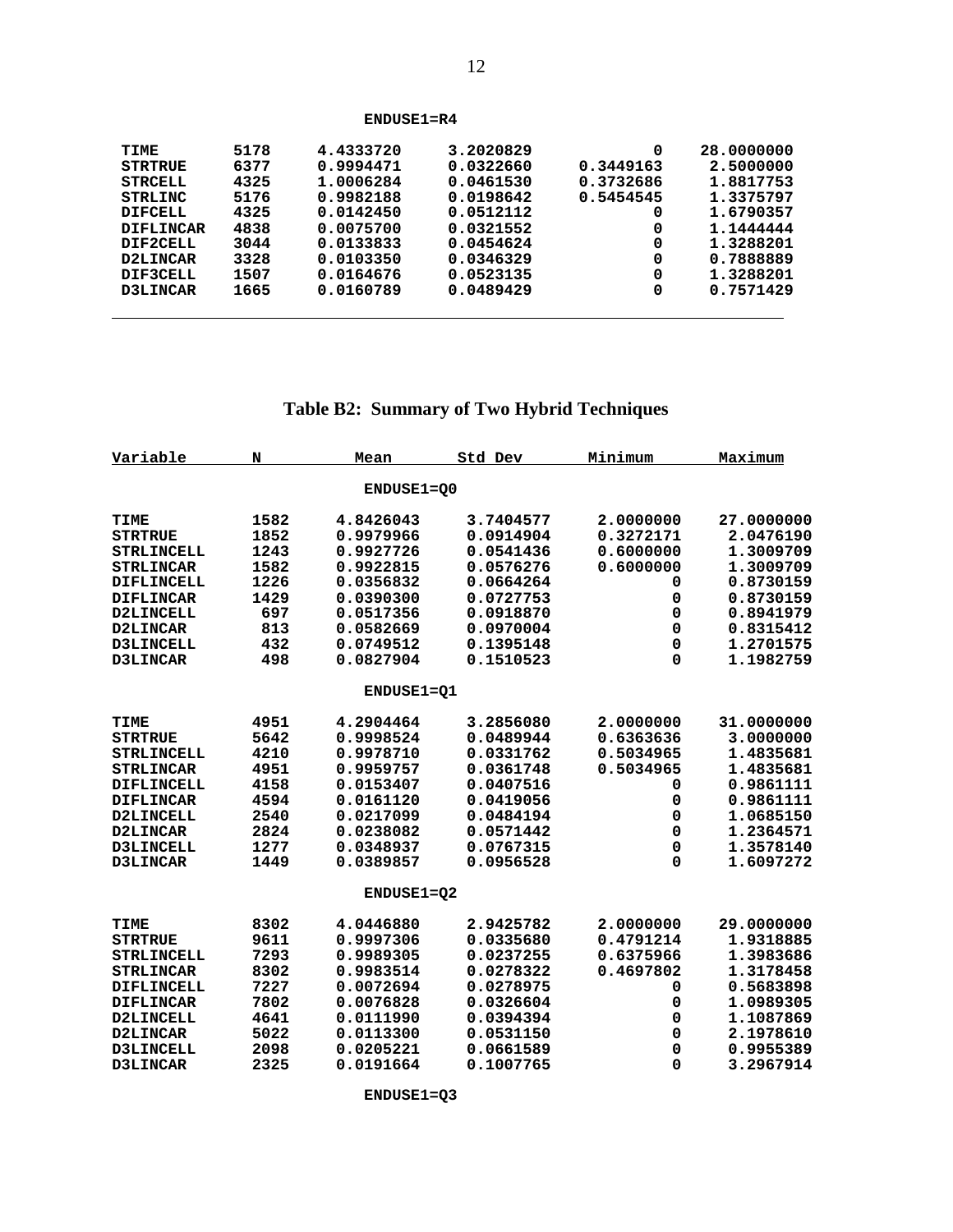| TIME              | 1259 | 4.1477363         | 3.0694817 | 2.0000000 | 28.0000000 |
|-------------------|------|-------------------|-----------|-----------|------------|
| <b>STRTRUE</b>    | 1451 | 1.0002257         | 0.0156591 | 0.7299592 | 1.1713918  |
| <b>STRLINCELL</b> | 1095 | 1.0000861         | 0.0119317 | 0.8648997 | 1.1093340  |
| <b>STRLINCAR</b>  | 1259 | 1.0005957         | 0.0135063 | 0.8621825 | 1.1357410  |
| <b>DIFLINCELL</b> | 1086 | 0.0045118         | 0.0133264 | 0         | 0.1800272  |
| <b>DIFLINCAR</b>  | 1187 | 0.0044735         | 0.0140487 | 0         | 0.1800272  |
| <b>D2LINCELL</b>  | 693  | 0.0065031         | 0.0183865 | 0         | 0.3124069  |
| <b>D2LINCAR</b>   | 756  | 0.0063107         | 0.0213526 | 0         | 0.3196945  |
| D3LINCELL         | 336  | 0.0098889         | 0.0250145 | 0         | 0.2956747  |
| <b>D3LINCAR</b>   | 381  | 0.0088134         | 0.0319202 | 0         | 0.3585526  |
|                   |      | ENDUSE1=Q4        |           |           |            |
| <b>TIME</b>       | 2784 | 4.2018678         | 3.1797594 | 2.0000000 | 31.0000000 |
| <b>STRTRUE</b>    | 3308 | 0.9999279         | 0.0257857 | 0.5832432 | 1.3617886  |
| <b>STRLINCELL</b> | 2449 | 0.9997496         | 0.0190100 | 0.7367702 | 1.1431452  |
| <b>STRLINCAR</b>  | 2784 | 0.9998895         | 0.0202101 | 0.7367702 | 1.1538462  |
| <b>DIFLINCELL</b> | 2426 | 0.0065350         | 0.0232959 | 0         | 0.3319444  |
| <b>DIFLINCAR</b>  | 2624 | 0.0066535         | 0.0256295 | 0         | 0.3691932  |
| <b>D2LINCELL</b>  | 1563 | 0.0097633         | 0.0304870 | 0         | 0.4065187  |
| D2LINCAR          | 1689 | 0.0096042         | 0.0361812 | 0         | 0.6745271  |
| <b>D3LINCELL</b>  | 796  | 0.0144056         | 0.0449121 | 0         | 0.6097781  |
| <b>D3LINCAR</b>   | 870  | 0.0121235         | 0.0574414 | 0         | 1.0117907  |
|                   |      | ENDUSE1=R0        |           |           |            |
| <b>TIME</b>       | 1413 | 4.4331210         | 3.2681104 | 2.0000000 | 27.0000000 |
| <b>STRTRUE</b>    | 1530 | 1.0043276         | 0.0932048 | 0.5430050 | 3.4000000  |
| <b>STRLINCELL</b> | 1138 | 0.9983861         | 0.0432805 | 0.5295090 | 1.2401961  |
| <b>STRLINCAR</b>  | 1413 | 0.9977286         | 0.0491242 | 0.5252707 | 1.2661871  |
| <b>DIFLINCELL</b> | 1120 | 0.0258235         | 0.0466831 | 0         | 0.4166667  |
| <b>DIFLINCAR</b>  | 1278 | 0.0296112         | 0.0711173 | 0         | 1.7333334  |
| D2LINCELL         | 750  | 0.0324579         | 0.0596142 | 0         | 0.5786269  |
| <b>D2LINCAR</b>   | 851  | 0.0369317         | 0.0804525 | 0         | 1.0666669  |
| <b>D3LINCELL</b>  | 341  | 0.0424705         | 0.0809919 | 0         | 0.7065959  |
| <b>D3LINCAR</b>   | 398  | 0.0496713         | 0.1078141 | 0         | 0.8571429  |
|                   |      | <b>ENDUSE1=R1</b> |           |           |            |
| TIME              | 3465 | 4.3012987         | 3.1228431 | 2.0000000 | 27.0000000 |
| <b>STRTRUE</b>    | 3936 | 0.9983246         | 0.0483789 | 0.4320000 | 1.9191911  |
| <b>STRLINCELL</b> | 2892 | 0.9979957         | 0.0311842 | 0.7356322 | 1.3051775  |
| <b>STRLINCAR</b>  | 3465 | 0.9953116         | 0.0344755 | 0.6048389 | 1.3051775  |
| DIFLINCELL        | 2855 | 0.0176063         | 0.0339791 | 0         | 0.4704445  |
| <b>DIFLINCAR</b>  | 3158 | 0.0188087         | 0.0372028 | 0         | 0.4704445  |
| <b>D2LINCELL</b>  | 1785 | 0.0245673         | 0.0434339 | 0         | 0.5416667  |
| D2LINCAR          | 1967 | 0.0273439         | 0.0533132 | 0         | 0.7159054  |
| D3LINCELL         | 919  | 0.0347760         | 0.0593347 | 0         | 0.6302116  |
| D3LINCAR          | 1013 | 0.0374826         | 0.0768643 | 0         | 0.6785502  |
|                   |      | <b>ENDUSE1=R2</b> |           |           |            |
| TIME              | 6562 | 4.0356599         | 2.8758717 | 2.0000000 | 33.0000000 |
| <b>STRTRUE</b>    | 7733 | 0.9998644         | 0.0694854 | 0.2290744 | 6.0085437  |
| <b>STRLINCELL</b> | 5804 | 0.9975704         | 0.0332065 | 0.4766223 | 1.5384615  |
| <b>STRLINCAR</b>  | 6562 | 0.9965249         | 0.0357833 | 0.4611679 | 1.5384615  |
| DIFLINCELL        | 5761 | 0.0126234         | 0.0407360 | 0         | 0.9999149  |
| <b>DIFLINCAR</b>  | 6215 | 0.0133425         | 0.0758595 | 0         | 5.0085520  |
| <b>D2LINCELL</b>  | 3747 | 0.0199126         | 0.0703528 | 0         | 1.9998297  |
| D2LINCAR          | 4036 | 0.0197693         | 0.0741107 | 0         | 2.3368150  |
| <b>D3LINCELL</b>  | 1624 | 0.0316268         | 0.1110063 | 0         | 2.9997446  |
| D3LINCAR          | 1792 | 0.0287046         | 0.1223993 | 0         | 3.5052224  |

 **ENDUSE1=R3**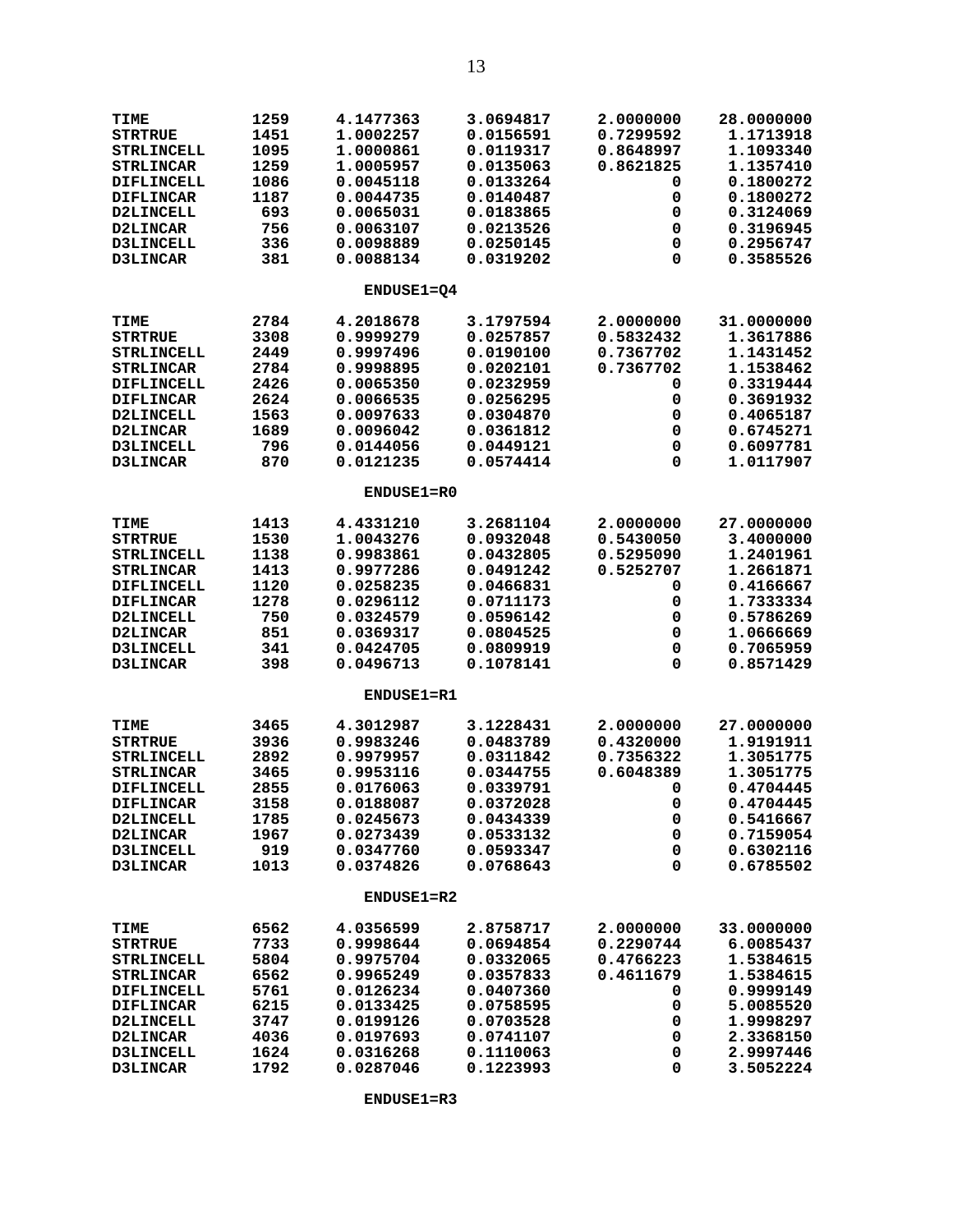| TIME              | 1812 | 3.8940397      | 2.7855087 | 2.0000000 | 26.0000000 |
|-------------------|------|----------------|-----------|-----------|------------|
| <b>STRTRUE</b>    | 2131 | 0.9992863      | 0.0233400 | 0.7000000 | 1.2647777  |
|                   |      | 0.9990719      | 0.0198027 |           | 1.2124323  |
| <b>STRLINCELL</b> | 1611 |                |           | 0.7004671 |            |
| <b>STRLINCAR</b>  | 1812 | 0.9986925      | 0.0194168 | 0.7004459 | 1.2124323  |
| DIFLINCELL        | 1588 | 0.0083366      | 0.0219669 | 0         | 0.4276187  |
| <b>DIFLINCAR</b>  | 1701 | 0.0081362      | 0.0221404 | 0         | 0.4276620  |
| <b>D2LINCELL</b>  | 992  | 0.0130412      | 0.0381810 | 0         | 0.8552374  |
| D2LINCAR          | 1063 | 0.0125322      | 0.0387303 | 0         | 0.8553241  |
| <b>D3LINCELL</b>  | 402  | 0.0226923      | 0.0484074 | 0         | 0.4370243  |
| D3LINCAR          | 439  | 0.0196139      | 0.0517781 | 0         | 0.5074106  |
|                   |      | $ENDUSE1 = R4$ |           |           |            |
| TIME              | 5178 | 4.4333720      | 3.2020829 | 0         | 28,0000000 |
| <b>STRTRUE</b>    | 6377 | 0.9994471      | 0.0322660 | 0.3449163 | 2.5000000  |
| <b>STRLINCELL</b> | 4427 | 0.9990551      | 0.0176688 | 0.5454545 | 1.1914829  |
| <b>STRLINCAR</b>  | 5176 | 0.9982188      | 0.0198642 | 0.5454545 | 1.3375797  |
| DIFLINCELL        | 4398 | 0.0072627      | 0.0319026 | 0         | 1.1431293  |
| <b>DIFLINCAR</b>  | 4838 | 0.0075700      | 0.0321552 | 0         | 1.1444444  |
| D2LINCELL         | 3058 | 0.0102021      | 0.0344374 | 0         | 0.8858801  |
| <b>D2LINCAR</b>   | 3328 | 0.0103350      | 0.0346329 | 0         | 0.7888889  |
| <b>D3LINCELL</b>  | 1507 | 0.0164676      | 0.0523135 | 0         | 1.3288201  |
| D3LINCAR          | 1665 | 0.0160789      | 0.0489429 | 0         | 0.7571429  |
|                   |      |                |           |           |            |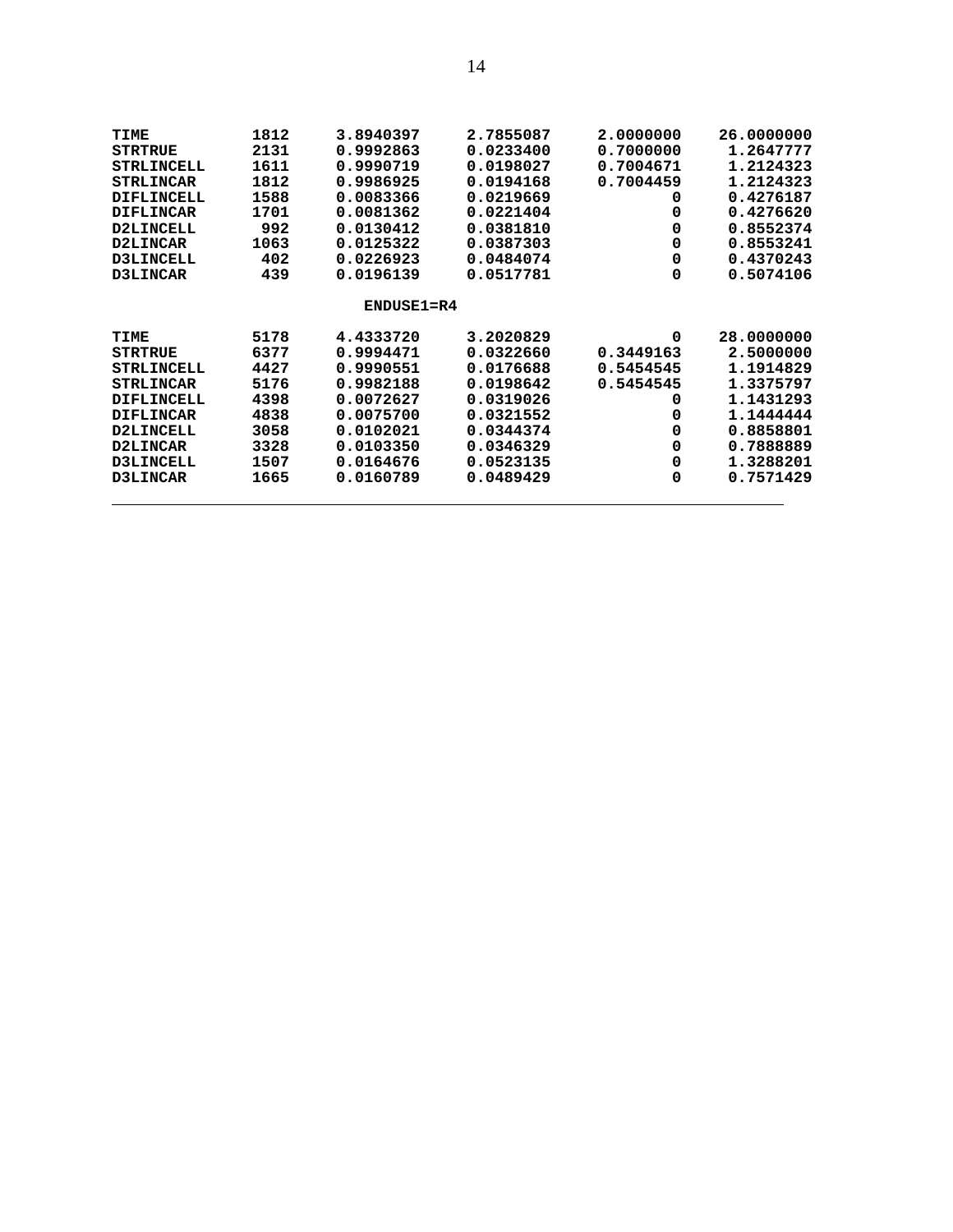## **Appendix C: Order of programs:**

## *1. Original data:*

First run *inbls.sas*, which reads in the various ASCII datasets and creates SAS datasets.

Then run *merge.sas*, which creates *lib.itempr*

Then run *count.sas*, which creates IMPUTE1=1 within *lib.itempr*

Then run *variance.sas*, which creates IMPUTE1=2 within *lib.itempr*

## *2. Artificial data:*

First run *artif.sas*, which creates *lib.artif*

Then run *acount.sas*, which creates IMPUTE1=1 within *lib.artifpr*

Then run *avarian*.*sas*, which creates IMPUTE1=2 within *lib.artifpr*

Run *actime.sas* to obtain histogram of time between non-imputed observations, for original and artificial data.

Then run *impute1.sas* to obtain results for carry forward and linear interpolation.

Run *impute2.sas* to obtain results for linear interpolation and hybrid of carry forward and linear interpolation.

### *3. Cell mean:*

The program *impute3.sas* computes the value of the Laspeyres ratio indexes at the lower Enduse levels. It creates a new dataset *artifpr2.sd2,* which has the imputed values in the variable *ltrR,* and the true values in *ltr.* Also need to run *impute3b.sas* until the dataset *temp.sd2* no longer increases in size.

Then run *impute4.sas* to obtain results hybrid technique and cell mean imputation.

## *4. Cell mean combined with linear:*

Then run *impute5.sas* to obtain results from both hybrid techniques.

## *5. Cell mean by country of origin/destination:*

Run *mergecon.sas*, which creates *lib.itemcon* and *lib.artifcon,* both of which include country of origin and exchange rate information.